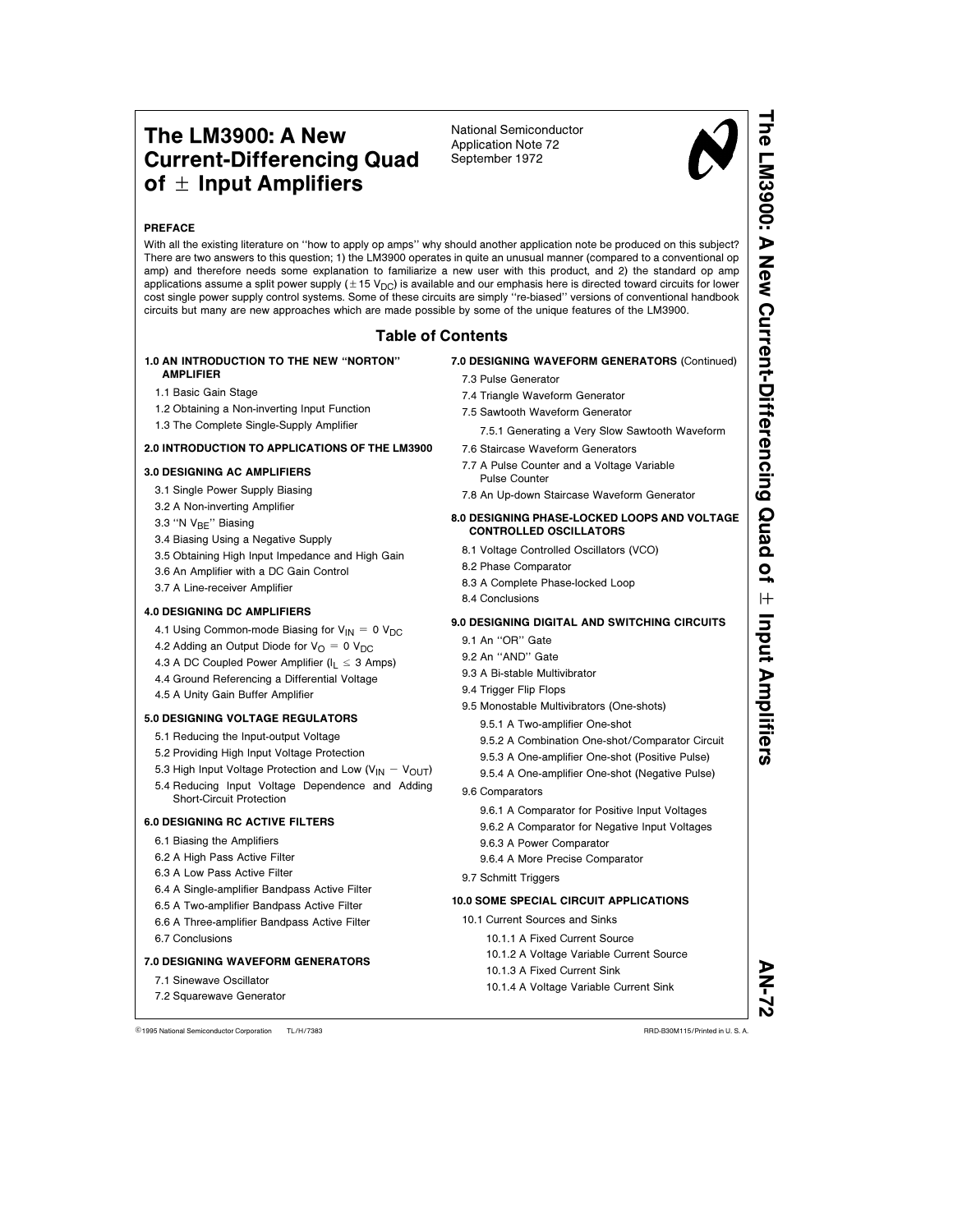# Table of Contents (Continued)

#### 10.0 SOME SPECIAL CIRCUIT APPLICATIONS (Continued)

10.2 Operation from  $\pm$  15 V<sub>DC</sub> Power Supplies

- 10.2.1 An AC Amplifier Operating with  $\pm$  15 V<sub>DC</sub> Power Supplies
- 10.2.2 A DC Amplifier Operating with  $\pm$  15 V<sub>DC</sub> Power Supplies

#### 10.3 Tachometers

- 10.3.1 A Basic Tachometer
- 10.3.2 Extending  $V_{\text{OUT}}$  (Minimum) to Ground
- 10.3.3 A Frequency Doubling Tachometer
- 10.4 A Squaring Amplifier
- 10.5 A Differentiator
- 10.6 A Difference Integrator
- 10.7 A Low Drift Sample and Hold Circuit
	- 10.7.1 Reducing the ''Effective'' Input Biasing
		- Current
	- 10.7.2 A Low Drift Ramp and Hold
	- 10.7.3 Sample-Hold and Compare with New  $V_{IN}$

# 10.0 SOME SPECIAL CIRCUIT APPLICATIONS (Continued) 10.8 Audio Mixer or Channel Selector

10.9 A Low Frequency Mixer

- 10.10 A Peak Detector
- 10.11 Power Circuits

10.11.1 Lamp and/or Relay Drivers  $(\leq 30 \text{ mA})$ 10.11.2 Lamp and/or Relay Drivers ( ≤ 300 mA) 10.11.3 Positive Feedback Oscillators

10.12 High Voltage Operation

10.12.1 A High Voltage Inverting Amplifier 10.12.2 A High Voltage Non-inverting Amplifier 10.12.3 A Line Operated Audio Amplifier

- 10.13 Temperature Sensing
- 10.14 A ''Programmable Unijunction''
- 10.15 Adding a Differential Input Stage

# List of Illustrations

- 1 Basic Gain Stage
- 2 Adding a PNP Transistor to the Basic Gain Stage
- 3 Adding a Current Mirror to Achieve a Non-inverting Input
- 4 The Amplifier Stage
- 5 Open-loop Gain Characteristics
- 6 Schematic Diagram of the LM3900
- 7 An Equivalent Circuit of a Standard IC Op Amp
- 8 An Equivalent Circuit of the ''Norton'' Amplifier
- 9 Applying the LM3900 Equivalent Circuit
- 10 Biasing Equivalent Circuit
- 11 AC Equivalent Circuit
- 12 Inverting AC Amplifier Using Single-supply Biasing
- 13 Non-inverting AC Amplifier Using Voltage Reference Biasing
- 14 Inverting AC Amplifier Using N  $V_{BE}$  Biasing
- 15 Negative Supply Biasing
- 16 A High  $Z_{IN}$  High Gain Inverting AC Amplifier
- 17 An Amplifier with a DC Gain Control
- 18 A Line-receiver Amplifier
- 19 A DC Amplifier Employing Common-mode Biasing
- 20 An Ideal Circuit Model of a DC Amplifier with Zero Input Voltage
- 21 A Non-inverting DC Amplifier with Zero Volts Output for Zero Volts Input
- 22 Voltage Transfer Function for a DC Amplifier with a Voltage Gain of 10
- 23 A DC Power Amplifier
- 24 Ground Referencing a Differential Input DC Voltage
- 25 A Network to Invert and to Ground Reference a Negative DC Differential Input Voltage
- 26 A Unity-gain DC Buffer Amplifier
- 27 Simple Voltage Regulators
- 28 Reducing ( $V_{IN} V_{OUT}$ )
- 29 High V<sub>IN</sub> Protection and Self-regulation
- 30 A High V<sub>IN</sub> Protected, Low (V<sub>IN</sub>  $-V_{\text{OUT}}$ ) Regulator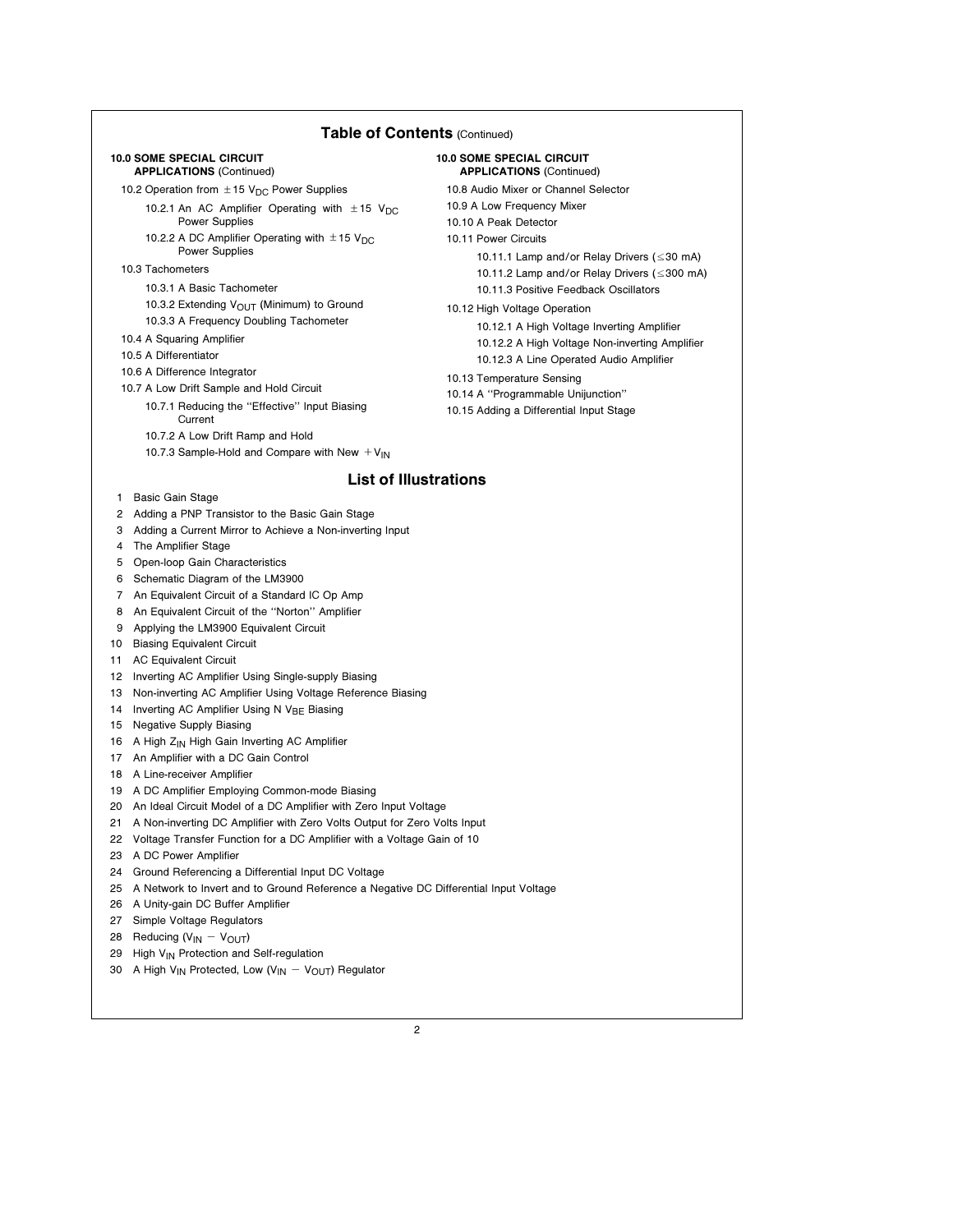| <b>List of Illustrations (Continued)</b> |                                                         |
|------------------------------------------|---------------------------------------------------------|
|                                          | 31 Reducing V <sub>IN</sub> Dependence                  |
| 32                                       | Adding Short-Circuit Current Limiting                   |
|                                          | 33 Biasing Considerations                               |
|                                          | 34 A High Pass Active Filter                            |
|                                          | 35 A Low Pass Active Filter                             |
|                                          | 36 Biasing the Low Pass Filter                          |
| 37                                       | <b>Biasing Equivalent Circuit</b>                       |
| 38                                       | A One Op amp Bandpass Filter                            |
|                                          | 39 A Two Op amp Bandpass Filter                         |
| 40                                       | The "Bi-quad" RC Active Bandpass Filter                 |
| 41                                       | A Sinewave Oscillator                                   |
|                                          | 42 A Squarewave Oscillator                              |
|                                          | 43 A Pulse Generator                                    |
| 44                                       | A Triangle Waveform Generator                           |
| 45                                       | <b>Gated Sawtooth Generators</b>                        |
|                                          | 46 Generating Very Slow Sawtooth Waveforms              |
|                                          | 47 Pumping the Staircase Via Input Differentiator       |
| 48                                       | A Free Running Staircase Generator                      |
| 49                                       | An Up-down Staircase Generator                          |
|                                          | 50 A Voltage Controlled Oscillator                      |
| 51                                       | Adding Input Common-Mode Biasing Resistors              |
|                                          | 52 Reducing Temperature Drift                           |
| 53                                       | Improving Mark/Space Ratio                              |
|                                          | 54 Phase Comparator                                     |
|                                          | 55 A Phase-Locked Loop                                  |
| 56                                       | An "OR" Gate                                            |
| 57                                       | An "AND" Gate                                           |
|                                          | 58 A Large Fan-in "AND" Gate                            |
|                                          | 59 A Bi-Stable Multivibrator                            |
| 60                                       | A Trigger Flip Flop                                     |
| 61                                       | A Two-amplifier Trigger Flip Flop                       |
|                                          | 62 A One-Shot Multivibrator                             |
|                                          | 63 A One-Shot Multivibrator with an Input Comparator    |
| 64                                       | A One-Amplifier One-Shot (Positive Output)              |
|                                          | 65 A One-Amplifier One-Shot (Negative Output)           |
|                                          | 66 An Inverting Voltage Comparator                      |
|                                          | 67 A Non-Inverting Low-voltage Comparator               |
| 68                                       | A Non-Inverting Power Comparator                        |
| 69                                       | A More Precise Comparator                               |
| 70                                       | <b>Schmitt Triggers</b>                                 |
| 71                                       | <b>Fixed Current Sources</b>                            |
| 72                                       | A Voltage Controlled Current Source                     |
| 73                                       | <b>Fixed Current Sinks</b>                              |
| 74                                       | A Voltage Controlled Current Sink                       |
| 75                                       | An AC Amplifier Operating with $\pm$ 15 V <sub>DC</sub> |
| 76                                       | DC Biasing for $\pm$ 15 V <sub>DC</sub> Operation       |
| 77                                       | A DC Amplifier Operating with $\pm$ 15 V <sub>DC</sub>  |
| 78                                       | A Basic Tachometer                                      |
| 79                                       | Adding Biasing to Provide $V_O = 0 V_{DC}$              |
| 80                                       | A Frequency Doubling Tachometer                         |
| 81                                       | A Squaring Amplifier with Hysteresis                    |
| 82                                       | A Differentiator Circuit                                |
| 83                                       | A Difference Integrator                                 |

 $\overline{\phantom{a}}$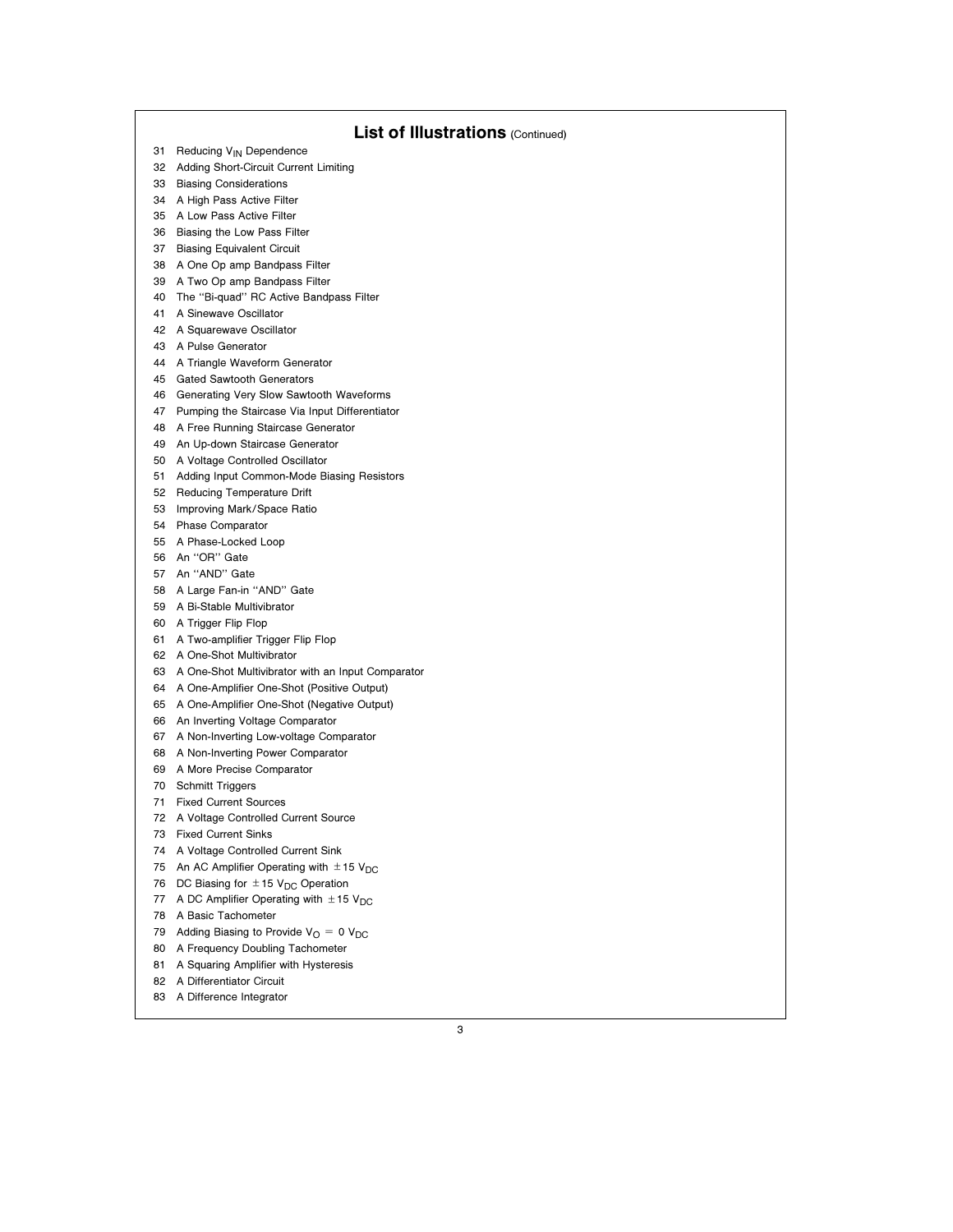# List of Illustrations (Continued)

- 84 Reducing I<sub>B</sub> "Effective" to Zero
- 85 A Low-Drift Ramp and Hold Circuit
- 86 Sample-Hold and Compare with New  $V_{IN}$
- 87 Audio Mixing or Selection
- 88 A Low Frequency Mixer
- 89 A Peak Detector
- 90 Sinking 20 to 30 mA Loads
- 91 Boosting to 300 mA Loads
- 92 Positive Feedback Power Oscillators
- 93 A High Voltage Inverting Amplifier
- 94 A High Voltage Non-Inverting Amplifier 95 A Line Operated Audio Amplifier
- 96 Temperature Sensing
- 97 A ''Programmable Unijunction''
- 98 Adding a Differential Input Stage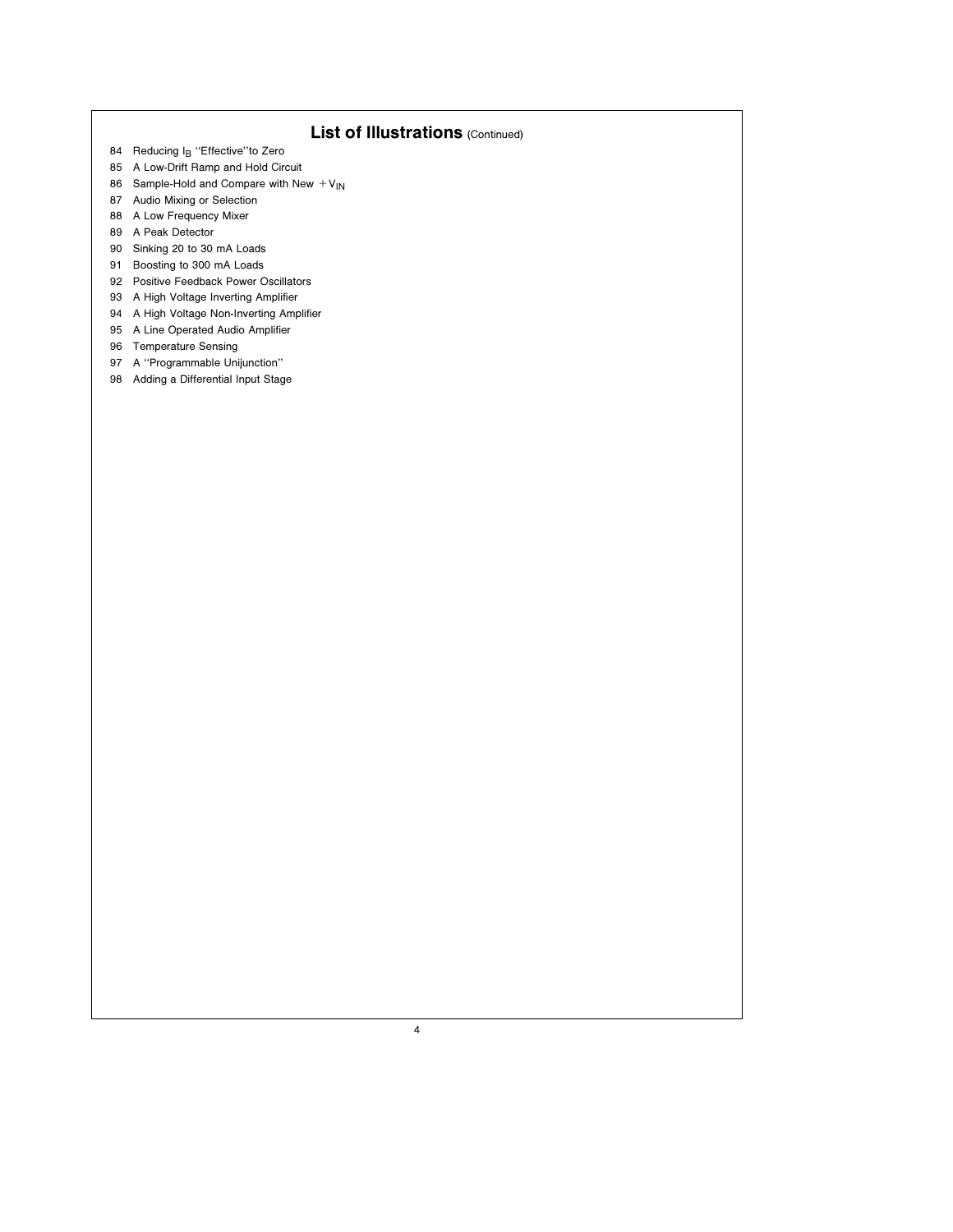# The LM3900: A New Current-Differencing Quad of  $\pm$  Input Amplifiers

# 1.0 An Introduction to the New ''Norton'' Amplifier

The LM3900 represents a departure from conventional amplifier designs. Instead of using a standard transistor differential amplifier at the input, the non-inverting input function has been achieved by making use of a ''current-mirror'' to ''mirror'' the non-inverting input current about ground and then to extract this current from that which is entering the inverting input terminal. Whereas the conventional op amp differences input voltages, this amplifier differences input currents and therefore the name ''Norton Amp'' has been used to indicate this new type of operation. Many biasing advantages are realized when operating with only a single power supply voltage. The fact that currents can be passed between the input terminals allows some unusual applications. If external, large valued input resistors are used (to convert from input voltages to input currents) most of the standard op amp applications can be realized.

Many industrial electronic control systems are designed that operate off of only a single power supply voltage. The conventional integrated-circuit operational amplifier (IC op amp) is typically designed for split power supplies ( $\pm$ 15 V<sub>DC</sub>) and suffers from a poor output voltage swing and a rather large minimum common-mode input voltage range (approximately

 $+ 2 V_{DC}$ ) when used in a single power supply application. In addition, some of the performance characteristics of these op amps could be sacrificed—especially in favor of reduced costs.

To meet the needs of the designers of low-cost, single-power-supply control systems, a new internally compensated amplifier has been designed that operates over a power supply voltage range of  $+4$  V<sub>DC</sub> to 36 V<sub>DC</sub> with small changes in performance characteristics and provides an output peak-to-peak voltage swing that is only 1V less than the magnitude of the power supply voltage. Four of these amplifiers have been fabricated on a single chip and are provided in the standard 14-pin dual-in-line package.

The cost, application and performance advantages of this new quad amplifier will guarantee it a place in many single power supply electronic systems. Many of the ''housekeeping'' applications which are now handled by standard IC op amps can also be handled by this ''Norton'' amplifier operating off the existing  $\pm$  15 V<sub>DC</sub> power supplies.

## 1.1 BASIC GAIN STAGE

The gain stage is basically a single common-emitter amplifier. By making use of current source loads, a large voltage gain has been achieved which is very constant over temperature changes. The output voltage has a large dynamic range, from essentially ground to one  $V_{BE}$  less than the power supply voltage. The output stage is biased class A for small signals but converts to class B to increase the load current which can be ''absorbed'' by the amplifier under large signal conditions. Power supply current drain is essentially independent of the power supply voltage and ripple on the supply line is also rejected. A very small input biasing current allows high impedance feedback elements to be used and even lower ''effective'' input biasing currents can be realized by using one of the amplifiers to supply essentially all of the bias currents for the other amplifiers by making use of the ''matching'' which exists between the 4 amplifiers which are on the same IC chip (see Figure 84).

The simplest inverting amplifier is the common-emitter stage. If a current source is used in place of a load resistor, a large open-loop gain can be obtained, even at low powersupply voltages. This basic stage (Figure 1) is used for the amplifier.



#### FIGURE 1. Basic Gain Stage

All of the voltage gain is provided by the gain transistor,  $Q_2$ , and an output emitter-follower transistor,  $Q_1$ , serves to isolate the load impedance from the high impedance that exists at the collector of the gain transistor,  $Q_2$ . Closed-loop stability is guaranteed by an on-chip capacitor  $C = 3$  pF, which provides the single dominant open-loop pole. The output emitter-follower is biased for class-A operation by the current source I<sub>2</sub>.

This basic stage can provide an adequate open-loop voltage gain (70 dB) and has the desired large output voltage swing capability. A disadvantage of this circuit is that the DC input current,  $I_{IN}$ , is large; as it is essentially equal to the maximum output current,  $I_{\text{OUT}}$ , divided by  $\beta^2$ . For example, for an output current capability of 10 mA the input current would be at least 1  $\mu$ A (assuming  $\beta^2 = 10^4$ ). It would be desirable to further reduce this by adding an additional transistor to achieve an overall  $\beta^3$  reduction. Unfortunately, if a transistor is added at the output (by making  $Q_1$  a Darlington pair) the peak-to-peak output voltage swing would be somewhat reduced and if  $Q_2$  were made a Darlington pair the DC input voltage level would be undesirably doubled.

To overcome these problems, a lateral PNP transistor has been added as shown in Figure 2. This connection neither reduces the output voltage swing nor raises the DC input voltage, but does provide the additional gain that was needed to reduce the input current.

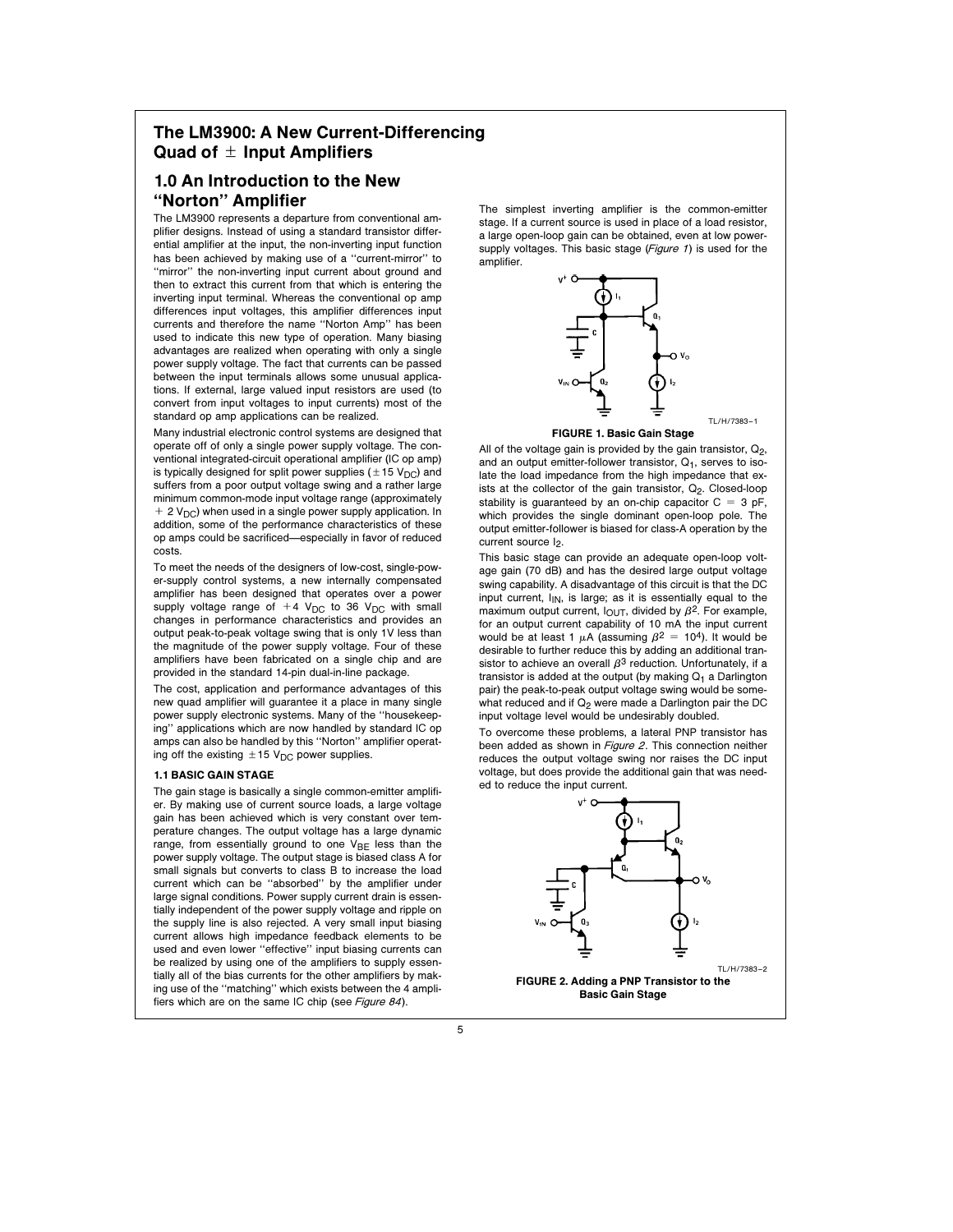Notice that the collector of this PNP transistor,  $Q_1$ , is connected directly to the output terminal. This ''bootstraps'' the output impedance of  $Q_1$  and therefore reduces the loading at the high-impedance collector of the gain transistor,  $Q_3$ .

In addition, the collector-base junction of the PNP transistor becomes forward biased under a large-signal negative output voltage swing condition. The design of this device has allowed  $Q_1$  to convert to a vertical PNP transistor during this operating mode which causes the output to change from the class A bias to a class B output stage. This allows the amplifier to sink more current than that provided by the current source  $I_2$ , (1.3 mA) under large signal conditions.

#### 1.2 OBTAINING A NON-INVERTING INPUT FUNCTION

The circuit of Figure 2 has only the inverting input. A general purpose amplifier requires two input terminals to obtain both an inverting and a non-inverting input. In conventional op amp designs, an input differential amplifier provides these required inputs. The output voltage then depends upon the difference (or error) between the two input voltages. An input common-mode voltage range specification exists and, basically, input voltages are compared.

For circuit simplicity, and ease of application in single power supply systems, a non-inverting input can be provided by adding a standard IC ''current-mirror'' circuit directly across the inverting input terminal, as shown in *Figure 3*.



#### FIGURE 3. Adding a Current Mirror to Achieve a Non-inverting Input

This operates in the current mode as now input currents are compared or differenced (this can be thought of as a Norton differential amplifier). There is essentially no input commonmode voltage range directly at the input terminals (as both inputs will bias at one diode drop above ground) but if the input voltages are converted to currents (by use of input resistors), there is then no limit to the common-mode input voltage range. This is especially useful in high-voltage comparator applications. By making use of the input resistors, to convert input voltages to input currents, all of the standard op amp applications can be realized. Many additional applications are easily achieved, especially when operating with only a single power supply voltage. This results from the built-in voltage biasing that exists at both inputs (each input biases at  $+$  V<sub>BE</sub>) and additional resistors are not required to provide a suitable common-mode input DC biasing voltage level. Further, input summing can be performed at the relatively low impedance level of the input diode of the currentmirror circuit.

#### 1.3 THE COMPLETE SINGLE-SUPPLY AMPLIFIER

The circuit schematic for a single amplifier stage is shown in Figure 4a. Due to the circuit simplicity, four of these amplifiers can be fabricated on a single chip. One common biasing circuit is used for all of the individual amplifiers.

A new symbol for this ''Norton'' amplifier is shown in Figure 4b. This is recommended to avoid using the standard op amp symbol as the basic operation is different. The current source symbol between the inputs implies this new currentmode of operation. In addition, it signifies that current is





(b) New "NORTON" Amplifier Symbol

TL/H/7383 –5

#### FIGURE 4. The Amplifier Stage

removed from the  $(-)$  input terminal. Also, the current arrow on the  $(+)$  input lead is used to indicate that this functions as a current input. The use of this symbol is helpful in understanding the operation of the application circuits and also in doing additional design work with the LM3900.

The bias reference for the PNP current source,  $V_p$  which biases  $Q_1$ , is designed to cause the upper current source (200  $\mu$ A) to change with temperature to give first order compensation for the  $\beta$  variations of the NPN output transistor, Q<sub>3</sub>. The bias reference for the NPN "pull-down" current sink,  $V_n$ , (which biases  $Q_7$ ) is designed to stabilize this current (1.3 mA) to reduce the variation when the temperature is changed. This provides a more constant pull-down capability for the amplifier over the temperature range. The transistor, Q4, provides the class B action which exists under large signal operating conditions.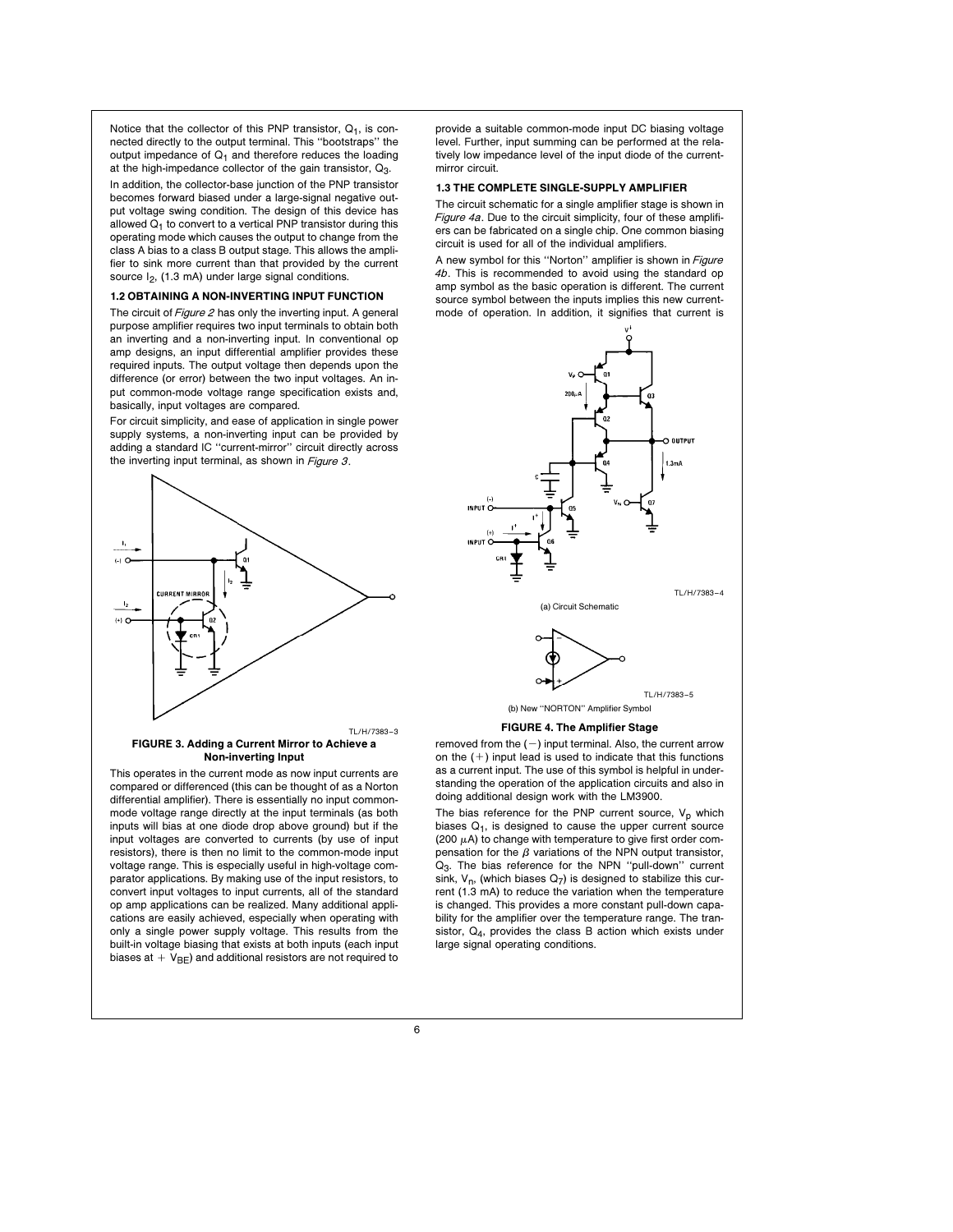| The performance characteristics of each amplifier stage are<br>summarized below:                                   |  |
|--------------------------------------------------------------------------------------------------------------------|--|
| Power-supply voltage range $\dots\dots\dots\dots4$ to 36 V <sub>DC</sub> or<br>$\pm 2$ to $\pm 18$ V <sub>DC</sub> |  |
| Bias current drain per amplifier                                                                                   |  |
|                                                                                                                    |  |
| Open loop:                                                                                                         |  |
|                                                                                                                    |  |
| Unity-gain frequency 2.5 MHz                                                                                       |  |
|                                                                                                                    |  |
|                                                                                                                    |  |
| Output resistance $\ldots \ldots \ldots \ldots \ldots \ldots \ldots \ldots \ldots \ldots \ldots$ 8 k $\Omega$      |  |
| Output voltage swing $\ldots \ldots \ldots \ldots \ldots \ldots (V_{CC} - 1) V_{pp}$                               |  |
|                                                                                                                    |  |
|                                                                                                                    |  |

As the bias currents are all derived from diode forward voltage drops, there is only a small change in bias current magnitude as the power-supply voltage is varied. The open-loop gain changes only slightly over the complete power supply voltage range and is essentially independent of temperature changes. The open-loop frequency response is compared with the "741" op amp in Figure 5. The higher unity-gain crossover frequency is seen to provide an additional 10 dB of gain for all frequencies greater than 1 kHz.





The complete schematic diagram of the LM3900 is shown in Figure 6. The one resistor,  $R_5$ , establishes the power consumption of the circuit as it controls the conduction of transistor  $Q_{28}$ . The emitter current of  $Q_{28}$  is used to bias the NPN output class-A biasing current sources and the collector current of  $Q_{28}$  is the reference for the PNP current source of each amplifier.

The biasing circuit is initially "started" by  $Q_{20}$ ,  $Q_{30}$  and  $CR_6$ . After start-up is achieved,  $Q_{30}$  goes OFF and the current flow through the reference diodes:  $CR_5$ ,  $CR_7$  and  $CR_8$ , is dependent only on  $V_{BE}/(R_6 + R_7)$ . This guarantees that the power supply current drain is essentially independent of the magnitude of the power supply voltage.

The input clamp for negative voltages is provided by the multi-emitter NPN transistor  $Q_{21}$ . One of the emitters of this transistor goes to each of the input terminals. The reference voltage for the base of  $Q_{21}$  is provided by  $R_6$  and  $R_7$  and is approximately  $V_{BF}/2$ .

# 2.0 Introduction to Applications of the LM3900

Like the standard IC op amp, the LM3900 has a wide range of applications. A new approach must be taken to design circuits with this ''Norton'' amplifier and the object of this note is to present a variety of useful circuits to indicate how conventional and unique new applications can be designed—especially when operating with only a single power supply voltage.

To understand the operation of the LM3900 we will compare it with the more familiar standard IC op amp. When operating on a single power supply voltage, the minimum input common-mode voltage range of a standard op amp limits the smallest value of voltage which can be applied to both inputs and still have the amplifier respond to a differential input signal. In addition, the output voltage will not swing completely from ground to the power supply voltage. The output voltage depends upon the difference between the input voltages and a bias current must be supplied to both inputs. A simplified diagram of a standard IC op amp operating from a single power supply is shown in Figure 7. The  $(+)$ and  $(-)$  inputs go only to current sources and therefore are free to be biased or operated at any voltage values which are within the input common-mode voltage range. The current sources at the input terminals,  $I_B^+$  and  $I_B^-$ , represent the bias currents which must be supplied to both of the input transistors of the op amp (base currents). The output circuit is modeled as an active voltage source which depends upon the open-loop gain of the amplifier,  $A_v$ , and the difference which exists between the input voltages,  $(V^+ - V^-)$ .



#### FIGURE 7. An Equivalent Circuit of a Standard IC Op Amp

An equivalent circuit for the ''Norton'' amplifier is shown in Figure 8. The  $(+)$  and  $(-)$  inputs are both clamped by diodes to force them to be one-diode drop above ground-always! They are not free to move and the ''input commonmode voltage range'' directly at these input terminals is very small-a few hundred mV centered about 0.5 V<sub>DC</sub>. This is

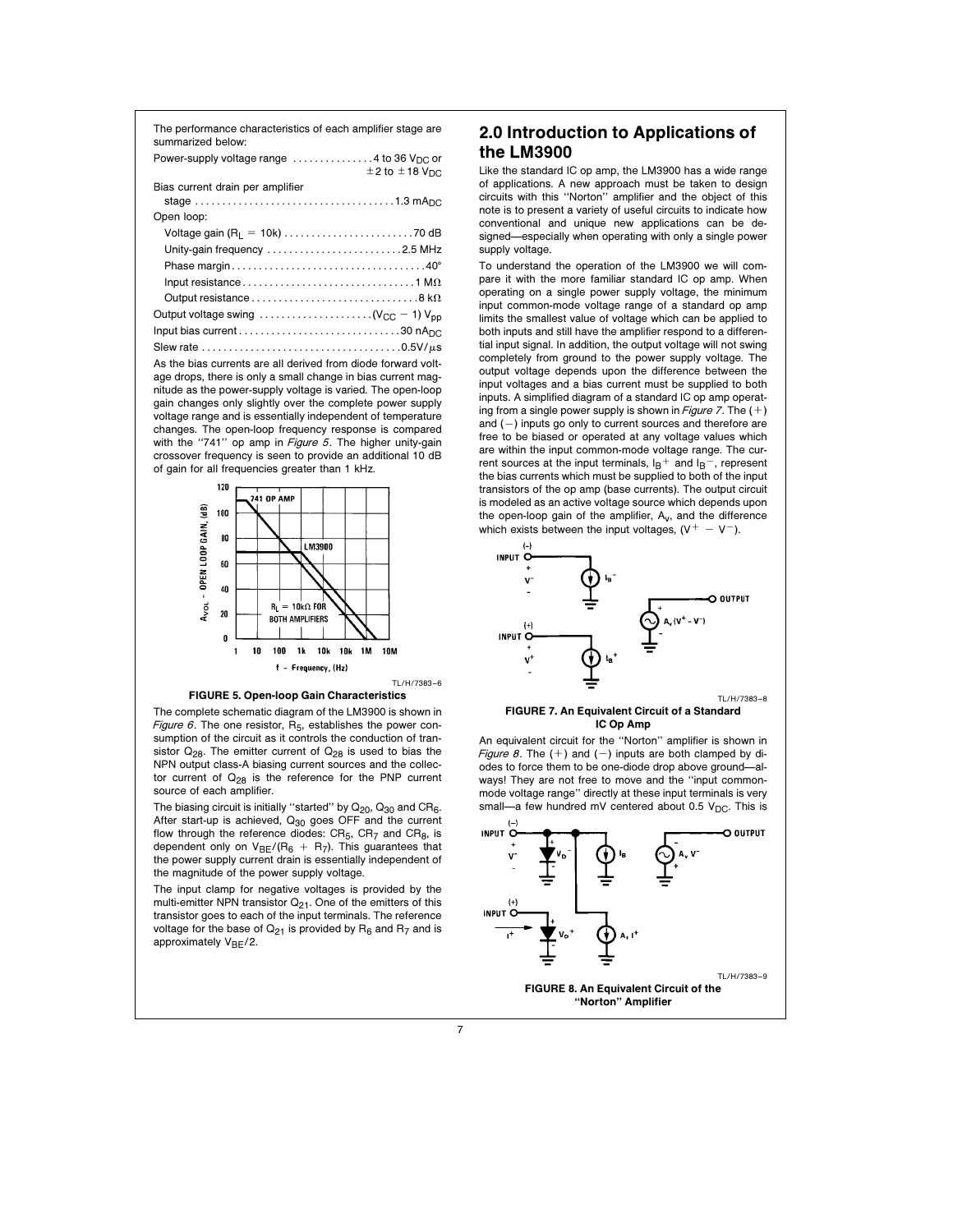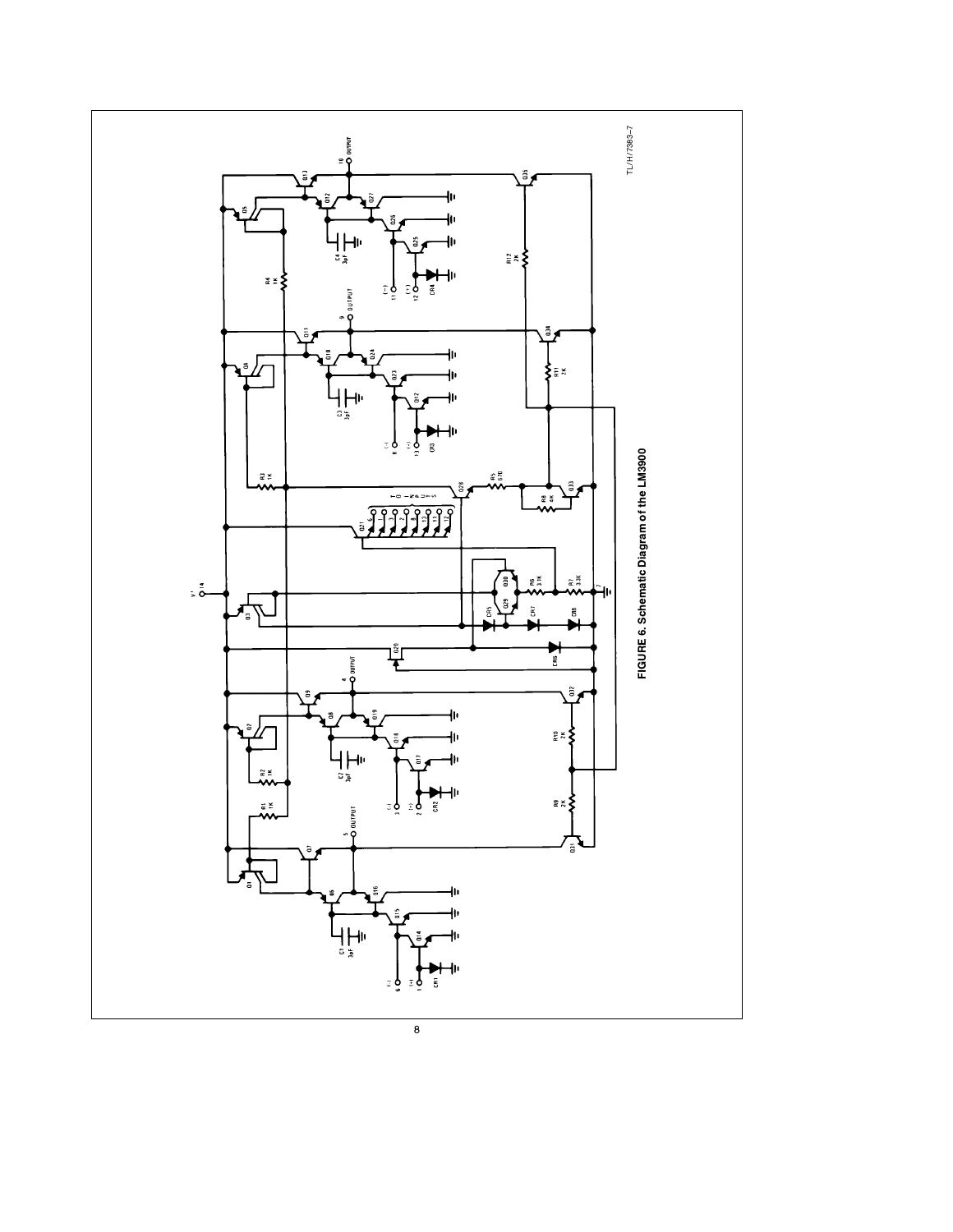why external voltages must be first converted to currents (using resistors) before being applied to the inputs-and is the basis for the current-mode (or Norton) type of operation. With external input resistors-there is no limit to the "input common-mode voltage range''. The diode shown across the  $(+)$  input actually exists as a diode in the circuit and the diode across the  $(-)$  input is used to model the base-emitter junction of the transistor which exists at this input.

Only the  $(-)$  input must be supplied with a DC biasing current,  $I_B$ . The  $(+)$  input couples only to the  $(-)$  input and then to extract from this  $(-)$  input terminal the same current  $(A<sub>1</sub>,$  the mirror gain, is approximately equal to 1) which is entered (by the external circuitry) into the  $(+)$  input terminal. This operation is described as a ''current-mirror'' as the current entering the  $(+)$  input is "mirrored" or "reflected" about ground and is then extracted from the  $(-)$  input. There is a maximum or near saturation value of current which the "mirror" at the  $(+)$  input can handle. This is listed on the data sheet as ''maximum mirror current'' and ranges from approximately 6 mA at  $25^{\circ}$ C to 3.8 mA at 70 $^{\circ}$ C.

This fact that the  $(+)$  input current modulates or affects the  $(-)$  input current causes this amplifier to pass currents between the input terminals and is the basis for many new application circuits-especially when operating with only a single power supply voltage.

The output is modeled as an active voltage source which also depends upon the open-loop voltage gain,  $A_v$ , but only the  $(-)$  input voltage,  $V^-$ , (not the differential input voltage). Finally, the output voltage of the LM3900 can swing from essentially ground ( $+90$  mV) to within one V<sub>BE</sub> of the power supply voltage.

As an example of the use of the equivalent circuit of the LM3900, the AC coupled inverting amplifier of Figure 9a will



be analyzed. Figure 9b shows the complete equivalent circuit which, for convenience, can be separated into a biasing equivalent circuit (Figure 10) and an AC equivalent circuit (Figure 11). From the biasing model of Figure 10 we find the output quiescent voltage,  $V_O$ , is:

 $V_O = V_D^- + (I_B + I^+) R_2,$  (1)

and

$$
+ = \frac{V^+ - V_D^+}{R_3} \tag{2}
$$

where

and

$$
V_D^+ \cong V_D^- \cong 0.5 V_{DC}
$$
  

$$
I_B = \text{INPUT bias current (30 nA)}
$$

$$
V^+ = \text{Power supply voltage.}
$$

If (2) is substituted into (1)

$$
V_{O} = V_{D}^{-} + \left(I_{B} + \frac{V^{+} - V_{D}^{+}}{R_{3}}\right) R_{2}
$$
 (3)

which is an exact expression for  $V_O$ .

 $1+$ 

As the second term usually dominates ( $V<sub>O</sub> \gg V<sub>D</sub>$ ) and I<sup>+</sup>  $\ge$  I<sub>B</sub> and V<sup>+</sup>  $\ge$  V<sub>D</sub><sup>+</sup> we can simplify (3) to provide a more useful design relationship

$$
V_{\mathcal{O}} \cong \frac{R_2}{R_3} \quad V^+ \tag{4}
$$

Using (4), if R<sub>3</sub> = 2R<sub>2</sub> we find  
\n
$$
V_O \simeq \frac{R_2}{2R_2} V^+ = \frac{V^+}{2},
$$
\n(5)

which shows that the output is easily biased to one-half of the power supply voltage by using  $V^+$  as a biasing reference at the  $(+)$  input.

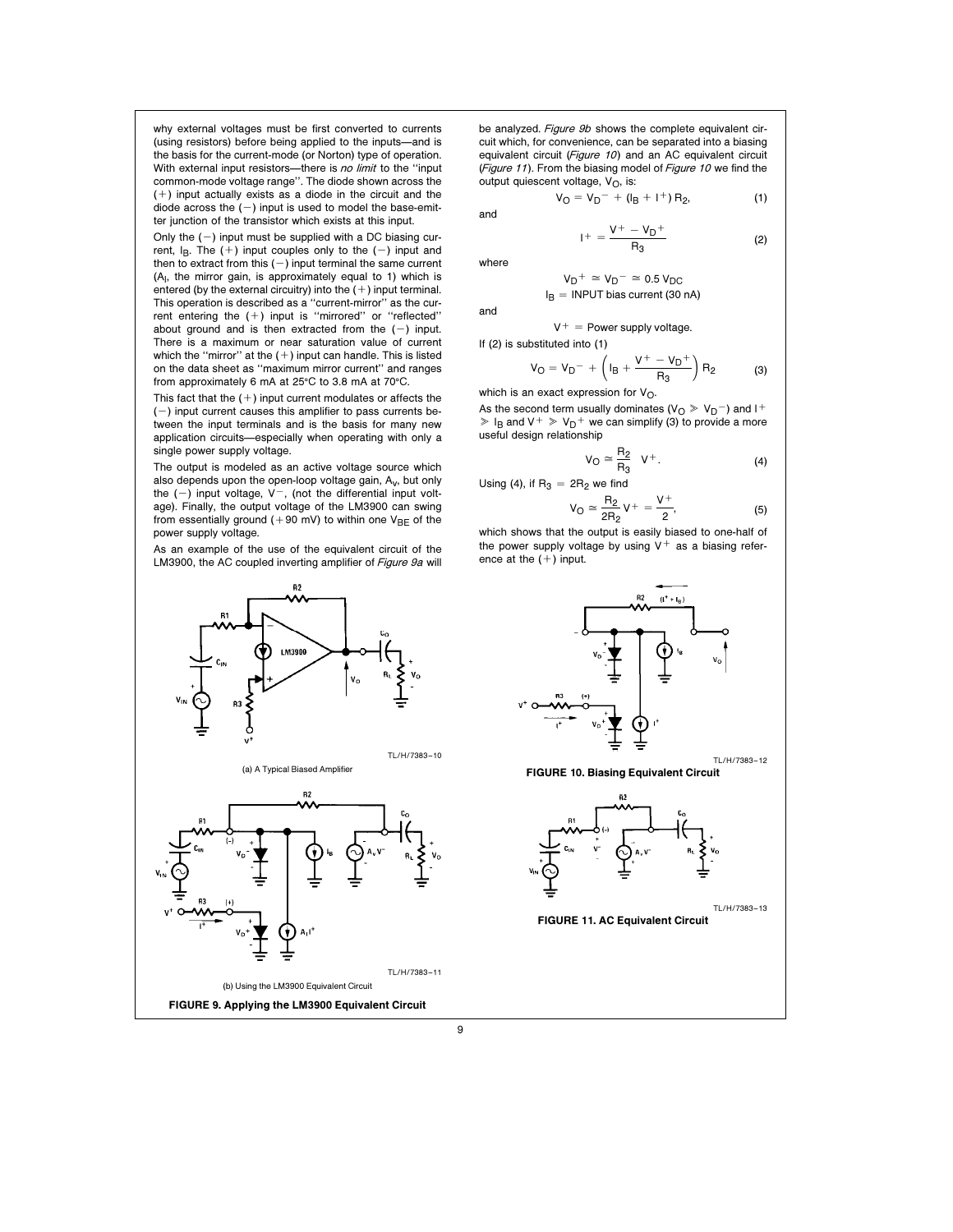The AC equivalent circuit of Figure 11 is the same as that which would result if a standard IC op amp were used with the  $(+)$  input grounded. The closed-loop voltage gain A<sub>VCL</sub>, is given by:

$$
A_{VCL} \equiv \frac{V_O}{V_{IN}} \simeq -\frac{R_2}{R_1}
$$
 (6)

if A<sub>v</sub> (open-loop) 
$$
> \frac{R_2}{R_1}
$$

The design procedure for an AC coupled inverting amplifier using the LM3900 is therefore to first select  $R_1$ ,  $C_{IN}$ ,  $R_2$ , and  $C<sub>O</sub>$  as with a standard IC op amp and then to simply add  $R<sub>3</sub>$  $=$  2R<sub>2</sub> as a final biasing consideration. Other biasing techniques are presented in the following sections of this note. For the switching circuit applications, the biasing model of Figure 10 is adequate to predict circuit operation.

Although the LM3900 has four independent amplifiers, the use of the label "1/4LM3900" will be shortened to simply ''LM3900'' for the application drawings contained in this note.

# 3.0 Designing AC Amplifiers

.

The LM3900 readily lends itself to use as an AC amplifier because the output can be biased to any desired DC level within the range of the output voltage swing and the AC gain is independent of the biasing network. In addition, the single power supply requirement makes the LM3900 attractive for any low frequency gain application. For lowest noise performance, the  $(+)$  input should be grounded (Figure 9a) and the output will then bias at  $V_{BE}$ . Although the LM3900 is not suitable as an ultra low noise tape pre-amp, it is useful in most other applications. The restriction to only shunt feedback causes a small input impedance. Transducers which can be loaded can operate with this low input impedance. The noise degradation which would result from the use of a large input resistor limits the usefulness where low noise and high input impedance are both required.

### 3.1 SINGLE POWER SUPPLY BIASING

The LM3900 can be biased in several different ways. The circuit in *Figure 12* is a standard inverting AC amplifier which has been biased from the same power supply which is used to operate the amplifier. (The design of this amplifier has been presented in the previous section). Notice that if AC ripple voltages are present on the  $V^+$  power supply line they will couple to the output with a "gain" of  $1/2$ . To eliminate this, one source of ripple filtered voltage can be provided and then used for many amplifiers. This is shown in the next section.



# 3.2 A NON-INVERTING AMPLIFIER

The amplifier in *Figure 13* shows both a non-inverting AC amplifier and a second method for DC biasing. Once again the AC gain of the amplifier is set by the ratio of feedback resistor to input resistor. The small signal impedance of the diode at the  $(+)$  input should be added to the value of  $R_1$ when calculating gain, as shown in Figure 13.



#### FIGURE 13. Non-inverting AC Amplifier Using Voltage Reference Biasing

By making  $R_2 = R_3$ , V<sub>ODC</sub> will be equal to the reference voltage which is applied to the resistor R<sub>2</sub>. The filtered  $V<sup>+</sup>$ /2 reference shown can also be used for other amplifiers.

#### 3.3 "N V<sub>BE</sub>" BIASING

A third technique of output DC biasing is best described as the "N  $V_{BE}$ " method. This technique is shown in Figure 14 and is most useful with inverting AC amplifier applications.



FIGURE 14. Inverting AC Amplifier Using N V<sub>BE</sub> Biasing The input bias voltage  $(V_{BE})$  at the inverting input establishes a current through resistor  $R_3$  to ground. This current must come from the output of the amplifier. Therefore,  $V_O$ must rise to a level which will cause this current to flow through  $R_2$ . The bias voltage,  $V_O$ , may be calculated from the ratio of  $R_2$  to  $R_3$  as follows:

$$
V_{\text{ODC}} = V_{\text{BE}} \left( 1 + \frac{R_2}{R_3} \right)
$$

When  $NV_{BE}$  biasing is employed, values for resistors  $R_1$ and  $R_2$  are first established and then resistor  $R_3$  is added to provide the desired DC output voltage.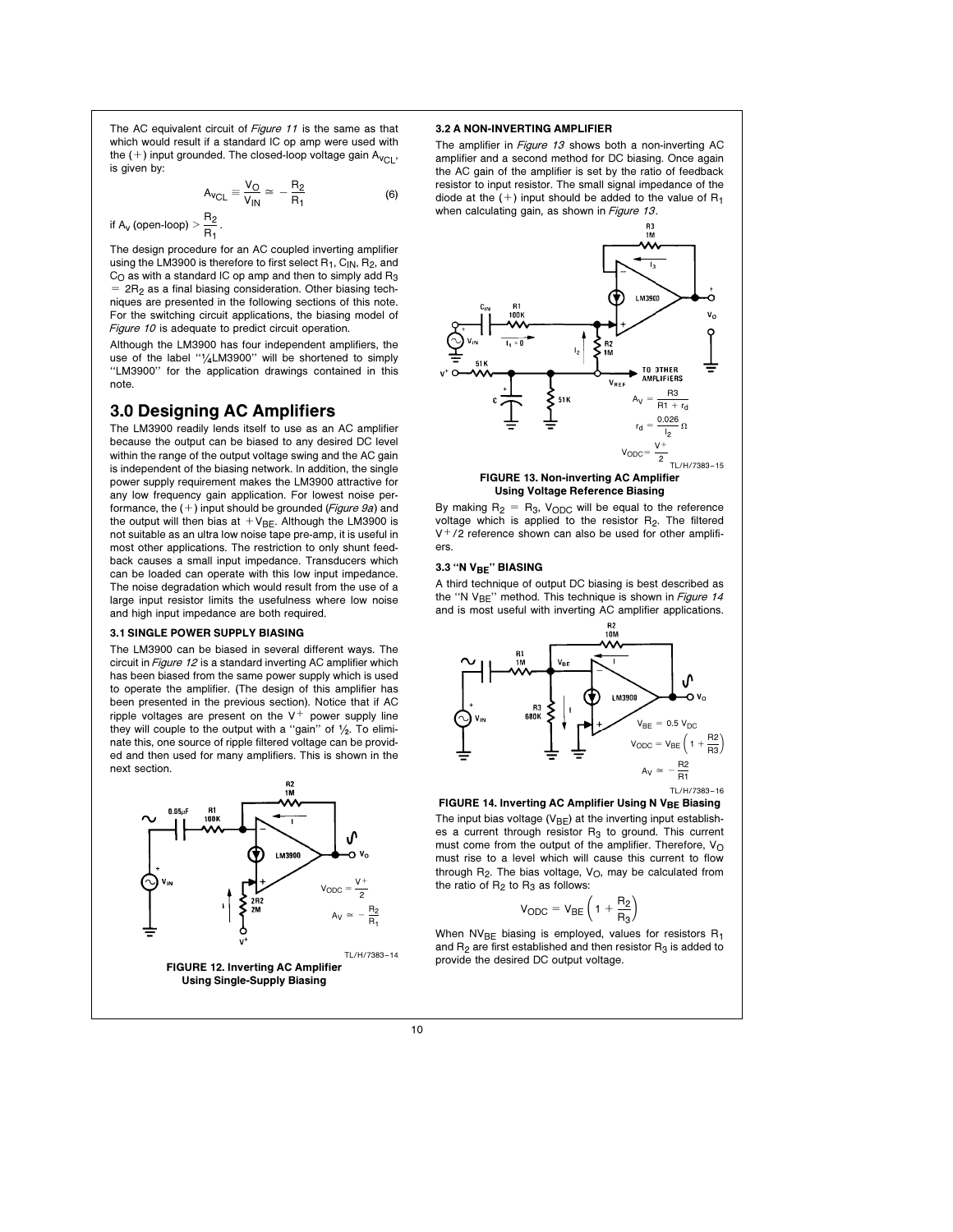For a design example (Figure 14), a Z in = 1M and  $A_v \cong 10$ are required.

Select  $R_1 = 1M$ .

Calculate  $R_2 \cong A_vR_1 = 10M$ .

To bias the output voltage at 7.5  $V_{DC}$ , R<sub>3</sub> is found as:

$$
R_3 = \frac{R_2}{\frac{V_O}{V_{BE}} - 1} = \frac{10M}{\frac{7.5}{0.5} - 1}
$$

or

# 3.4 BIASING USING A NEGATIVE SUPPLY

If a negative power supply is available, the circuit of Figure <sup>15</sup> can be used. The DC biasing current, I, is established by the negative supply voltage via  $R_3$  and provides a very stable output quiescent point for the amplifier.

 $R_3 \approx 680 \text{ k}\Omega$ .



#### FIGURE 15. Negative Supply Biasing

# 3.5 OBTAINING HIGH INPUT IMPEDANCE AND HIGH GAIN

For the AC amplifiers which have been presented, a designer is able to obtain either high gain or high input impedance with very little difficulty. The application which requires both and still employs only one amplifier presents a new problem. This can be achieved by the use of a circuit similar to the one shown in Figure 16. When the  $A_V$  from the input to



FIGURE 16. A High Z<sub>IN</sub> High Gain Inverting AC Amplifier

point A is unity ( $R_1 = R_3$ ), the  $A_V$  of the complete stage will be set by the voltage divider network composed of  $R_4$ ,  $R_5$ , and  $C_2$ . As the value of  $R_5$  is decreased, the  $A_V$  of the stage will approach the AC open loop limit of the amplifier. The insertion of capacitor  $C_2$  allows the DC bias to be controlled by the series combination of  $R_3$  and  $R_4$  with no effect from  $R_5$ . Therefore,  $R_2$  may be selected to obtain the desired output DC biasing level using any of the methods which have been discussed. The circuit in Figure 16 has an input impedance of 1M and a gain of 100.

# 3.6 AN AMPLIFIER WITH A DC GAIN CONTROL

A DC gain control can be added to an amplifier as shown in Figure 17. The output of the amplifier is kept from being driven to saturation as the DC gain control is varied by providing a minimum biasing current via R<sub>3</sub>. For maximum gain,  $CR<sub>2</sub>$  is OFF and both the current through  $R<sub>2</sub>$  and  $R<sub>3</sub>$  enter the  $(+)$  input and cause the output of the amplifier to bias at approximately 0.6 V<sup>+</sup>. For minimum gain,  $CR<sub>2</sub>$  is ON and only the current through  $R_3$  enters the  $(+)$  input to bias the output at approximately 0.3  $V^+$ . The proper output bias for large output signal accommodation is provided for the maximum gain situation. The DC gain control input ranges from 0  $V_{DC}$  for minimum gain to less than 10  $V_{DC}$  for maximum gain.





#### 3.7 A LINE-RECEIVER AMPLIFIER

The line-receiver amplifier is shown in Figure 18. The use of both inputs cancels out common-mode signals. The line is terminated by  $R_{L1NF}$  and the larger input impedance of the amplifier will not affect this matched loading.

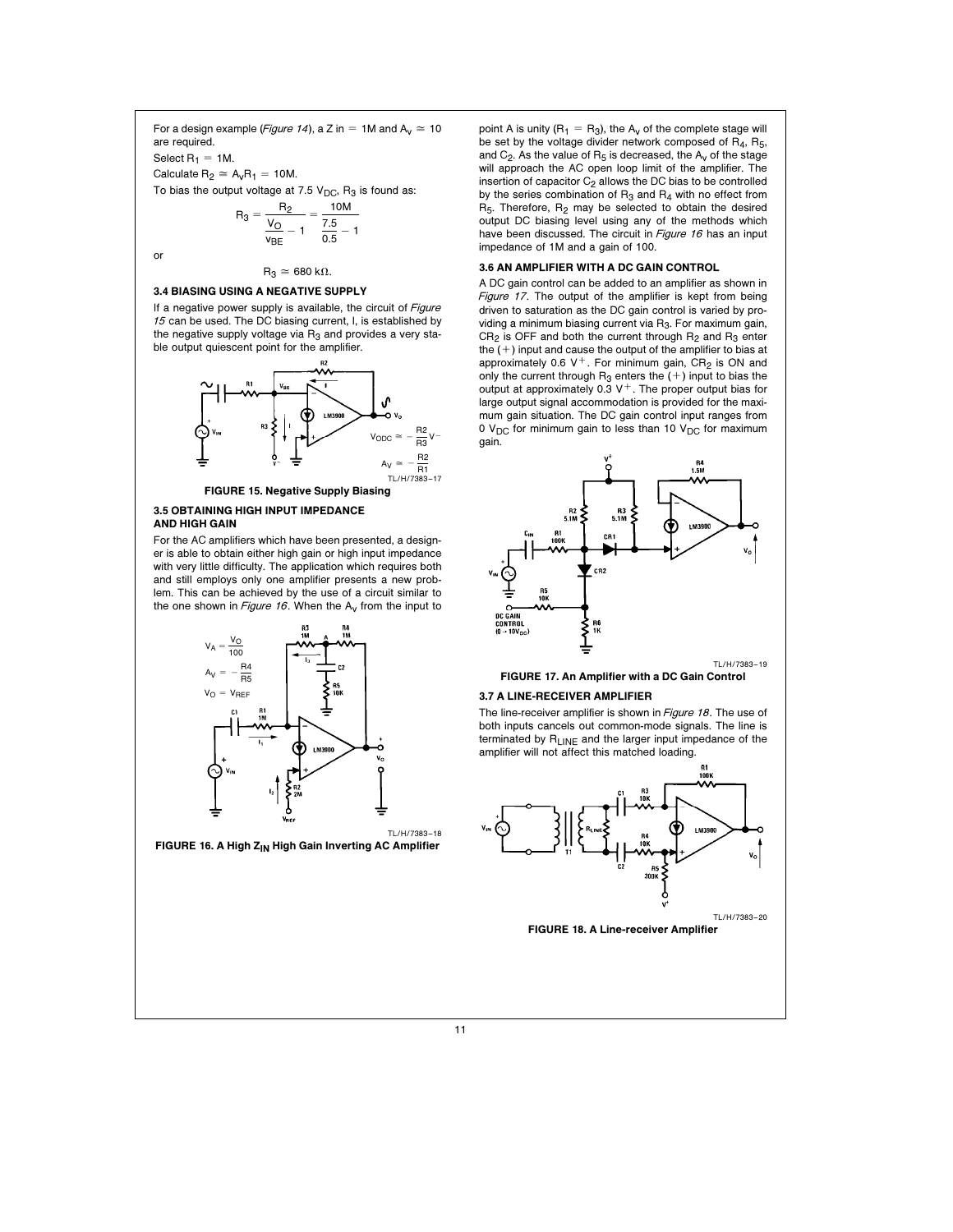# 4.0 Designing DC Amplifiers

The design of DC amplifiers using the LM3900 tends to be more difficult than the design of AC amplifiers. These difficulties occur when designing a DC amplifier which will operate from only a single power supply voltage and yet provide an output voltage which goes to zero volts DC and also will accept input voltages of zero volts DC. To accomplish this, the inputs must be biased into the linear region  $(+V_{BE})$  with DC input signals of zero volts and the output must be modified if operation to actual ground (and not  $V_{\text{SAT}}$ ) is required. Therefore, the problem becomes one of determining what type of network is necessary to provide an output voltage  $(V<sub>O</sub>)$  equal to zero when the input voltage  $(V<sub>IN</sub>)$  is equal to zero. (See also section 10.15, "adding a Differential Input Stage'').

We will start with a careful evaluation of what actually takes place at the amplifier inputs. The mirror circuit demands that the current flowing into the positive input  $(+)$  be equaled by a current flowing into the negative input  $(-)$ . The difference between the current demanded and the current provided by an external source must flow in the feedback circuit. The output voltage is then forced to seek the level required to cause this amount of current to flow. If, in the steady state condition  $V_{\text{O}} = V_{\text{IN}} = 0$ , the amplifier will operate in the desired manner. This condition can be established by the use of common-mode biasing at the inputs.

#### 4.1 USING COMMON-MODE BIASING FOR  $V_{IN} = 0 V_{DC}$

Common-mode biasing is achieved by placing equal resistors between the amplifier input terminals and the supply voltage (V<sup>+</sup>), as shown in *Figure 19*. When V<sub>IN</sub> is set to 0 volts the circuit can be modeled as shown in Figure 20,



$$
R_3 = R_4.
$$

Because the current mirror demands that the two current sources be equal, the current in the two equivalent resistors must be identical.



FIGURE 20. An Ideal Circuit Model of a DC Amplifier with Zero Input Voltage

If this is true, both  $R_2$  and  $R_6$  must have a voltage drop of 0.5 volt across them, which forces  $V_O$  to go to  $V_O$  MIN  $(V<sub>SAT</sub>)$ .

# 4.2 ADDING AN OUTPUT DIODE FOR  $V_{\text{O}} = 0$   $V_{\text{DC}}$

For many applications a  $V<sub>O MIN</sub>$  Of 100 mV may not be acceptable. To overcome this problem a diode can be added between the output of the amplifier and the output terminal (Figure 21).



#### FIGURE 21. A Non-inverting DC Amplifier with Zero Volts Output for Zero Volts Input

The function of the diode is to provide a DC level shift which will allow  $V_O$  to go to ground. With a load impedance  $(R_L)$ connected,  $V_O$  becomes a function of the voltage divider formed by the series connection of  $R_4$  and  $R_L$ .

If R<sub>4</sub> = 100 R<sub>L</sub>, then V<sub>O MIN</sub> = 
$$
\frac{0.5 R_L}{101 R_L}
$$
,

or  $V_{\text{O MIN}} \cong 5 \text{ mV}_{\text{DC}}$ .

An offset voltage adjustment can be added as shown  $(R_1)$ to adjust  $V_O$  to  $0V_{DC}$  with  $V_{IN} = 0 V_{DC}$ .

The voltage transfer functions for the circuit in Figure 21, both with and without the diode, are shown in Figure 22. While the diode greatly improves the operation around 0 volts, the voltage drop across the diode will reduce the peak output voltage swing of the state by approximately 0.5 volt. When using a DC amplifier similar to the one in Figure 21, the load impedance should be large enough to avoid excessively loading the amplifier. The value of  $R_L$  may be significantly reduced by replacing the diode with an NPN transistor.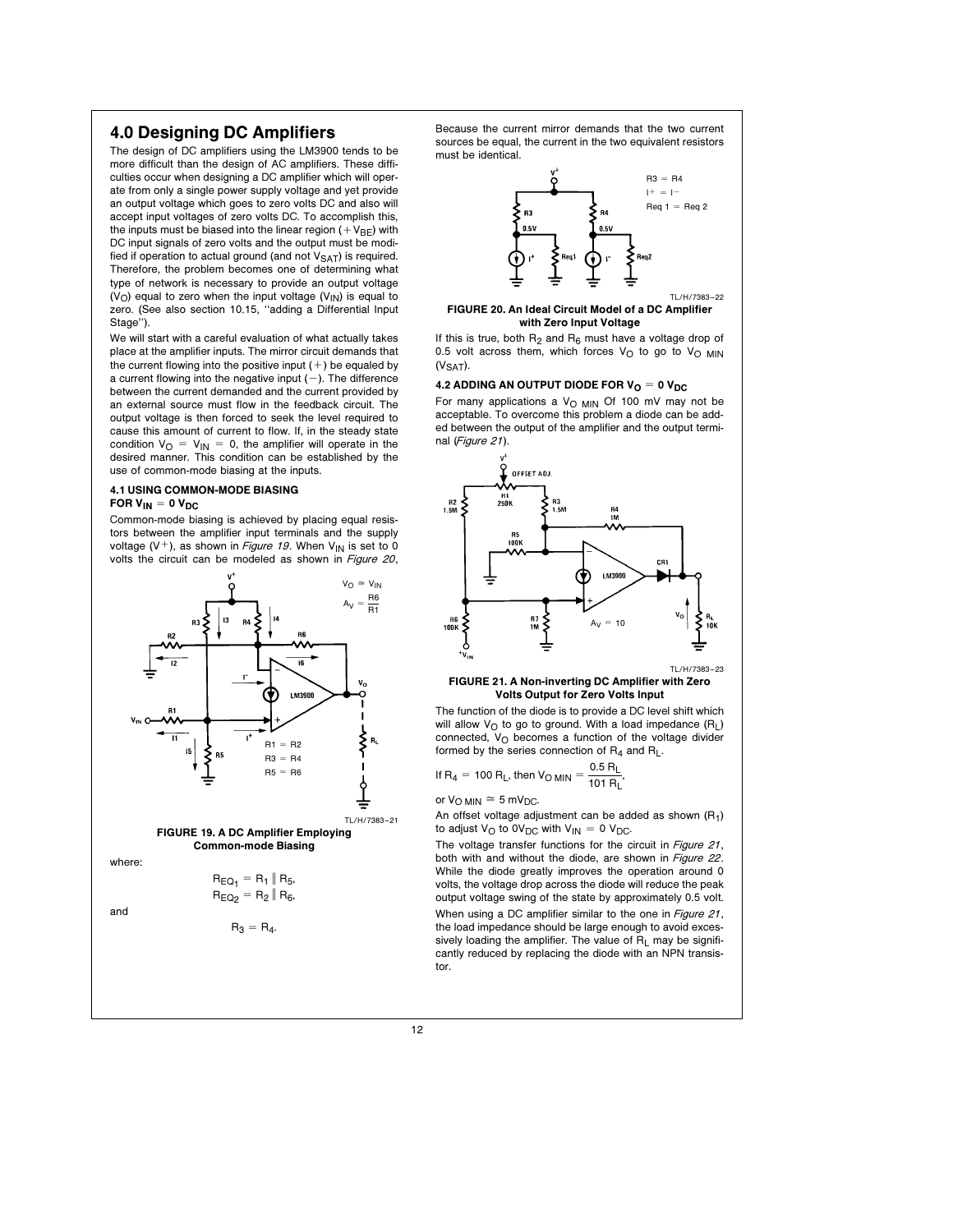



FIGURE 24. Ground Referencing a Differential Input DC Voltage

than current  $I_3$  by a factor proportional to the differential voltage,  $V_R$ . The currents labeled on Figure 24 are given by:

$$
I_1 = \frac{V_1 + V_R - \varphi}{R_1}
$$

$$
I_2 = \phi/R_2
$$
  

$$
I_3 = \frac{(V_1 - \phi)}{R_3}
$$
  
and  

$$
I_4 = \frac{V_O - \phi}{R_3}
$$

 $R_4$ 

 $R_{2}$ 

 $R_3$ 

where

 $\phi = V_{BF}$  at either input terminal of the LM3900. Since the input current mirror demands that

 $I^- = I^+;$ and  $I^+ = I_1 - I_2$ and  $I^- = I_3 + I_4$ Therefore  $I_4 = I_1 - I_2 - I_3$ .

Substituting in from the above equation  
\n
$$
\frac{V_O - \phi}{V_1} = \frac{(V_1 + V_R - \phi)}{V_2} - \frac{(\phi)}{(\phi)} = \frac{(V_1 - \phi)}{(\phi)}
$$

 $R_4$ R1 and as  $R_1 = R_2 = R_3 = R_4$  $V_{\text{O}} = (V_1 + V_{\text{R}} - \phi) - (\phi) - V_1 + \phi + \phi$ or

 $V_O = V_R$ .

The resistors are kept large to minimize loading. With the 10  $M\Omega$  resistors which are shown on the figure, an error exists at small values of  $V_1$  due to the input bias current at the  $(-)$  input. For simplicity this has been neglected in the circuit description. Smaller R values reduce the percentage error or the bias current can be supplied by an additional amplifier (see Section 10.7.1).

For proper operation, the differential input voltage must be limited to be within the output dynamic voltage range of the amplifier and the input voltage  $V_2$  must be greater than 1 volt. For example; if  $V_2 = 1$  volt, the input voltage V<sub>1</sub> may vary over the range of 1 volt to  $-13$  volts when operating from a 15 volt supply. Common-mode biasing may be added as shown in Figure 25 to allow both  $V_1$  and  $V_2$  to be negative.



FIGURE 25. A Network to Invert and to Ground Reference a Negative DC Differential Input Voltage

# 4.5 A UNITY GAIN BUFFER AMPLIFIER

The buffer amplifier with a gain of one is the simplest DC application for the LM3900. The voltage applied to the input (Figure 26) will be reproduced at the output. However, the input voltage must be greater than one  $V_{BE}$  but less than the maximum output swing. Common-mode biasing can be added to extend  $\mathsf{V}_{\mathsf{IN}}$  to 0  $\mathsf{V}_{\mathsf{DC}}$ , if desired.

13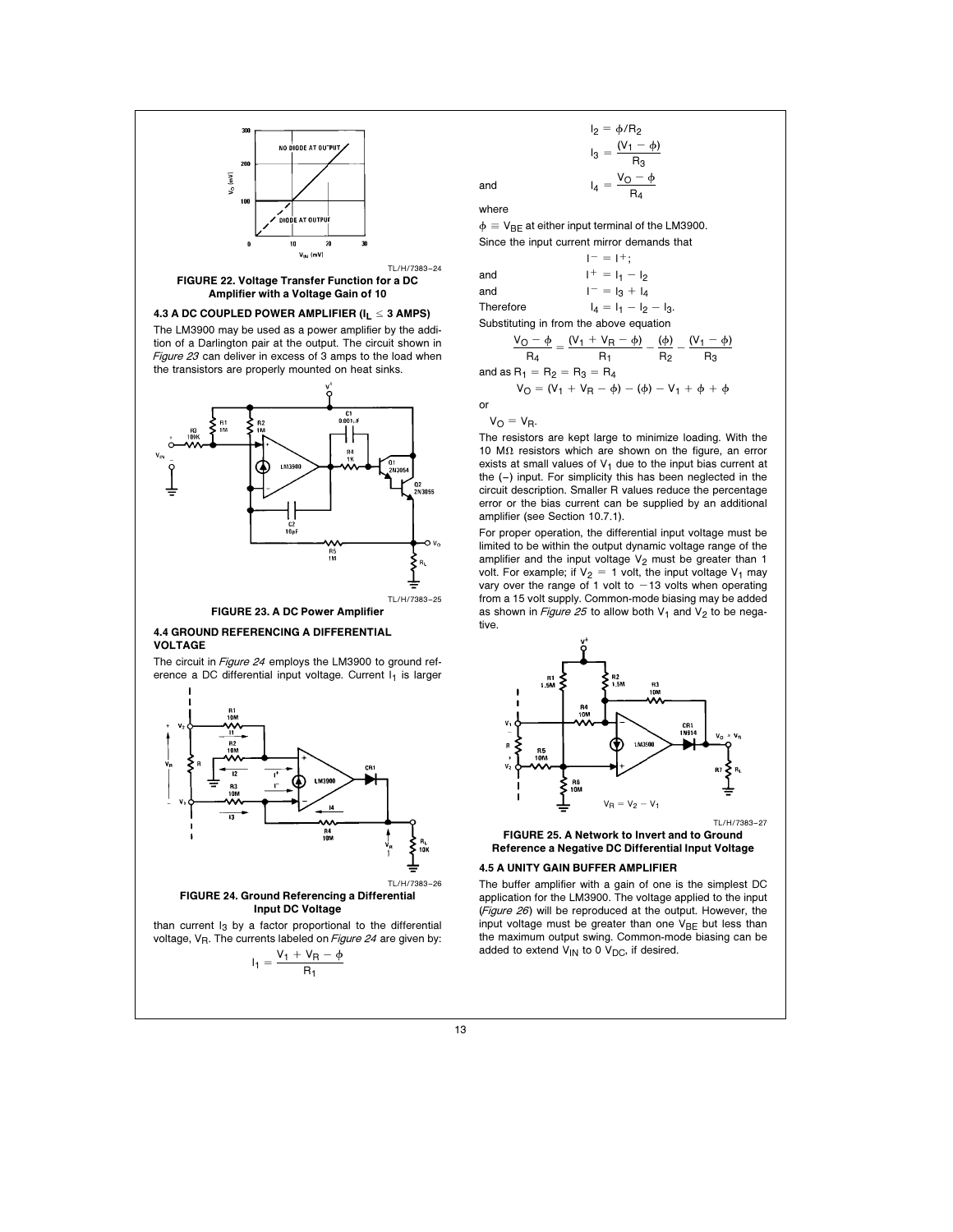

# 5.0 Designing Voltage Regulators

Many voltage regulators can be designed which make use of the basic amplifier of the LM3900. The simplest is shown in Figure 27a where only a Zener diode and a resistor are added. The voltage at the (-) input (one  $V_{BE} \cong 0.5$  V<sub>DC</sub>) appears across R and therefore a resistor value of 510 $\Omega$  will cause approximately 1 mA of bias current to be drawn through the Zener. This biasing is used to reduce the noise output of the Zener as the 30 nA input current is too small for proper Zener biasing. To compensate for a positive temperature coefficient of the Zener, an additional resistor can be added,  $R_2$ , (Figure 27b) to introduce an arbitrary number, N, of "effective"  $V_{BE}$  drops into the expression for the output voltage. The negative temperature coefficient of these diodes will also be added to temperature compensate the DC output voltage. For a larger output current, an emitter follower ( $Q_1$  of Figure 27c) can be added. This will multiply the 10 mA (max.) output current of the LM3900 by the  $\beta$  of the added transistor. For example, a  $\beta$  = 30 will provide a max. load current of 300 mA. This added transistor also reduces the output impedance. An output frequency compensation capacitor is generally not required but may be added, if desired, to reduce the output impedance at high frequencies.

The DC output voltage can be increased and still preserve the temperature compensation of Figure 27b by adding resistors  $R_A$  and  $R_B$  as shown in *Figure 27d*. This also can be accomplished without the added transistor,  $Q_1$ . The unregulated input voltage, which is applied to pin 14 of the LM3900 (and to the collector of  $Q_1$ , if used) must always exceed the regulated DC output voltage by approximately 1V, when the unit is not current boosted or approximately 2V when the NPN current boosting transistor is added.

#### 5.1 REDUCING THE INPUT-OUTPUT VOLTAGE

The use of an external PNP transistor will reduce the required (V<sub>IN</sub> - V<sub>OUT</sub>) to a few tenths of a volt. This will depend on the saturation characteristics of the external transistor at the operating current level. The circuit, shown in Figure 28, uses the LM3900 to supply base drive to the PNP transistor. The resistors  $R_1$  and  $R_2$  are used to allow the output of the amplifier to turn OFF the PNP transistor. It is important that pin 14 of the LM3900 be tied to the  $V_{\text{IN}}$ line to allow this OFF control to properly operate. Larger voltages are permissible (if the base-emitter junction of  $Q_1$ ) is prevented from entering a breakdown by a shunting diode, for example), but smaller voltages will not allow the output of the amplifier to raise enough to give the OFF control.

The resistor,  $R_3$ , is used to supply the required bias current for the amplifier and  $R_4$  is again used to bias the Zener diode. Due to a larger gain, a compensation capacitor,  $C_O$ , is required. Temperature compensation could be added as was shown in Figure 27b.

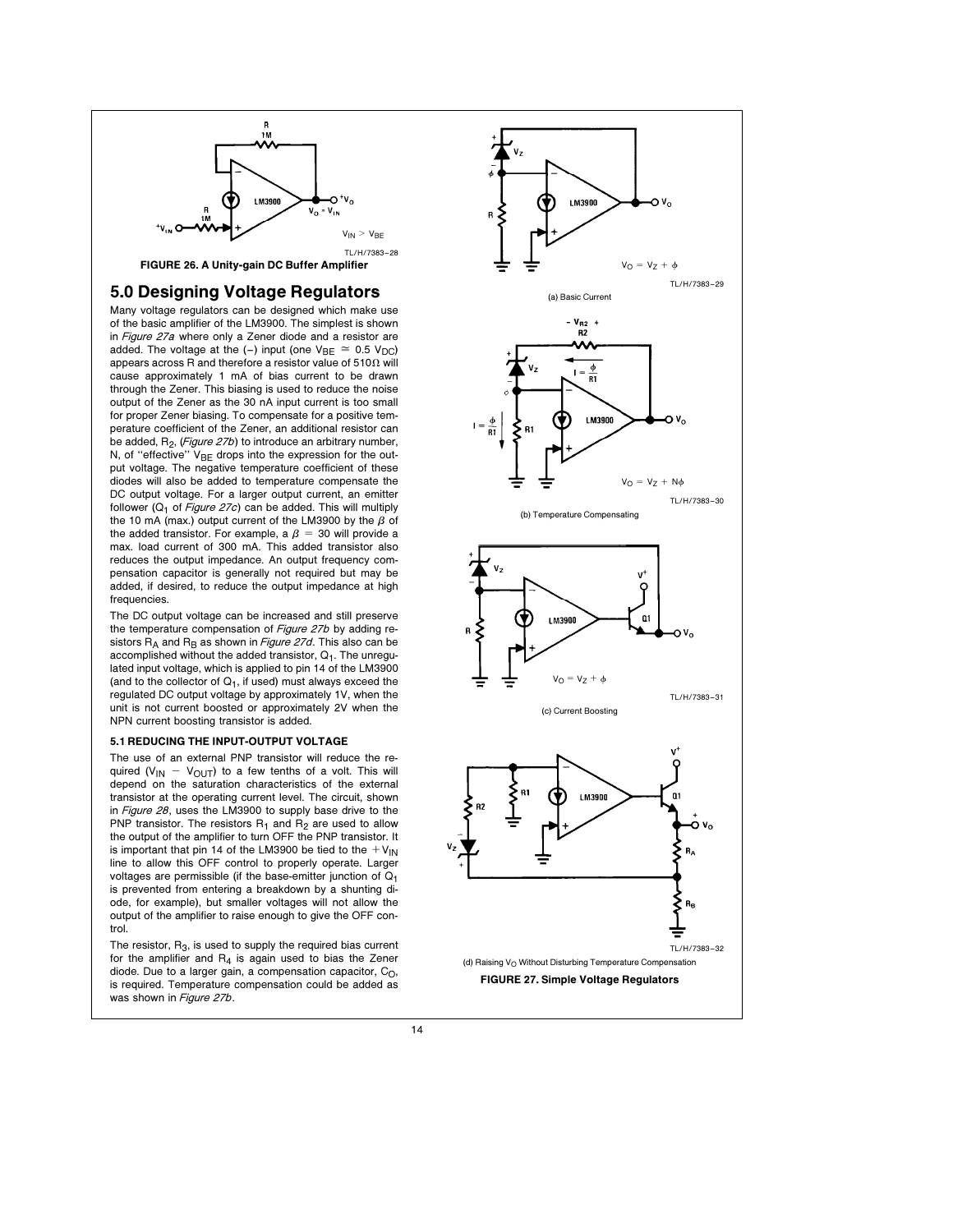

#### 5.2 PROVIDING HIGH INPUT VOLTAGE PROTECTION

One of the four amplifiers can be used to regulate the supply line for the complete package (pin 14), to provide protection against large input voltage conditions, and in addition, to supply current to an external load. This circuit is shown in Figure 29. The regulated output voltage is the sum of the Zener voltage,  $CR_2$ , and the  $V_{BE}$  of the inverting input terminal. Again, temperature compensation can be added as in Figure 27b. The second Zener,  $CR<sub>1</sub>$ , is a low tolerance component which simply serves as a DC level shift to allow the output voltage of the amplifier to control the conduction of the external transistor,  $Q_1$ . This Zener voltage should be approximately one-half of the  $CR<sub>2</sub>$  voltage to position the DC Output voltage level of the amplifier approximately in the center of the dynamic range.





The base drive current for  $Q_1$  is supplied via  $R_1$ . The maximum current through R<sub>1</sub> should be limited to 10 mA as<br>  $V_{13,44332} = (V_0 + V_{15})$ 

$$
I_{MAX} = \frac{V_{IN \, (MAX)} - (V_O + V_{BE})}{R_1}
$$

To increase the maximum allowed input voltage, reduce the output ripple, or to reduce the  $(V_{IN} - V_{OUT})$  requirements of this circuit, the connection described in the next section is recommended.

#### 5.3 HIGH INPUT VOLTAGE PROTECTION AND LOW (VIN  $-V_{\text{OUT}}$

The circuit shown in *Figure 30* basically adds one additional transistor to the circuit of Figure 29 to improve the performance. In this circuit both transistors  $(Q_1$  and  $Q_2)$  absorb any high input voltages (and therefore need to be high voltage devices) without any increases in current (as with  $R_1$  of  $Fig$ ure 29). The resistor  $R_1$  (of Figure 30) provides a "start-up" current into the base of  $Q_2$ .

A new input connection is shown on this regulator (the type on Figure 29 could also be used) to control the DC output voltage. The Zener is biased via  $R_4$  (at approximately 1 mA). The resistors  $R_3$  and  $R_6$  provide gain (non-inverting) to allow establishing  $V<sub>O</sub>$  at any desired voltage larger than  $V<sub>Z</sub>$ . Temperature compensation of either sign  $(\pm TC)$  can be obtained by shunting a resistor from either the  $(+)$  input to ground (to add + TC to  $V_O$ ) or from the (-) input to ground (to add  $-TC$  to V<sub>O</sub>). To understand this, notice that the resistor, R, from the  $(+)$  input to ground will add  $-N V_{BE}$  to  $V_{\Omega}$  where

$$
N=1+\frac{R_3}{R},\quad
$$

and  $V_{BE}$  is the base emitter voltage of the transistor at the  $(+)$  input. This then also adds a positive temperature change at the output to provide the desired temperature correction.

The added transistor,  $Q_2$ , also increases the gain (which reduces the output impedance) and if a power device is used for  $Q_1$  large load currents (amps) can be supplied. This regulator also supplies the power to the other three amplifiers of the LM3900.

## 5.4 REDUCING INPUT VOLTAGE DEPENDENCE AND ADDING SHORT-CIRCUIT PROTECTION

To reduce ripple feedthrough and input voltage dependence, diodes can be added as shown in Figure 31 to dropout the start once start-up has been achieved. Short-circuit protection can also be added as shown in Figure 32.

The emitter resistor of  $Q_2$  will limit the maximum current of  $Q_2$  to (V<sub>O</sub> - 2 V<sub>BE</sub>)/R<sub>5</sub>.

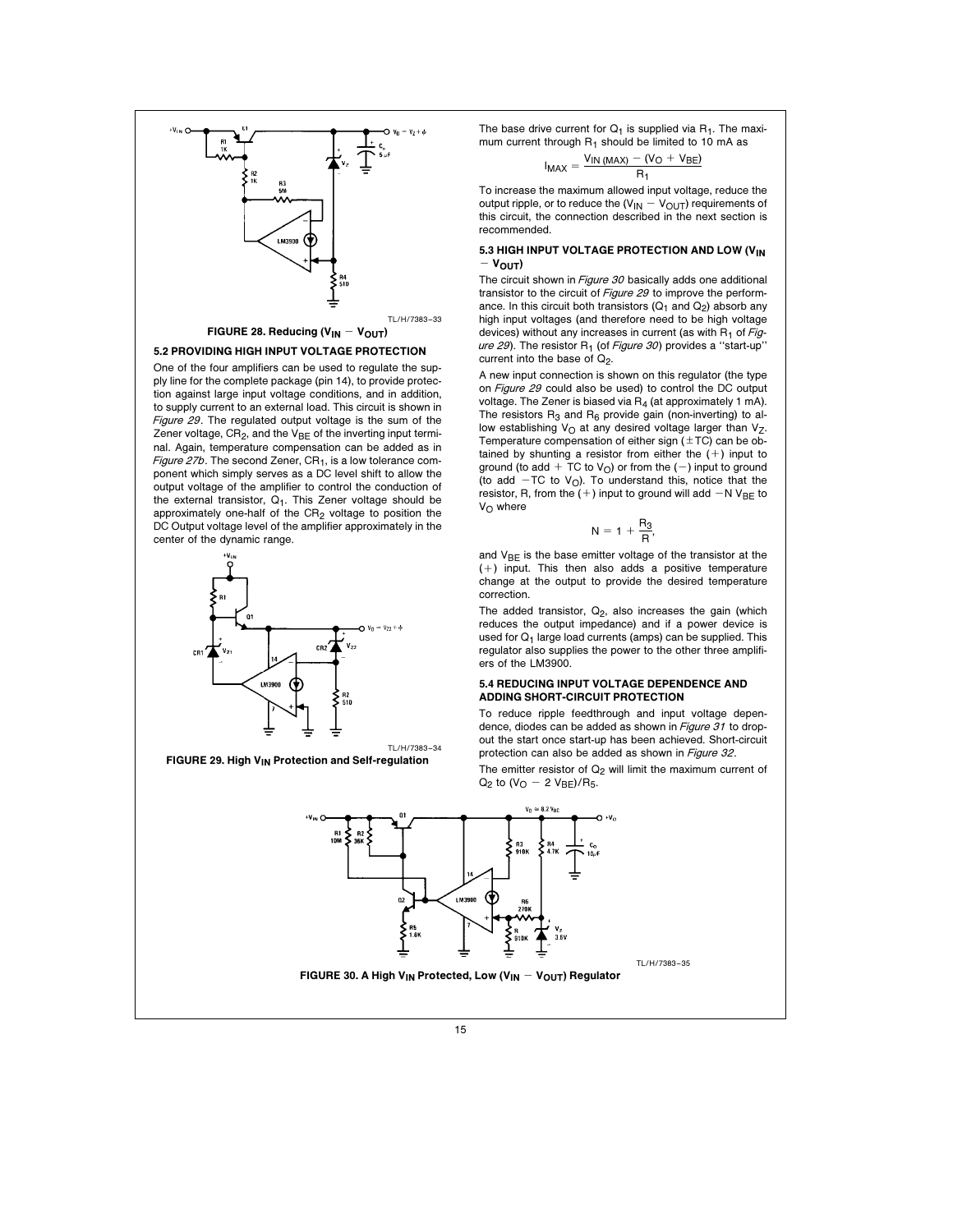







# 6.0 Designing RC Active Filters

Recent work in RC active filters has shown that the performance characteristics of multiple-amplifier filters are relatively insensitive to the tolerance of the RC components used. This makes the performance of these filters easier to control in production runs. In many cases where gain is needed in a system design it is now relatively easy to also get frequency selectivity.

The basis of active filters is a gain stage and therefore a multiple amplifier product is a valuable addition to this application area. When additional amplifiers are available, less component selection and trimming is needed as the performance of the filter is less disturbed by the tolerance and temperature drifts of the passive components.

The passive components do control the performance of the filter and for this reason carbon composition resistors are useful mainly for room temperature breadboarding or for final trimming of the more stable metal film or wire-wound resistors. Capacitors present more of a problem in range of values available, tolerance and stability (with temperature, frequency, voltage and time). For example, the disk ceramic type of capacitors are generally not suited to active filter applications due to their relatively poor performance.

The impedance level of the passive components can be scaled without (theoretically) affecting the filter characteristics. In an actual circuit; if the resistor values become too small ( $\leq$ 10 k $\Omega$ ) an excessive loading may be placed on the output of the amplifier which will reduce gain or actually exceed either the output current or the package dissipation capabilities of the amplifier. This can easily be checked by calculating (or noticing) the impedance which is presented to the output terminal of the amplifier at the highest operating frequency. A second limit sets the upper range of impedance levels, this is due to the DC bias currents ( $\approx$  30 nA) and the input impedance of actual amplifiers. The solution to this problem is to reduce the impedance levels of the passive components ( $\leq$ 10 M $\Omega$ ). In general, better performance is obtained with relatively low passive component impedance levels and in filters which do not demand high gain, high Q (Q  $\ge$  50) and high frequency (f<sub>o</sub>  $>$  1 kHz) simultaneously.

A measure of the effects of changes in the values of the passive components on the filter performance has been given by ''sensitivity functions''. These assume infinite amplifier gain and relate the percentage change in a parameter of the filter, such as center frequency  $(f_0)$ ,  $Q$ , or gain to a percentage change in a particular passive component. Sensitivity functions which are small are desirable (as 1 or  $\frac{1}{2}$ ).

Negative signs simply mean an increase in the value of a passive component causes a decrease in that filter performance characteristic. As an example, if a bandpass filter listed the following sensitivity factor

$$
S\frac{\omega_0}{C_3}=-1\rlap/_{2}.
$$

This states that "if  $C_3$  were to increase by 1%, the center frequency,  $\omega_0$ , would decrease by 0.5%." Sensitivity functions are tabulated in the reference listed at the end of this section and will therefore not be included here.

A brief look at low pass, high pass and bandpass filters will indicate how the LM3900 can be applied in these areas. A recommended text (which provided these circuts) is, ''Operational Amplifiers'', Tobey, Graeme, and Huelsman, McGraw Hill, 1971.

# 6.1 BIASING THE AMPLIFIERS

Active filters can be easily operated off of a single power supply when using these multiple single supply amplifiers. The general technique is to use the  $(+)$  input to accomplish the biasing function. The power supply voltage,  $V^+$ , is used as the DC reference to bias the output voltage of each amplifier at approximately  $V^+/2$ . As shown in Figure 33, undesired AC components on the power supply line may have to



(a) Biasing From a ''Noise-Free'' Power Supply

TL/H/7383 –38





#### FIGURE 33. Biasing Considerations

be removed (by a filter capacitor, Figure 33b) to keep the filter output free of this noise. One filtered DC reference can generally be used for all of the amplifiers as there is essentially no signal feedback to this bias point.

In the filter circuits presented here, all amplifiers will be biased at  $V^+/2$  to allow the maximum AC voltage swing for any given DC power supply voltage. The inputs to these filters will also be assumed at a DC level of  $V^+/2$  (for those which are direct coupled).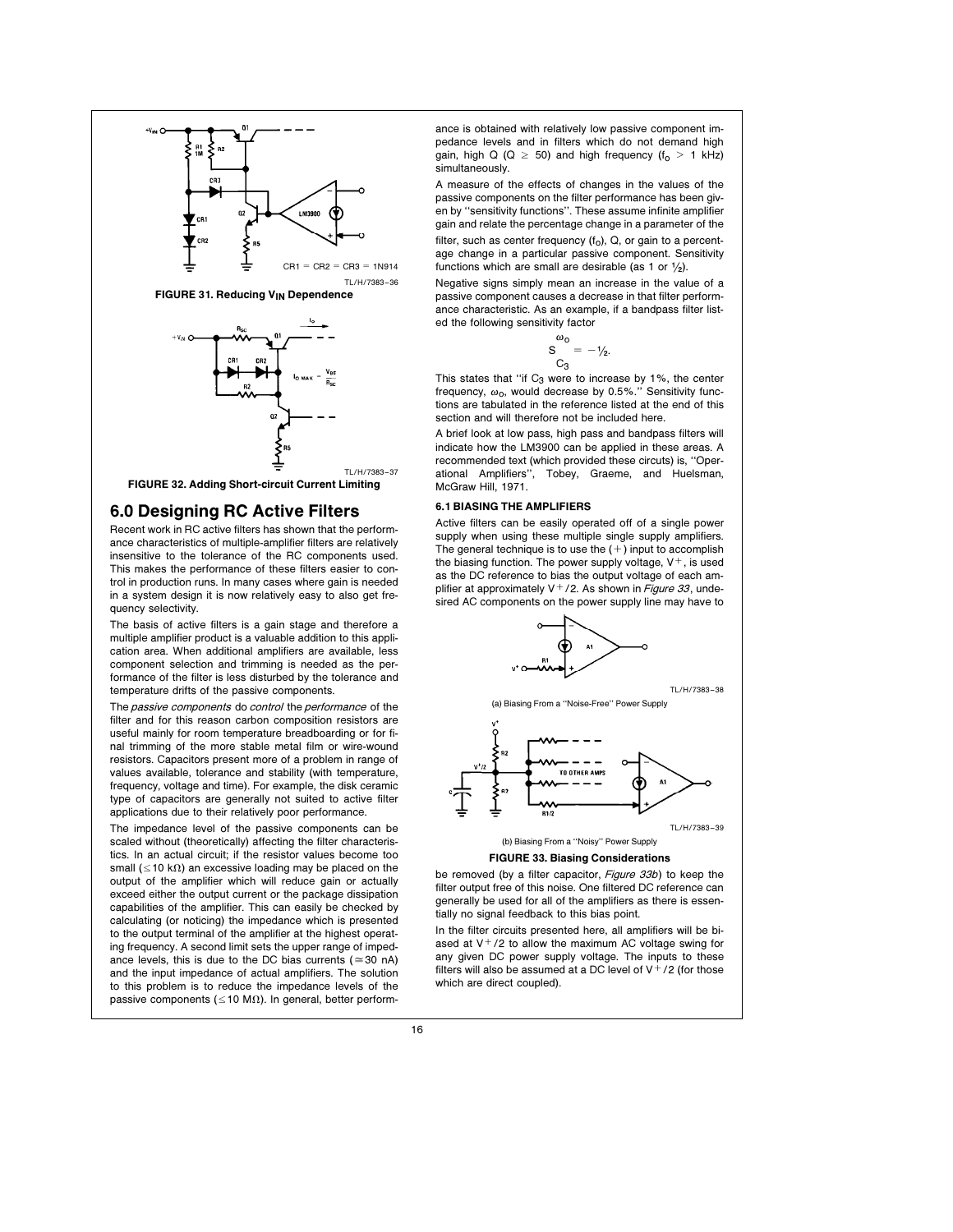## 6.2 A HIGH PASS ACTIVE FILTER

A single amplifier high pass RC active filter is shown in Figure 34. This circuit is easily biased using the  $(+)$  input of the LM3900. The resistor,  $R_3$ , can be simply made equal to  $R_2$ and a bias reference of  $V^+/2$  will establish the output Q point at this value  $(V<sup>+</sup>/2)$ . The input is capacitively coupled  $(C_1)$  and there are therefore no further DC biasing problems.





The design procedure for this filter is to select the pass band gain,  $H_O$ , the Q and the corner frequency,  $f_C$ . A Q value of 1 gives only a slight peaking near the bandedge (<2 dB) and smaller Q values decrease this peaking. The slope of the skirt of this filter is 12 dB/octave (or 40 dB/decade). If the gain,  $H<sub>O</sub>$ , is unity all capacitors have the same value. The design proceeds as:

Given: H<sub>O</sub>, Q and  $\omega_c = 2\pi f_c$ 

To find:  $R_1$ ,  $R_2$ ,  $C_1$ ,  $C_2$ , and  $C_3$ 

let  $C_1 = C_3$  and choose a convenient starting value. Then:

$$
R_1 = \frac{1}{Q \omega_c C_1 (2H_0 + 1)}
$$
 (1)

$$
R_2 = \frac{Q}{\omega_c C_1} (2 H_0 + 1),
$$
 (2)

and

$$
C_2 = \frac{C_1}{H_O}.\tag{3}
$$

As a design example,

Require:  $H<sub>O</sub> = 1$ ,  $Q = 10$ , and  $f_c = 1$  kHz ( $\omega_c = 6.28 \times 10^3$  rps). Start by selecting  $C_1 = 300$  pF and then from equation (1)  $R_1 = \frac{1}{(10) (6.28 \times 10^3) (3 \times 10^{-10}) (3)}$  $R_1 = 17.7$  k $\Omega$ and from equation (2)  $R_2 = \frac{10}{(6.28 \times 10^3)(3 \times 10^{-10})}$  $R_2$  = 15.9 M $\Omega$ and from equation (3)  $C_2 = \frac{C_1}{1} = C_1$ 

Now we see that the value of  $R_2$  is quite large; but the other components look acceptable. Here is where impedance scaling comes in. We can reduce  $R_2$  to the more convenient value of 10 M $\Omega$  which is a factor of 1.59:1. Reducing R<sub>1</sub> by this same scaling factor gives:

$$
R_{1NEW} = \frac{17.7 \times 10^3}{1.59} = 11.1 \text{ k}\Omega
$$

and the capacitors are similarly reduced in impedance as:

$$
C_2 = C_3
$$
  

$$
C_{1NEW} = (1.59) (300) pF
$$
  

$$
C_{1NEW} = 477 pF.
$$

To complete the design,  $R_3$  is made equal to  $R_2$  (10 M $\Omega$ ) and a V<sub>RFF</sub> of V<sup>+</sup>/2 is used to bias the output for large signal accommodation.

Capacitor values should be adjusted to use standard valued components by using impedance scaling as a wider range of standard resistor values is generally available.

# 6.3 A LOW PASS ACTIVE FILTER

(  $C_1 =$ 

A single amplifier low pass filter is shown in *Figure 35*. The resistor, R4, is used to set the output bias level and is selected after the other resistors have been established.



#### FIGURE 35. A Low Pass Active Filter

The design procedure is as follows: Given: H<sub>O</sub>, Q, and  $\omega_c = 2\pi f_c$ To find:  $R_1$ ,  $R_2$ ,  $R_3$ ,  $R_4$ ,  $C_1$ , and  $C_2$ Let  $C_1$  be a convenient value,

then

$$
C_2 = KC_1 \tag{4}
$$

where K is a constant which can be used to adjust component values. For example, with  $K = 1$ ,  $C_1 = C_2$ . Larger values of K can be used to reduce  $R_2$  and  $R_3$  at the expense of a larger value for C<sub>2</sub>.

$$
R_1 = \frac{R_2}{H_O},\tag{5}
$$

$$
R_2 = \frac{1}{2Q \omega_C C_1} \left[ 1 \pm \sqrt{1 + \frac{4Q^2 (H_0 + 1)}{K}} \right] \tag{6}
$$

and

$$
R_3 = \frac{1}{\omega_c^2 C_1^2 R_2(K)}\tag{7}
$$

As a design example:

$$
Required: H_O = 1,
$$

 $Q = 1$ ,

and  $f_c = 1$  kHz ( $\omega_c = 6.28 \times 10^3$  rps).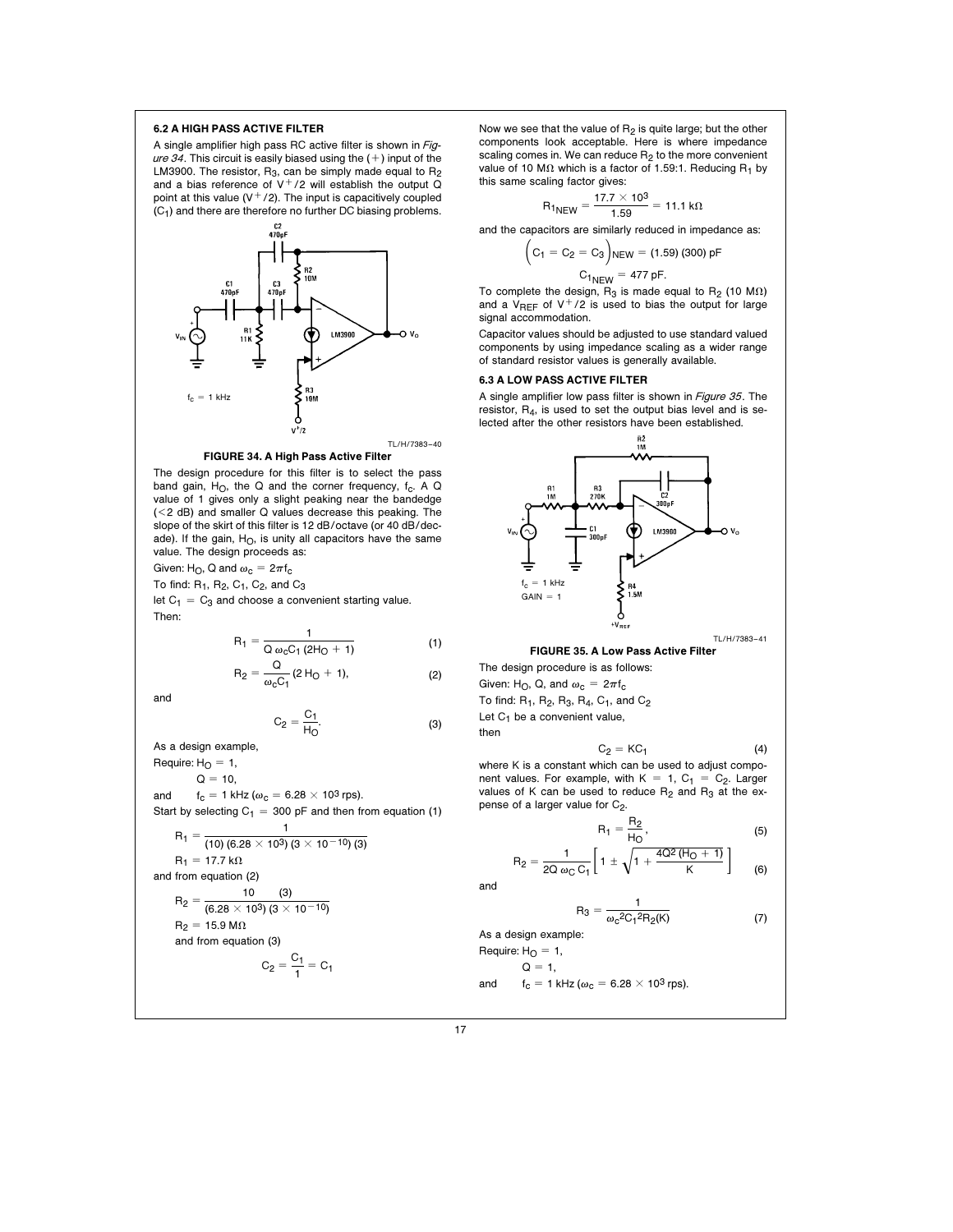Start by selecting  $C_1 = 300$  pF and K = 1 so  $C_2$  is also 300 pF (equation 4). Now from equation (6)

R<sub>2</sub> = 
$$
\frac{1}{2(1)(6.28 \times 10^3)(3 \times 10^{-10})} \left[1 \pm \sqrt{1+4(2)}\right]
$$
  
R<sub>2</sub> = 1.06 MΩ  
Then from equation (5)  
R<sub>1</sub> = R<sub>2</sub> = 1.06 MΩ

and finally from equation (7)

$$
\begin{aligned} R_3 &= \frac{1}{(6.28 \times 10^3)^2 (3 \times 10^{-10})^2 (1.06 \times 10^6) (1)} \\ R_3 &= 266 \, k\Omega. \end{aligned}
$$

To select  $R_4$ , we assume the DC input level is 7  $V_{DC}$  and the DC output of this filter is to also be 7  $V_{DC}$ . This gives us the circuit of Figure 36. Notice that  $H<sub>O</sub> = 1$  gives us not only



TL/H/7383 –42 FIGURE 36. Biasing the Low Pass Filter

equal resistor values ( $R_1$  and  $R_2$ ) but simplifies the DC bias calculation as  $I_1 = I_2$  and we have a DC amplifier with a gain of  $-1$  (so if the DC input voltage increases 1 V<sub>DC</sub> the output voltage decreases 1  $V_{DC}$ ). The resistors  $R_1$  and  $R_2$ are in parallel so that the circuit simplifies to that shown in Figure 37 where the actual resistance values have been added. The resistor  $R_4$  is given by

$$
R_4 = 2\left(\frac{R_1}{2} + R_3\right) + R_3
$$

or, using values



# 6.4 A SINGLE-AMPLIFIER BANDPASS ACTIVE FILTER

The bandpass filter is perhaps the most interesting. For low frequencies, low gain and low  $Q$  ( $\leq$ 10) requirements, a single amplifier realization can be used. A one amplifier circuit is shown in Figure 38 and the design procedure is as follows;

Given: H<sub>O</sub>, Q and  $\omega_0 = 2\pi f$ .



TL/H/7383 –44 FIGURE 38. A One Op Amp Bandpass Filter

Let  $C_1 = C_2$  and select a convenient starting value.

Then  
\n
$$
R_1 = \frac{Q}{H_0 \omega_0 C_1}
$$
\n(8)

$$
R_2 = \frac{Q}{(2 \Omega^2 - H_0) \omega_0 C_1}
$$
 (9)

$$
R_3 = \frac{2Q}{\omega_0 C_1}
$$
 (10)

 $R_4 = 2R_3$  (for  $V_{REF} = V^+$ ) (11) As a design example:

Require:  $H<sub>O</sub> = 1$ 

Q = 5  

$$
f_0 = 1
$$
 kHz ( $\omega_0 = 6.28 \times 10^3$  rps).

Start by selecting  $C_1 = C_2 = 510$  pF.

Then using equation (8)

$$
R_1 = \frac{5}{(6.28 \times 10^3)(5.1 \times 10^{-10})}
$$

 $R_1 = 1.57 M\Omega,$ 

and using equation (9)

$$
\mathsf{R}_2 = \frac{5}{[2(25)-1]~(6.28\times 10^3)~(5.1\times 10^{-10})}
$$

$$
R_2 = 32 k\Omega
$$
  
from equation (10)

$$
100 \text{ m} \cdot \text{equation}
$$

$$
R_3 = \frac{2(5)}{(6.28 \times 10^3)(5.1 \times 10^{-10})}
$$
  
 
$$
R_3 = 3.13 \text{ M}\Omega,
$$

and finally, for biasing, using equation (11)  

$$
R_4 = 6.2 M\Omega.
$$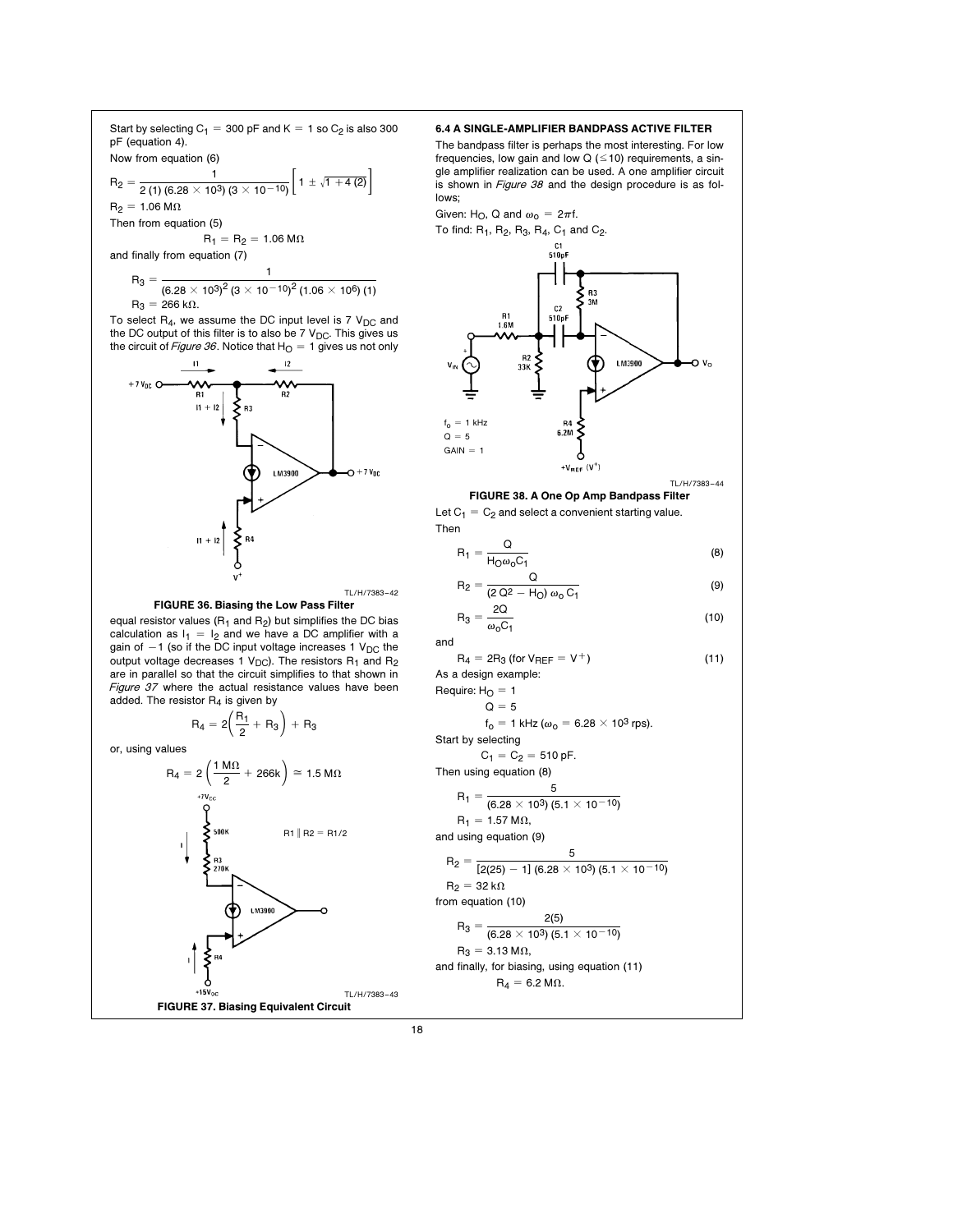#### 6.5 A TWO-AMPLIFIER BANDPASS ACTIVE FILTER

To allow higher Q (between 10 and 50) and higher gain, a two amplifier filter is required. This circuit, shown in Figure 39, uses only two capacitors. It is similar to the previous single amplifier bandpass circuit and the added amplifier supplies a controlled amount of positive feedback to improve the response characteristics. The resistors  $R_5$  and  $R_8$ are used to bias the output voltage of the amplifiers at  $V^{+}/2.$ 

Again,  $R_5$  is simply chosen as twice  $R_4$  and  $R_8$  must be selected after  $R_6$  and  $R_7$  have been assigned values. The design procedure is as follows:

Given:  $Q$  and  $f_0$ 

To find:  $R_1$  through  $R_7$ , and  $C_1$  and  $C_2$ 

Let:  $C_1 = C_2$  and choose a convenient starting value and choose a value for K to reduce the spread of element values or to optimize sensitivity ( $1 \leq K_{\text{Typically}} \leq 10$ ).

Then

$$
R_1 = R_4 = R_6 = \frac{Q}{\omega_0 C_1}
$$
 (12)

$$
R_2 = R_1 \frac{KQ}{(2Q - 1)}
$$
 (13)

$$
R_3 = \frac{R_1}{Q^2 - 1 - 2/K + 1/KQ} \tag{14}
$$

and

$$
R_7 = KR_1
$$
 (15)  

$$
H_O = \sqrt{Q} K.
$$
 (16)

As a design example: Require:  $Q = 25$  and  $f<sub>0</sub> = 1$  kHz. Select:  $C_1 = C_2 = 0.1 \mu F$ and  $K = 3$ .

Then from equation (12)

$$
R_1 = R_4 = R_6 = \frac{25}{(2\pi \times 10^3) (10^{-7})}
$$
  
 
$$
R_1 = 40 \text{ k}\Omega
$$

and from equation (13)

$$
R_2 = (40 \times 10^3) \frac{3(25)}{[2(25) - 1]}
$$

 $R_2 = 61 k\Omega$ and from equation (14)

$$
R_3 = \frac{40 \times 10^3}{}
$$

$$
(25)^2-1-2/3+\frac{1}{3(25)}
$$

 $R_3 = 64\Omega$ 

or

And  $R_7$  is given by equation (15)

 $R_7 = 3 (40 k\Omega) = 120 k\Omega,$ and the gain is obtained from equation (16)

 $H<sub>O</sub> = \sqrt{25}$  (3) = 15 (23 dB). To properly bia

$$
R_5=2R_4=80\,\text{k}\Omega
$$

and the second amplifier is biased by  $R_8$ . Notice that the outputs of both amplifiers will be at  $V^+/2$ . Therefore R<sub>6</sub> and R7 can be paralleled and

 $R_8 = 2(R_6 || R_7)$ 

$$
\mathsf{R}_8 = 2 \left[ \frac{(40) (120) \times 10^3}{160} \right] = 59 \,\mathrm{k}\Omega
$$

These values, to the closest standard resistor values, have been added to Figure 39.

## 6.6 A THREE-AMPLIFIER BANDPASS ACTIVE FILTER

To reduce Q sensitivity to element variation even further or to provide higher Q ( $Q > 50$ ) a three amplifier bandpass filter can be used. This circuit, Figure 40, pre-dates most of the literature on RC active filters and has been used on analog computers. Due to the use of three amplifiers it often is considered too costly—especially for low Q applications. The multiple amplifiers of the LM3900 make this a very useful circuit. It has been called the ''Bi-Quad'' as it can produce a transfer function which is ''Quad'' – ratic in both numerator and denominator (to give the ''Bi''). A newer real-

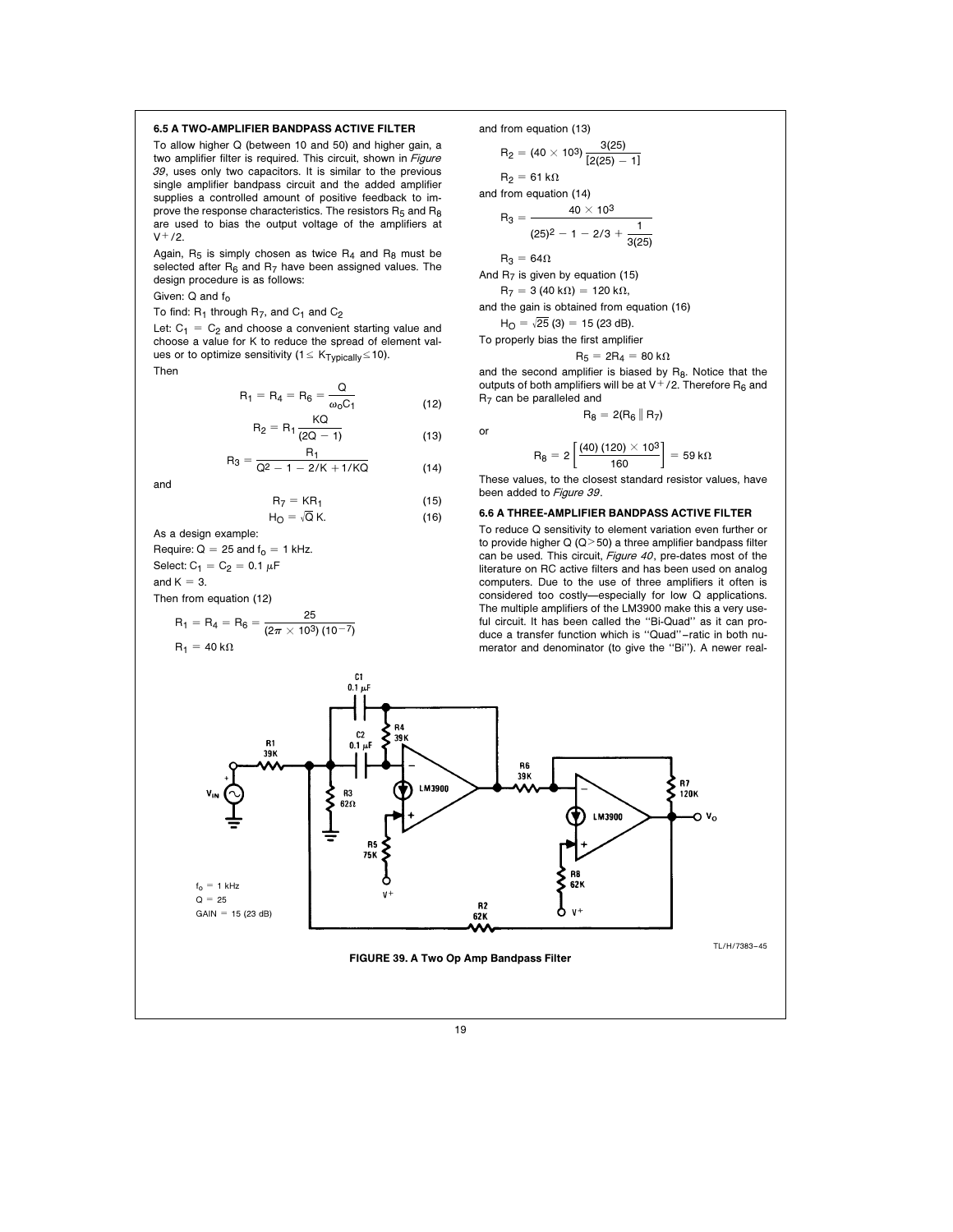

ization technique for this type of filter is the ''second-degree state-variable network.'' Outputs can be taken at any of three points to give low pass, high pass or bandpass response characteristics (see the reference cited).

The bandpass filter is shown in Figure 40 and the design procedure is:

Given:  $Q$  and  $f_Q$ .

To simplify: Let  $C_1 = C_2$  and choose a convenient starting value and also let  $2R_1 = R_2 = R_3$  and choose a convenient starting value.

Then:

$$
R_4 = R_1 (2Q - 1),
$$
 (17)

$$
R_5 = R_7 = \frac{1}{\omega_0 C_1},
$$
 (18)

and for biasing the amplifiers we require  $R_6 = R_8 = 2R_5.$  (19)

The mid-band gain is:

$$
H_O = \frac{R_4}{R_1}.
$$
 (20)

As a design example;

Require:  $f_0 = 1$  kHz and  $Q = 50$ .<br>To find:  $C_1$ ,  $C_2$  and  $R_1$  through F

To find:  $C_1$ ,  $C_2$  and  $R_1$  through  $R_8$ .<br>Choose:  $C_1 = C_2 = 330 \text{ pF}$ 

 $C_1 = C_2 = 330 \text{ pF}$ 

and 
$$
2R_1 = R_2 = R_3 = 360 \text{ k}\Omega
$$
, and  $R_1 = 180 \text{ k}\Omega$ .

$$
R_4 = (1.8 \times 10^5) [2(50) - 1]
$$
  
 
$$
R_4 = 17.8 M\Omega
$$

From equation (18),

$$
R_5 = R_7 = \frac{1}{(2\pi \times 10^3)(3.3 \times 10^{-10})}
$$
  

$$
R_5 = 483 \text{ k}\Omega.
$$

And from equation (19),

$$
R_6 = R_8 \cong 1 \text{ M}\Omega.
$$

From equation (20) the midband gain is 100 (40 dB). The value of 
$$
R_4
$$
 is high and can be lowered by scaling only  $R_1$  through  $R_4$  by the factor 1.78 to give:

trough H<sub>4</sub> by the factor 1.78 to give:  
\n
$$
2R_1 = R_2 = R_3 = \frac{360 \times 10^3}{1.78} = 200 \text{ k}\Omega, R_1 = 100 \text{ k}\Omega.
$$

and

$$
R_4 = \frac{17.8 \times 10^6}{1.78} = 10 \text{ M}\Omega.
$$

These values (to the nearest 5% standard) have been added to Figure 40.

# 6.7 CONCLUSIONS

The unity-gain cross frequency of the LM3900 is 2.5 MHz which is approximately three times that of a "741" op amp. The performance of the amplifier does limit the performance of the filter. Historically, RC active filters started with little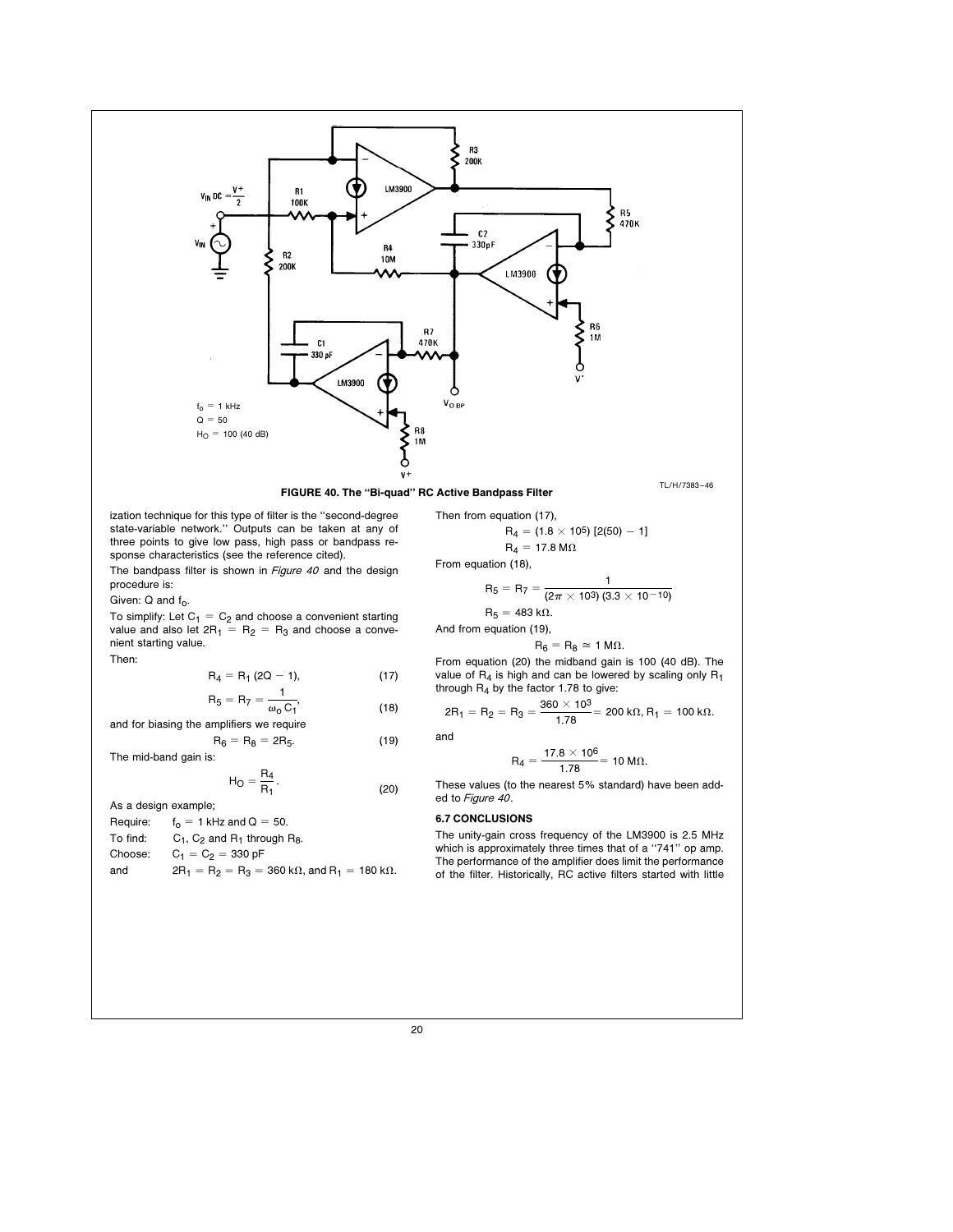concern for these practical problems. The sensitivity functions were a big step forward as these demonstrated that many of the earlier suggested realization techniques for RC active filters had passive component sensitivity functions which varied as Q or even Q2. The Bi-Quad circuit has reduced the problems with the passive components (sensitivity functions of 1 or  $\frac{1}{2}$  and recently the contributions of the amplifier on the performance of the filter are being investigated. An excellent treatment ("The Biquad: Part I - Some Practical Design Considerations,'' L.C. Thomas, IEEE Transactions on Circuit Theory, Vol. CT-18, No. 3, May 1971) has indicated the limits imposed by the characteristics of the amplifier by showing that the design value of Q  $(Q_D)$  will differ from the actual measured value of Q  $(Q_A)$  by the given relationship

$$
Q_A = \frac{Q_D}{1 + \frac{2Q_D}{A_O\omega_a}(\omega_a - 2\omega_p)}
$$
(21)

where A<sub>O</sub> is the open loop gain of the amplifier,  $\omega_a$  is the dominant pole of the amplifier and  $\omega_{\rm p}$  is the resonant frequency of the filter. The result is that the trade-off between Q and center frequency  $(\omega_{p})$  can be determined for a given set of amplifier characteristics. When  $Q_A$  differs significantly from  $Q_D$  excessive dependence on amplifier characteristics is indicated. An estimate of the limitations of an amplifier can be made by arbitrarily allowing approximately a 10% effect on  $Q_A$  which results if

2Q<sub>D</sub>

or

$$
\left(\frac{\omega_{p}}{\omega_{a}}\right)=2.5\times10^{-2}\left(\frac{A_{O}}{Q_{D}}\right)+0.5.\hspace{1cm} (22)
$$

As an example, using  $A<sub>O</sub> = 2800$  for the LM3900 we can estimate the maximum frequency where a  $Q_D = 50$  would be reasonable as

 $\frac{2Q_D}{A_O\omega_a}(\omega_a - 2\omega_p) = 0.1$ 

$$
\frac{f_{\text{D}}}{f_{\text{a}}} = 2.5 \times 10^{-2} \left( \frac{2.8 \times 10^3}{5 \times 10} \right) + 0.5
$$

or

therefore

fp <u>'¤</u> = 1.9<br>f<sub>a</sub>

 $f_p = 1.9 f_a$ .

Again, using data of the LM3900,  $f_a = 1$  kHz so this upper frequency limit is approximately 2 kHz for the assumed Q of 50. As indicated in equation (26) the value of  $Q_A$  can actually exceed the value of  $Q_D$  ( $Q$  enhancement) and, as expected, the filter can even provide its own input (oscillating). Excess phase shift in the high frequency characteristics of the amplifier typically cause unexpected oscillations. Phase compensation can be used in the Bi-Quad network to reduce this problem (see L.C. Thomas paper).

Designing for large passband gain also increases filter dependency on the characteristics of the amplifier and finally signal to noise ratio can usually be improved by taking gain in an input RC active filter (again see L.C. Thomas paper).

Somewhat larger Q's can be achieved by adding more filter sections in either a synchronously tuned cascade (filters tuned to same center frequency and taking advantage of the bandwidth shrinkage factor which results from the series connection) or as a standard multiple pole filter. All of the conventional filters can be realized and selection is based upon all of the performance requirements which the application demands. The cost advantages of the LM3900, the relatively large bandwidth and the ease of operation on a single power supply voltage make this product an excellent ''building block'' for RC active filters.

# 7.0 Designing Waveform Generators

The multiple amplifiers of the LM3900 can be used to easily generate a wide variety of waveforms in the low frequency range ( $f \le 10$  kHz). Voltage controlled oscillators (VCO)'s) are also possible and are presented in section 8.0 ''Designing Phase-locked Loops and Voltage Controlled

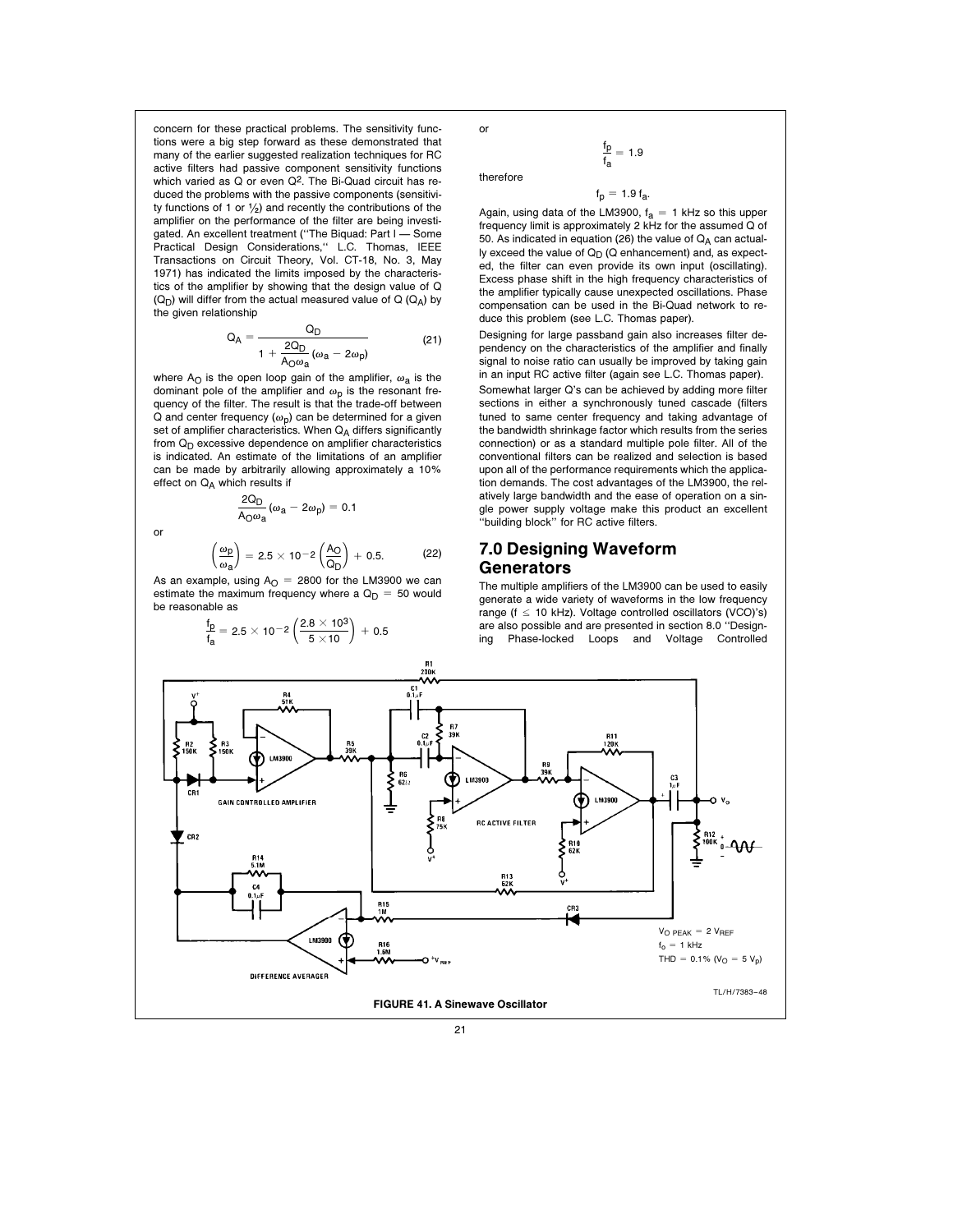Oscillators.'' In addition, power oscillators (such as noise makers, etc.) are presented in section 10.11.3. The waveform generators which will be presented in this section are mainly of the switching type, but for completeness a sinewave oscillator has been included.

#### 7.1 A SINEWAVE OSCILLATOR

The design of a sinewave oscillator presents problems in both amplitude stability (and predictability) and output waveform purity (THD). If an RC bandpass filter is used as a high Q resonator for the oscillator circuit we can obtain an output waveform with low distortion and eliminate the problem of relative center frequency drift which exists if the active filter were used simply to filter the output of a separate oscillator.

A sinewave oscillator which is based on this principle is shown in Figure 41. The two-amplifier RC active filter is used as it requires only two capacitors and provides an overall non-inverting phase characteristic. If we add a non-inverting gain controlled amplifier around the filter we obtain the desired oscillator configuration. Finally, the sinewave output voltage is sensed and regulated as the average value is compared to a DC reference voltage,  $V_{REF}$ , by use of a differential averaging circuit. It can be shown that with the values selected for  $R_{15}$  and  $R_{16}$  (ratio of 0.64/1) that there is first order temperature compensation for  $CR<sub>3</sub>$  and the internal input diodes of the IC amplifier which is used for the ''difference averager''. Further, this also provides a simple way to regulate and to predict the magnitude of the output sinewave as

# $V_O$  peak = 2  $V_{REF}$

which is essentially independent of both temperature and the magnitude of the power supply voltage (if  $V_{REF}$  is derived from a stable voltage source).

## 7.2 SQUAREWAVE GENERATOR

The standard op amp squarewave generator has been modified as shown in Figure 42. The capacitor,  $C_1$ , alternately



FIGURE 42. A Squarewave Oscillator

charges and discharges (via  $R_1$ ) between the voltage limits which are established by the resistors  $R_2$ ,  $R_3$  and  $R_4$ . This combination produces a Schmitt Trigger circuit and the operation can be understood by noticing that when the output is low (and if we neglect the current flow through  $R_4$ ) the resistor  $R<sub>2</sub>$  (3M) will cause the trigger to fire when the current through this resistor equals the current which enters the  $(+)$  input (via R<sub>3</sub>). This gives a firing voltage of approximately  $R_2/(R_3)$  V<sup>+</sup> (or V<sup>+</sup>/3). The other trip point, when the output voltage is high, is approximately  $[2(R<sub>2</sub>/R<sub>3</sub>)] V<sup>+</sup>$ as  $R_3 = R_4$ , or  $\frac{2}{3}(V^+)$ . Therefore the voltage across the capacitor,  $C_1$ , will be the first one-half of an exponential waveform between these voltage trip limits and will have good symmetry and be essentially independent of the magnitude of the power supply voltage. If an unsymmetrical squarewave is desired, the trip points can be shifted to produce any desired mark/space ratio.

## 7.3 PULSE GENERATOR

The squarewave generator can be slightly modified to provide a pulse generator. The slew rate limits of the LM3900  $(0.5V/\mu \text{sec})$  must be kept in mind as this limits the ability to produce a narrow pulse when operating at a high power supply voltage level. For example, with  $a + 15$  V<sub>DC</sub> power supply the rise time,  $t_r$ , to change 15V is given by:

$$
t_r = \frac{15V}{Slew Rate} = \frac{15V}{0.5V/\mu sec}
$$
  

$$
t_r = 30 \mu sec.
$$

The schematic of a pulse generator is shown in Figure 43. A diode has been added,  $CR<sub>1</sub>$ , to allow separating the charge



#### FIGURE 43. A Pulse Generator

circuit operates as follows: Assume first that the output voltage has just switched low (and we will neglect the current flow through  $R_4$ ). The voltage across  $C_1$  is high and the magnitude of the discharge current (through  $R_2$ ) is given by

$$
I_{Discharge} \cong \frac{V_{C_1} - V_{BE}}{R_2}.
$$

This current is larger than that entering the  $(+)$  input which is given by

$$
I_{R_3}=\frac{V^+-V_{BE}}{R_3}.
$$

The excess current entering the  $(-)$  input terminal causes the amplifier to be driven to a low output voltage state (saturation). This condition remains for the long time interval (1/Pulse Repetition Frequency) until the  $R_2C_1$  discharge current equals the  $I_{\text{R}_3}$  value (as CR<sub>1</sub> is OFF during this interval). The voltage across  $C_1$  at the trip point,  $V_L$ , is given by  $V_L = (I_{R_3}) (R_2),$ 

$$
\mathbf{v}_{\mathsf{L}}
$$

$$
V_{L} = (V^{+} - V_{BE}) \left(\frac{R_{2}}{R_{3}}\right).
$$
 (1)

At this time the output voltage will switch to a high state,  $V_{\text{OH}}$ , and the current entering the (+) input will increase to

$$
I_M{}^+=\frac{V^+-V_{BE}}{R_3}+\frac{V_{OHi}-V_{BE}}{R_4}.
$$

or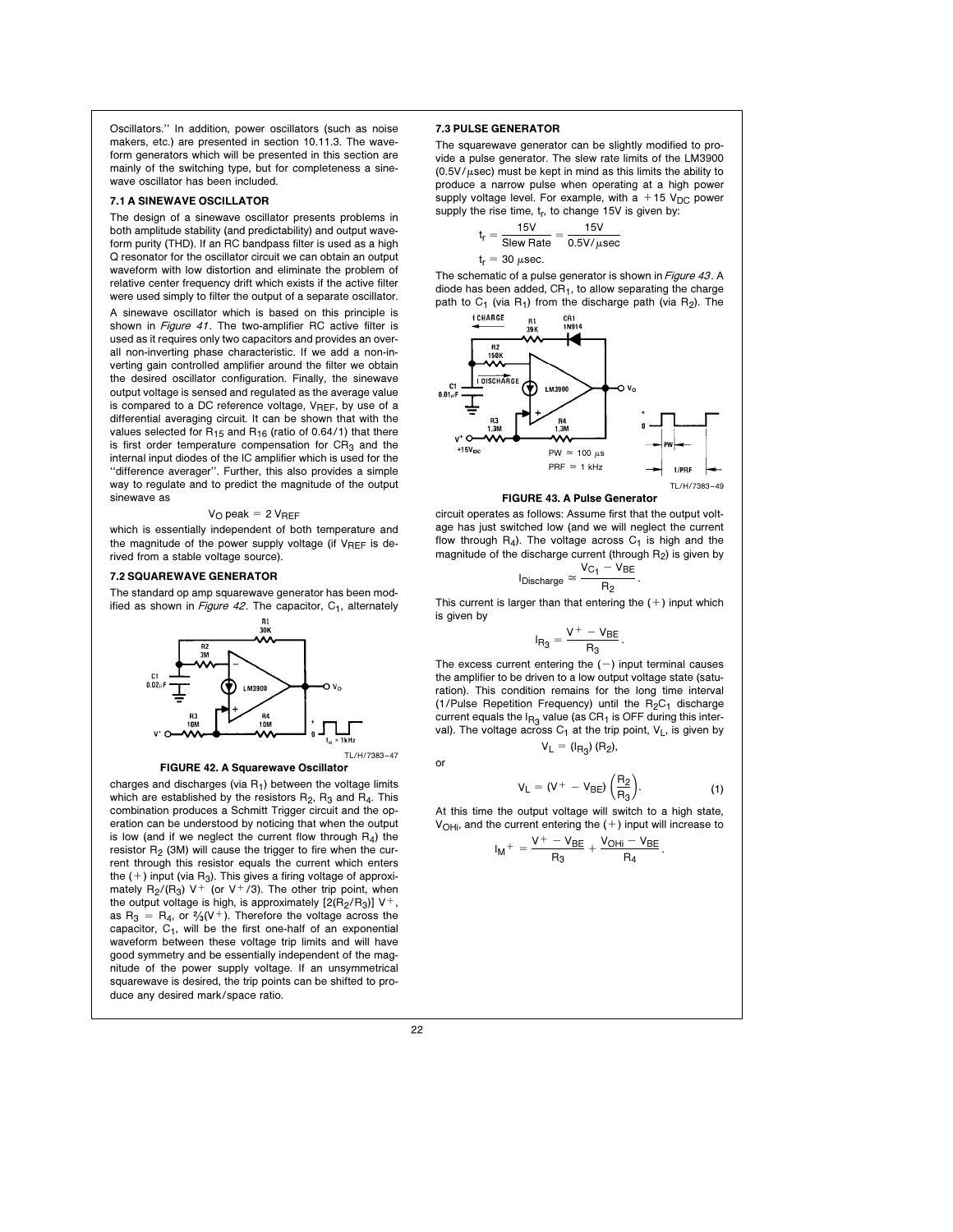Also  $CR_1$  goes ON and the capacitor,  $C_1$ , charges via  $R_1$ . Some of this charge current is diverted via  $R_2$  to ground (the (-) input is at  $VCE<sub>SAT</sub>$  during this interval as the current mirror is demanding more current than the  $(-)$  input terminal can provide). The high trip voltage,  $V_H$ , is given by  $U \rightarrow +V$  D

$$
V_{H} = (M_{H}^{T}) H_{2}^{T} \text{ or}
$$
  

$$
V_{H} = \left(\frac{V^{+} - V_{BE}}{R_{3}} + \frac{V_{OHi} - V_{BE}}{R_{4}}\right) R_{2}.
$$
 (2)

A design proceeds by first choosing the trip points for the voltage across  $C_1$ . The resistors  $R_3$  and  $R_4$  are used only for this trip voltage control. The resistor  $R_2$  affects the discharge time (the long interval) and also both of the trip voltages so this resistor is determined first from the required pulse repetition frequency (PRF). The value of  $R<sub>2</sub>$  is determined by the RC exponential discharge from  $V_H$  to  $V_L$  as this time interval,  $T_1$ , controls the PRF  $(T_1 = 1/PRF)$ . If we start with the equation for the RC discharge we have

> $V_L = V_H e$  $\frac{1}{2}$  $R_2C_1$

or

or

$$
\ln\frac{V_L}{V_H}=-\frac{T_1}{R_2C_1}
$$

$$
T_1 = R_2 C_1 \ln \frac{V_H}{V_L}
$$
 (3)

To provide a low duty cycle pulse train we select small values for both  $V_H$  and  $V_L$  (such as 3V and 1.5V) and choose a starting value for  $C_1$ . Then  $R_2$  is given by

$$
R_2 = \frac{T_1}{C_1 \ln \frac{V_H}{V_L}}.
$$
 (4)

 $\overline{C}$ 

If R<sub>2</sub> from (4) is not in the range of approximately 100 k $\Omega$  to 1 M $\Omega$ , choose another value for C<sub>1</sub>. Now equation (1) can be used to find a value for  $R_3$  to provide the  $V_L$  which was initially assumed. Similarly equation (2) allows  $R_4$  to be calculated. Finally  $R_1$  is determined by the required pulse width (PW) as the capacitor,  $C_1$ , must be charged from  $V_L$  to  $V_H$ by R1. This RC charging is given by (neglecting the loading due to  $R_2$ )

 $\bm{\mathsf{V}}_{\bm{\mathsf{H}}} \cong (\bm{\mathsf{V}}_{\bm{\mathsf{O}}\bm{\mathsf{H}}\bm{\mathsf{i}}} - \bm{\mathsf{V}}_{\bm{\mathsf{D}}})\ \bm{\mathsf{I}}\ \bm{\mathsf{1}} - \bm{\mathsf{e}}$ 

or  $V_H \cong (V_{\text{OHi}} - V_{\text{D}}) \left(1 - e^{-\frac{Z}{R_1 C_1}}\right)$ 

$$
T_2 \cong -R_1 C_1 \ln \left[ 1 - \frac{V_H}{V_{OHi} - V_D} \right], \text{ and finally}
$$

$$
R_1 \cong \frac{T_2}{-C_1 \ln \left[ 1 - \frac{V_H}{V_{OHi} - V_D} \right]}
$$
(5)

(

where  $T_2$  is the pulse width desired and  $V_D$  is the forward voltage drop across CR<sub>1</sub>.

As a design example:

Required: Provide a 100  $\mu$ s pulse every 1 ms. The power supply voltage is  $+15$  V<sub>DC</sub>

1.0 Start by choosing 
$$
V_L = 1.5V
$$
  
and  $V_H = 3.0V$ 

2.0 Find R<sub>2</sub> from equation (4) assuming C<sub>1</sub> = 0.01 
$$
\mu
$$
F,  
\n
$$
R_2 = \frac{10^{-3}}{10^{-8} \ln \left(\frac{3.0}{1.5}\right)}
$$
\n
$$
R_2 = \frac{10^5}{0.694} = 144 \text{ k}\Omega
$$
\n3.0 Find R<sub>3</sub> from equation (1)  
\n
$$
R_3 = \frac{(V^+ - V_{BE}) R_2}{V_L}
$$
\n
$$
R_3 = \frac{(15 - 0.5) 1.44 \times 10^5}{1.5}
$$
\n
$$
R_3 = 1.39 \text{ M}\Omega
$$
\n4.0 Find R<sub>4</sub> from equation (2),  
\n
$$
R_4 = \frac{(V_{OHi} - V_{BE})}{\frac{V_H}{R_2} - \frac{V^+ - V_{BE}}{R_3}}
$$
\n
$$
R_4 = \frac{(14.2 - 0.5)}{3.39 \times 10^6}
$$

 $R_4 = 1.32 M\Omega$ 

5.0 Find R<sub>1</sub> from equation (5),  
\n
$$
R_1 = \frac{10^{-4}}{-10^{-8} \ln \left(1 - \frac{3}{114.2}\right)}
$$

$$
-10^{-8} \ln \left( 1 - \frac{3}{(14.2 - 0.7)} \right)
$$
  
\n
$$
R_1 = \frac{10^4}{-\ln \left( 1 - \frac{3}{13.5} \right)}
$$
  
\n
$$
R_1 = \frac{10^4}{0.252} = 39.7 \text{ k}\Omega.
$$

These values (to the nearest 5% standard) have been added to Figure 43.

#### 7.4 TRIANGLE WAVEFORM GENERATOR

Triangle waveforms are usually generated by an integrator which receives first a positive DC input voltage, then a negative DC input voltage. The LM3900 easily provides this operation in a system which operates with only a single power supply voltage by making use of the current mirror which exists at the  $(+)$  input. This allows the generation of a triangle waveform without requiring a negative DC input voltage. The schematic diagram of a triangle waveform generator is shown in Figure 44. One amplifier is doing the integration by

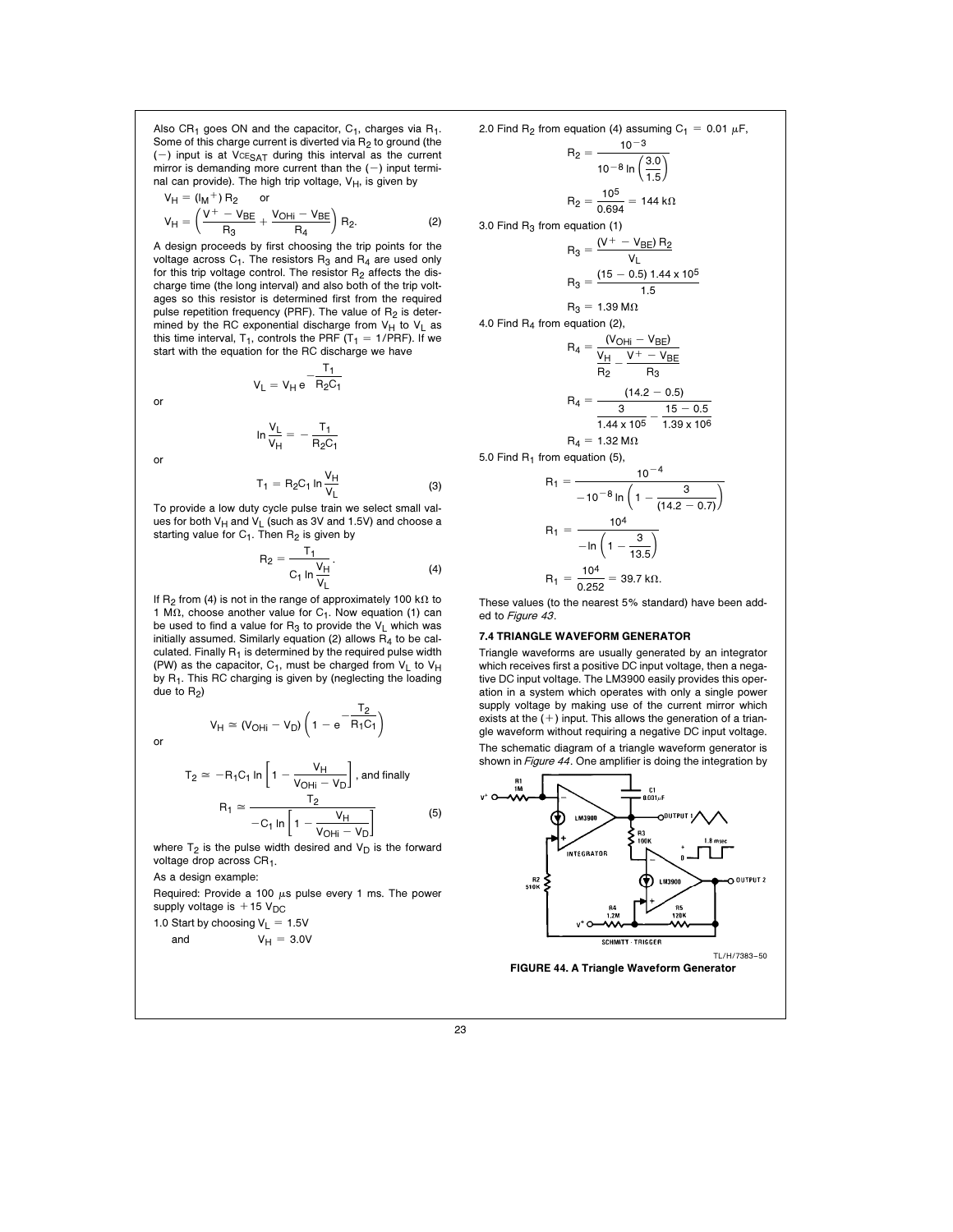operating first with the current through  $R_1$  to produce the negative output voltage slope, and then when the output of the second amplifier (the Schmitt Trigger) is high, the current through  $R_2$  causes the output voltage to increase. If  $R_1$  $= 2R<sub>2</sub>$ , the output waveform will have good symmetry. The timing for one-half of the period (T/2) is given by

$$
\frac{T}{2}=\frac{(R_1C_1)\Delta V_O}{V^+-V_{BE}}
$$

or the output frequency becomes

$$
f_o = \frac{V^+ - V_{BE}}{2R_1C_1\Delta V_O}
$$

where we have assumed  $R_1 = 2R_2$ ,  $V_{BE}$  is the DC voltage at the (-) input (0.5 V<sub>DC</sub>), and  $\Delta V_O$  is the difference between the trip points of the Schmitt Trigger. The design of the Schmitt Trigger has been presented in the section on Digital and Switching Circuits (9.0) and the trip voltages control the peak-to-peak excursion of the triangle output voltage waveform. The output of the Schmitt circuit provides a squarewave of the same frequency.

## 7.5 SAWTOOTH WAVEFORM GENERATOR

The previously described triangle waveform generator, Figure 44, can be modified to produce a sawtooth waveform. Two types of waveforms can be provided, both a positive ramp and a negative ramp sawtooth waveform by selecting R<sub>1</sub> and R<sub>2</sub>. The reset time is also controlled by the ratio of  $R_1$  and  $R_2$ . For example, if  $R_1 = 10 R_2$  a positive ramp sawtooth results and if  $R_2 = 10 R_1$  a negative ramp sawtooth can be obtained. Again, the slew rate limits of the amplifier (0.5V/ $\mu$ s) will limit the minimum retrace time, and the increased slew rate of a negative going output will allow a faster retrace for a positive ramp sawtooth waveform.

To provide a gated sawtooth waveform, the circuits shown in Figure 45 can be used. In Figure  $45(a)$ , a positive ramp is generated by integrating the current, I, which is entering the  $(+)$  input. Reset is provided via R<sub>1</sub> and CR<sub>1</sub> keeps R<sub>1</sub> from loading at the  $(-)$  input during the sweep interval. This will sweep from  $V_{\text{O}$  MIN to  $V_{\text{O}$  MAX and will remain at  $V_{\text{O}$  MAX until reset. The interchange of the input leads, Figure 45(b), will generate a negative ramp, from  $V_{\text{O MAX}}$  to  $V_{\text{O MIN}}$ .



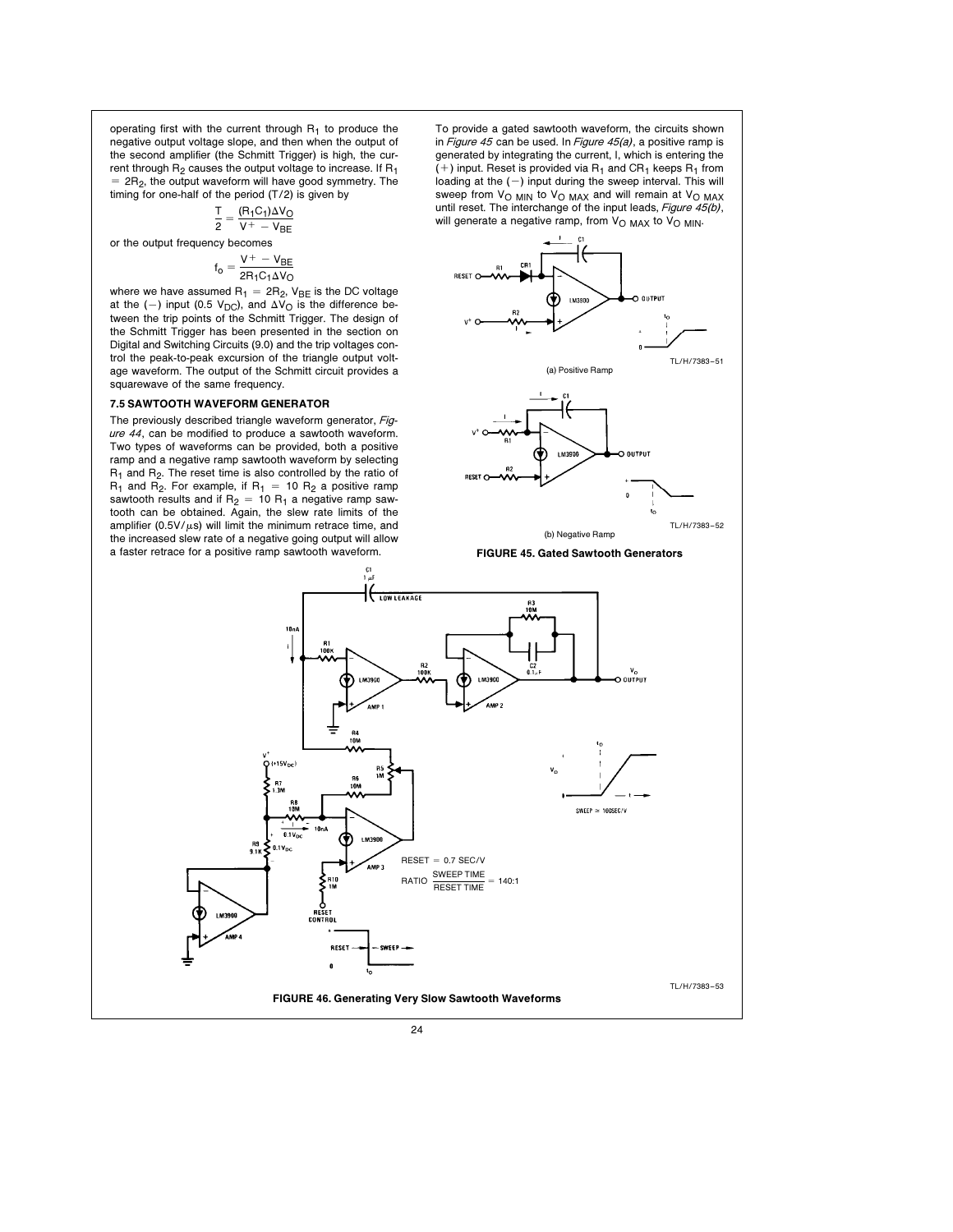#### 7.5.1 GENERATING A VERY SLOW SAWTOOTH WAVEFORM

The LM3900 can be used to generate a very slow sawtooth waveform which can be used to generate long time delay intervals. The circuit is shown in *Figure 46* and uses four amplifiers. Amps 1 and 2 are cascaded to increase the gain of the integrator and the output is the desired very slow sawtooth waveform. Amp 3 is used to exactly supply the bias current to Amp 1.

With resistor  $R_8$  opened up and the reset control at zero volts, the potentiometer, R<sub>5</sub>, is adjusted to minimize the drift in the output voltage of Amp 2 (this output must be kept in the linear range to insure that Amp 2 is not in saturation). Amp 4 is used to provide a bias reference which equals the DC voltage at the  $(-)$  input of Amp 3. The resistor divider,  $R_7$  and  $R_9$  provides a 0.1  $V_{DC}$  reference voltage across  $R_9$ which also appears across R<sub>8</sub>. The current which flows through  $R_8$ , I, enters the  $(-)$  input of Amp 3 and causes the current through  $R_6$  to drop by this amount. This causes an imbalance as now the current flow through  $R_4$  is no longer adequate to supply the input current of Amp 1. The net result is that this same current. I, is drawn from capacitor  $C_1$ and causes the output voltage of Amp 2 to sweep slowly positive. As a result of the high impedance values used, the PC component board used for this circuit must first be cleaned and then coated with silicone rubber to eliminate the effects of leakage currents across the surface of the board. The DC leakage currents of the capacitor,  $C_1$ , must also be small compared to the 10 nA charging current. For example, an insulation resistance of 100,000 M $\Omega$  will leak 0.1 nA with 10  $V_{\text{DC}}$  across the capacitor and this leakage rapidly increases at higher temperatures. Dielectric polarization of the dielectric material may not cause problems if the circuit is not rapidly cycled. The resistor,  $R_8$ , and the capacitor,  $C_1$ , can be scaled to provide other basic sweep rates. For the values shown on Figure 46 the 10 nA current and the  $1\mu$ F capacitor establish a sweep rate of 100 sec/volt. The reset control pulse (Amp  $3 (+)$  input) causes Amp  $3$  to go to the positive output saturation state and the 10  $\text{M}\Omega$  $(R_4)$  gives a reset rate of 0.7 sec/volt. The resistor,  $R_1$ , prevents a large discharge current of  $C_1$  from overdriving the  $(-)$  input and overloading the input clamp device. For larger charging currents, a resistor divider can be placed from the output of Amp 4 to ground and  $R_8$  can tie from this tap point directly to the  $(-)$  input of Amp 1.

## 7.6 STAIRCASE WAVEFORM GENERATORS

A staircase generator can be realized by supplying pulses to an integrator circuit. The LM3900 also can be used with a squarewave input signal and a differentiating network where each transition of the input squarewave causes a step in the output waveform (or two steps per input cycle). This is shown in *Figure 47*. These pulses of current are the charge and discharge currents of the input capacitor, C<sub>1</sub>. The charge current,  $I_C$ , enters the  $(+)$  input and is mirrored about ground and is "drawn into" the  $(-)$  input. The discharge current,  $I_D$ , is drawn through the diode at the input, CR1, and therefore also causes a step on the output staircase.

A free running staircase generator is shown in Figure 48. This uses all four of the amplifiers which are available in one LM3900 package.

Amp 1 provides the input pulses which ''pump up'' the staircase via resistor  $R_1$  (see section 7.3 for the design of this pulse generator). Amp 2 does the integrate and hold function and also supplies the output staircase waveform. Amps 3 and 4 provide both a compare and a one-shot multivibrator function (see the section on Digital and Switching Circuits for the design of this dual function one-shot). Resistor  $R<sub>4</sub>$  is used to sample the staircase output voltage and to compare it with the power supply voltage  $(V^+)$  via R<sub>3</sub>. When the output exceeds approximately 80% of  $V^+$  the connection of Amps 3 and 4 causes a 100  $\mu$ sec reset pulse to be generated. This is coupled to the integrator (Amp 2) via R2 and causes the staircase output voltage to fall to approximately zero volts. The next pulse out of Amp 1 then starts a new stepping cycle.

# 7.7 A PULSE COUNTER AND A VOLTAGE VARIABLE PULSE COUNTER

The basic circuit of Figure 48 can be used as a pulse counter simply by omitting Amp 1 and feeding input voltage pulses directly to  $R_1$ . A simpler one-shot/comparator which requires only one amplifier can also be used in place of Amps 3 and 4 (again, see the section on Digital and Switching Circuits). To extend the time interval between pulses, an additional amplifier can be used to supply base current to Amp 2 to eliminate the tendency for the output voltage to drift up due to the 30 nA input current (see section 7.5.1). The pulse count can be made voltage variable simply by removing the comparator reference  $(R_3)$  from  $V^+$  and using this as a control voltage input. Finally, the input could be derived from differentiating a squarewave input as was shown in Figure 47 and if only one step per cycle were desired, the diode,  $CR<sub>1</sub>$  of Figure 47, can be eliminated.

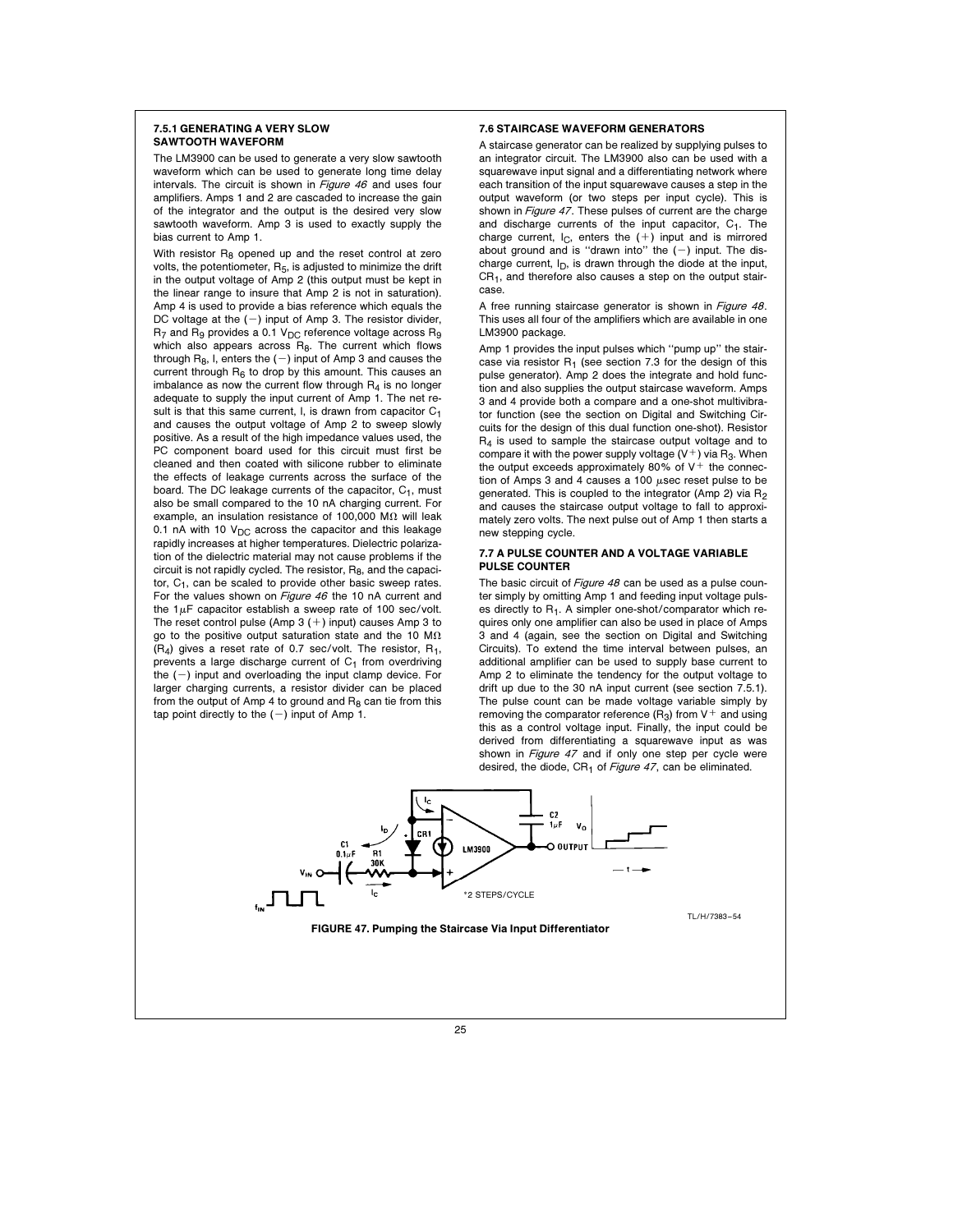# 7.8 AN UP-DOWN STAIRCASE WAVEFORM GENERATOR

A staircase waveform which first steps up and then steps down is provided by the circuit shown in Figure 49. An input pulse generator provides the pulses which cause the output to step up or down depending on the conduction of the clamp transistor,  $Q_1$ . When this is ON, the "down" current pulse is diverted to ground and the staircase then steps ''up''. When the upper voltage trip point of Amp 2 (Schmitt Trigger-see section on Digital and Switching Circuits) is reached,  $Q_1$  goes OFF and as a result of the smaller "down" input resistor (one-half the value of the "up" resistor,  $R_1$ ) the staircase steps "down" to the low voltage trip point of Amp 2. The output voltage therefore steps up and down between the trip voltages of the Schmitt Trigger.

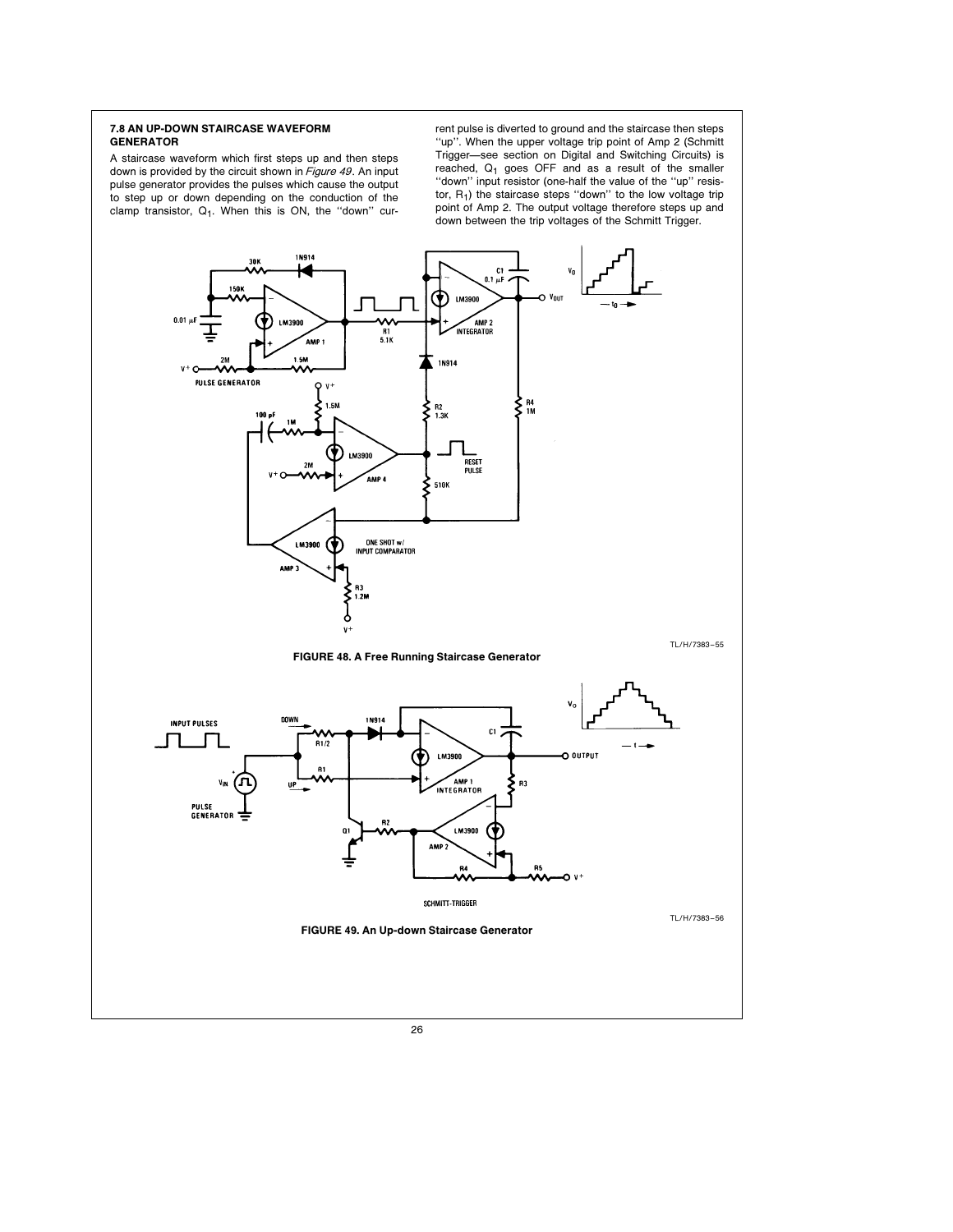# 8.0 Designing Phase-Locked Loops and Voltage Controlled Oscillators

The LM3900 can be connected to provide a low frequency  $(f < 10$  kHz) phase-locked loop (PL<sup>2</sup>). This is a useful circuit for many control applications. Tracking filters, frequency to DC converters, FM modulators and demodulators are applications of a PL2.

# 8.1 VOLTAGE CONTROLLED OSCILLATORS (VCO)

The heart of a PL<sup>2</sup> is the voltage controlled oscillator (VCO). As the PL<sup>2</sup> can be used for many functions, the required linearity of the transfer characteristic (frequency out vs. DC voltage in) depends upon the application. For low distortion demodulation of an FM signal, a high degree of linearity is necessary whereas a tracking filter application would not require this performance in the VCO.

A VCO circuit is shown in Figure 50. Only two amplifiers are required, one is used to integrate the DC input control voltage,  $V_C$ , and the other is connected as a Schmitt-trigger which monitors the output of the integrator. The trigger circuit is used to control the clamp transistor,  $Q_1$ . When  $Q_1$  is conducting, the input current, I<sub>2</sub>, is shunted to ground. During this one-half cycle the input current,  $I_1$ , causes the output voltage of the integrator to ramp down. At the minimum point of the triangle waveform (output 1), the Schmitt circuit changes state and transistor  $Q_1$  goes OFF. The current,  $I_2$ , is exactly twice the value of  $I_1$  (R<sub>2</sub> = R<sub>1</sub>/2) such that a charge current (which is equal to the magnitude of the discharge current) is drawn through the capacitor, C, to provide the increasing portion of the triangular waveform (output 1). The output frequency for a given DC input control voltage depends on the trip voltages of the Schmitt circuit ( $V_H$  and  $V_L$ ) and the components R<sub>1</sub> and C<sub>1</sub> (as R<sub>2</sub> = R<sub>1</sub>/2). The

time to ramp down from  $V_H$  to  $V_L$  corresponds to one-half the period (T) of the output frequency and can be found by starting with the basic equation of the integrator

$$
V_O = -\frac{1}{C} \int I_1 dt
$$
 (1)

as  $I_1$  is a constant (for a given value of  $V_C$ ) which is given by

$$
I_1 = \frac{V_C - V_{BE}}{R_1}
$$

equation (1) simplifies to

$$
\Delta\,V_O=-\,\frac{I_1}{C}\,(\Delta t)
$$

or

$$
\frac{\Delta V_{\rm O}}{\Delta t} = -\frac{I_1}{C} \tag{3}
$$

 $R_1$  (2)

Now the time,  $\Delta t$ , to sweep from  $V_H$  to  $V_L$  becomes

$$
\Delta t_1 = \frac{(V_H - V_L)C}{I_1} \quad \text{or}
$$
\n
$$
T = \frac{2(V_H - V_L)C}{I_1} \quad \text{and}
$$
\n
$$
f = \frac{1}{T} = \frac{I_1}{2(V_H - V_L)C}.
$$
\n(4)

Therefore, once  $V_H$ ,  $V_L$ ,  $R_1$  and C are fixed in value, the output frequency, f, is a linear function of  $I_1$  (as desired for a VCO).

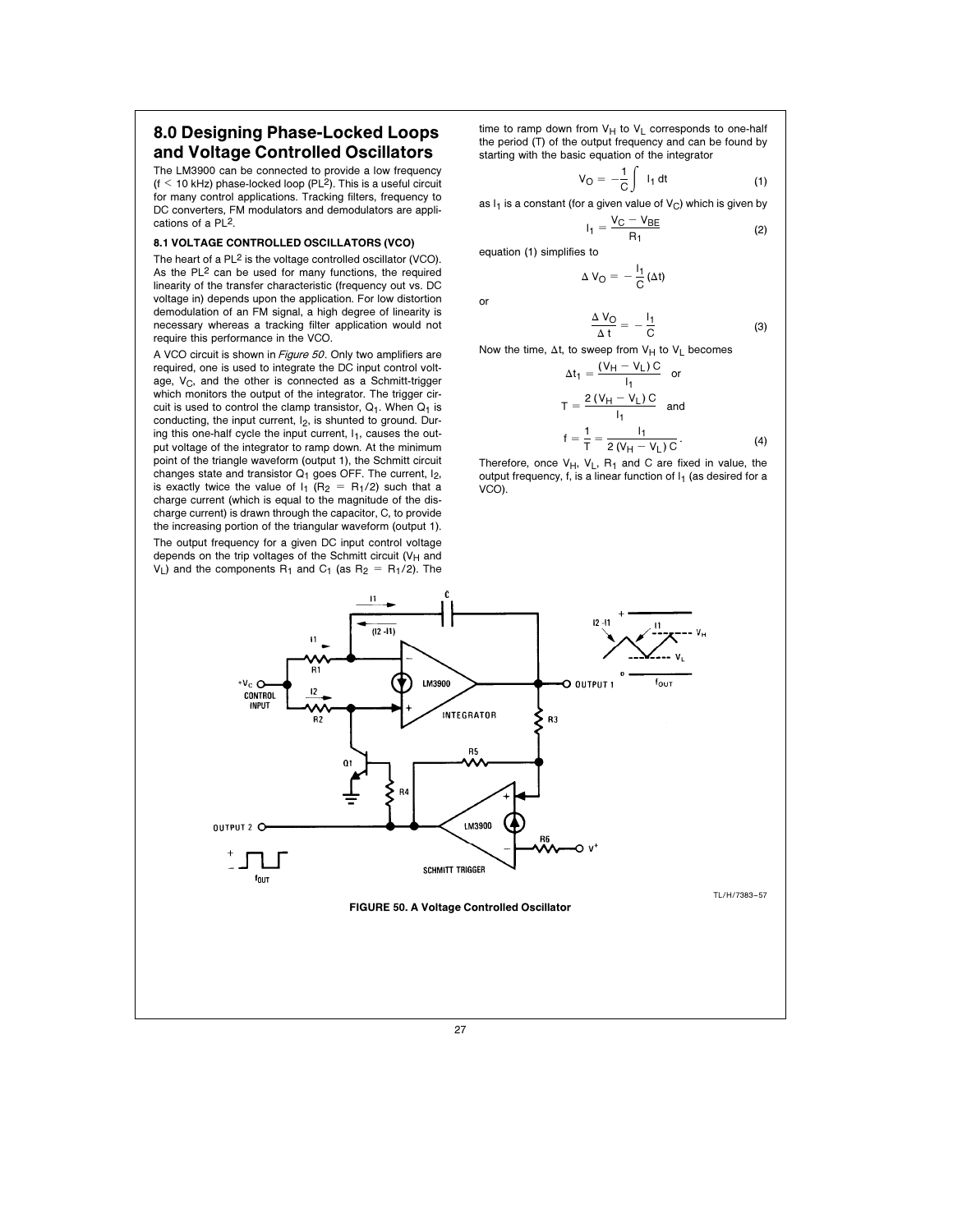

Biasing Resistors

The circuit shown in Figure 50 will require  $V_C > V_{BE}$  to oscillate. A value of  $V_C = 0$  provides  $f_{OUT} = 0$ , which may not be desired. Two common-mode input biasing resistors can be added as shown in Figure 51 to allow  $f_{\text{OUT}} = f_{\text{MIN}}$  for  $V_{\text{C}} = 0$ . In general, if these resistors are a factor of 10 larger than their corresponding resistor  $(R_1$  or R2) a large control frequency ratio can be realized. Actually,  $V_C$  could range outside the supply voltage limit of  $V^+$  and this circuit will still function properly.

The output frequency of this circuit can be increased by reducing the peak-to-peak excursion of the triangle waveform (output 1) by design of the trip points of the Schmitt circuit. A limit is reached when the triangular sweep output waveform exceeds the slew rate limit of the LM3900 (0.5 V/  $\mu$ s). Note that the output of the Schmitt circuit has to move up only one  $V_{BE}$  to bring the clamp transistor,  $Q_1$ , ON, and therefore output slew rate of this circuit is not a limit.



#### FIGURE 52. Reducing Temperature Drift

To improve the temperature stability of the VCO, a PNP emitter follower can be used to give approximate compensation for the  $V_{BE}$ 's at the inputs to the amplifier (see Figure <sup>52</sup>). Finally to improve the mark to space ratio accuracy over temperature and at low control voltages, an additional amplifier can be added such that both reference currents are applied to the same type of (inverting) inputs of the LM3900. The circuit to accomplish this is shown within dotted lines in Figure 53.

#### 8.2 PHASE COMPARATOR

A basic phase comparator is shown in Figure 54. This circuit provides a pulse-width modulated output voltage waveform,  $V<sub>O</sub>$ <sup>1</sup>, which must be filtered to provide a DC output voltage (this filter can be the same as the one needed in the  $PL^2$ ). The resistor  $R_2$  is made smaller than  $R_1$  so the  $(+)$  input serves to inhibit the  $(-)$  input signal. The center of the

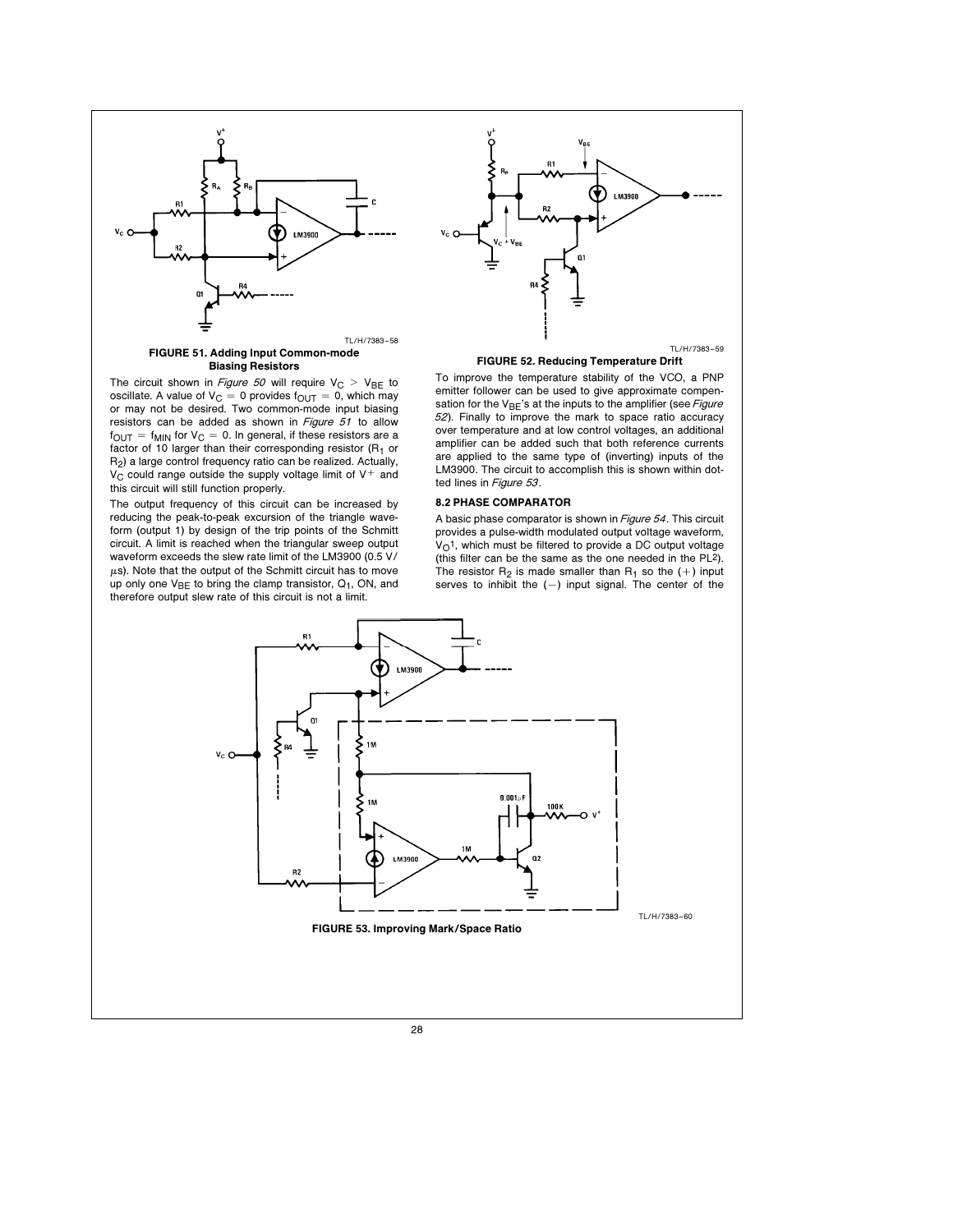

#### FIGURE 54. Phase Comparator

The filtered DC output voltage will center at  $3V<sup>+</sup>/4$  and can range from  $V^+/2$  to  $V^+$  as the phase error ranges from 0 degrees to 180 degrees.

#### 8.3 A COMPLETE PHASE-LOCKED LOOP

A phase-locked loop can be realized with three of the amplifiers as shown in Figure <sup>55</sup>. This has a center frequency of approximately 3 kHz. To increase the lock range, DC gain can be added at the input to the VCO by using the fourth amplifier of the LM3900. If the gain is inverting, the limited DC dynamic range out of the phase detector can be in-

creased to improve the frequency lock range. With inverting gain, the input to the VCO could go to zero volts. This will cause the output of the VCO to go high  $(V<sup>+</sup>)$  and will latch if applied to the  $(+)$  input of the phase comparator. Therefore apply the VCO signal to the  $(-)$  input of the phase comparator or add the common-mode biasing resistors of Figure 51.

# 8.4 CONCLUSIONS

One LM3900 package (4 amplifiers) can provide all of the operations necessary to make a phase-locked loop. In addition, a VCO is a generally useful component for other system applications.

# 9.0 Designing Digital and Switching Circuits

The amplifiers of the LM3900 can be over-driven and used to provide a large number of low speed digital and switching circuit applications for control systems which operate off of single power supply voltages larger than the standard  $+5$  V<sub>DC</sub> digital limit. The large voltage swing and slower speed are both advantages for most industrial control systems. Each amplifier of the LM3900 can be thought of as ''a super transistor" with a  $\beta$  of 1,000,000 (25 nA input current and 25 mA output current) and with a non-inverting input feature. In addition, the active pull-up and pull-down which exists at the output will supply larger currents than the simple resistor pull-ups which are used in digital logic gates. Finally, the low input currents allow timing circuits which minimize the capacitor values as large impedance levels can be used with the LM3900.

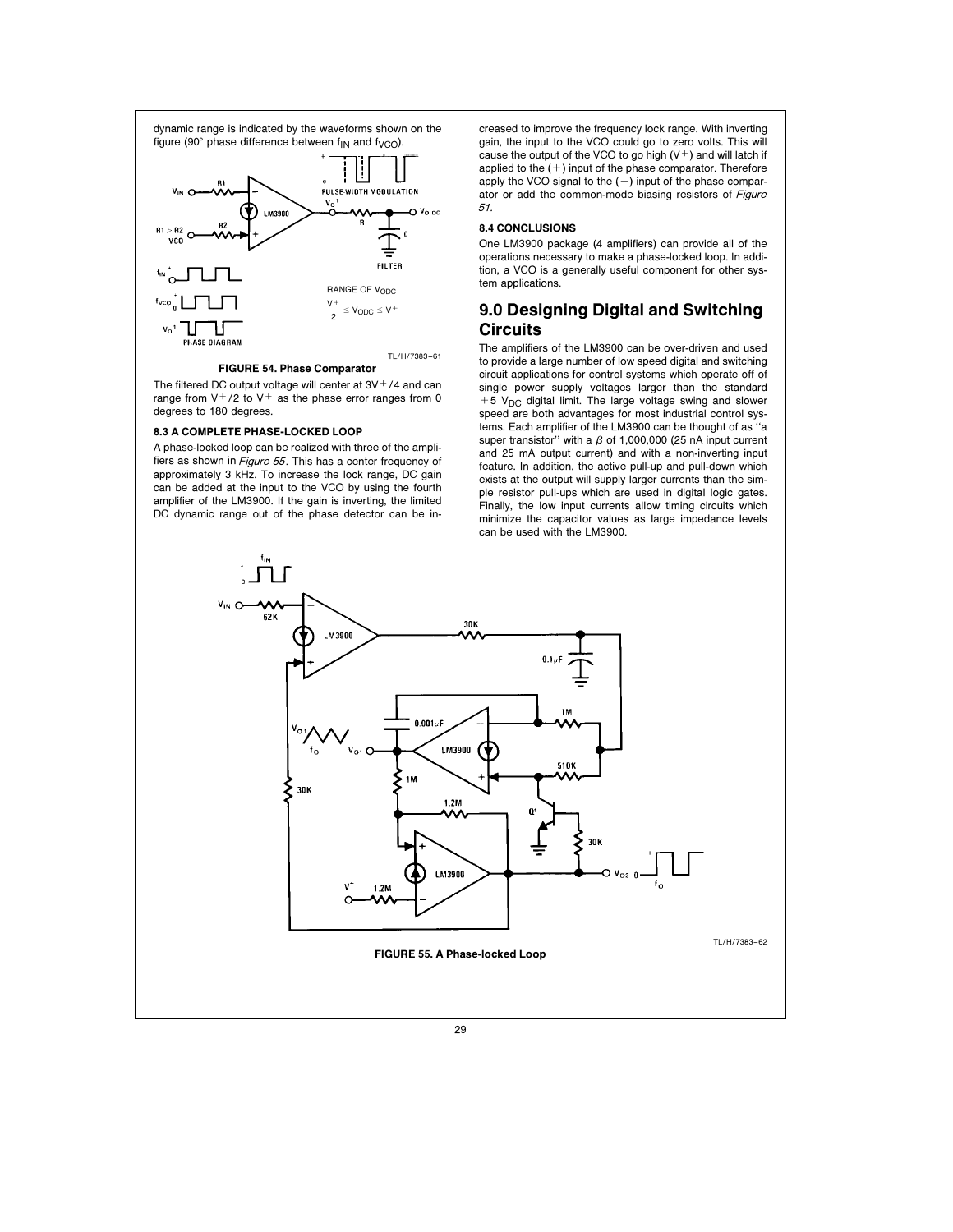# 9.1 AN ''OR'' GATE

An OR gate can be realized by the circuit shown in Figure 56. A resistor (150 k $\Omega$ ) from V<sup>+</sup> to the (-) input keeps the output of the amplifier in a low voltage saturated state for all inputs A, B, and C at 0V. If any one of the input signals were to go high ( $\approx$  V<sup>+</sup>) the current flow through the 75 k $\Omega$  input resistor will cause the amplifier to switch to the positive output saturation state ( $V_{\text{O}} \cong V^{+}$ ). The current loss through the other input resistors (which have an input in the low voltage state) represents an insignificant amount of the total input current which is provided by the, at least one, high voltage input. More than three inputs can be OR'ed if desired.



FIGURE 56. An "OR" Gate

The ''fan-out'' or logical drive capability is large (50 gates if each gate input has a 75 k $\Omega$  resistor) due to the 10 mA output current capability of the LM3900. A NOR gate can be obtained by interchanging the inputs to the LM3900.

# 9.2 AN ''AND'' GATE

A three input AND gate is shown in Figure 57. This gate requires all three inputs to be high in order to have sufficient current entering the  $(+)$  input to cause the output of the amplifier to switch high. The addition of  $R_2$  causes a smaller current to enter the  $(+)$  input when only two of the inputs are high. (A two input AND gate would not require a resistor



FIGURE 57. An "AND" Gate

as  $R_2$ ). More than three inputs becomes difficult with this resistor summing approach as the  $(+)$  input is too close to having the necessary current to switch just prior to the last input going high. For a larger fan-in an input diode network

(similar to DTL) is recommended as shown in Figure 58. Interchange the inputs for a NAND gate.





## 9.3 A BI-STABLE MULTIVIBRATOR

A bi-stable multivibrator (as asynchronous RS flip-flop) can be realized as shown in Figure 59. Positive feedback is provided by resistor  $R_4$  which causes the latching. A positive pulse at the ''set'' input causes the output to go high and a ''reset'' positive pulse will return the output to essentially 0V<sub>DC</sub>.



FIGURE 59. A Bi-stable Multivibrator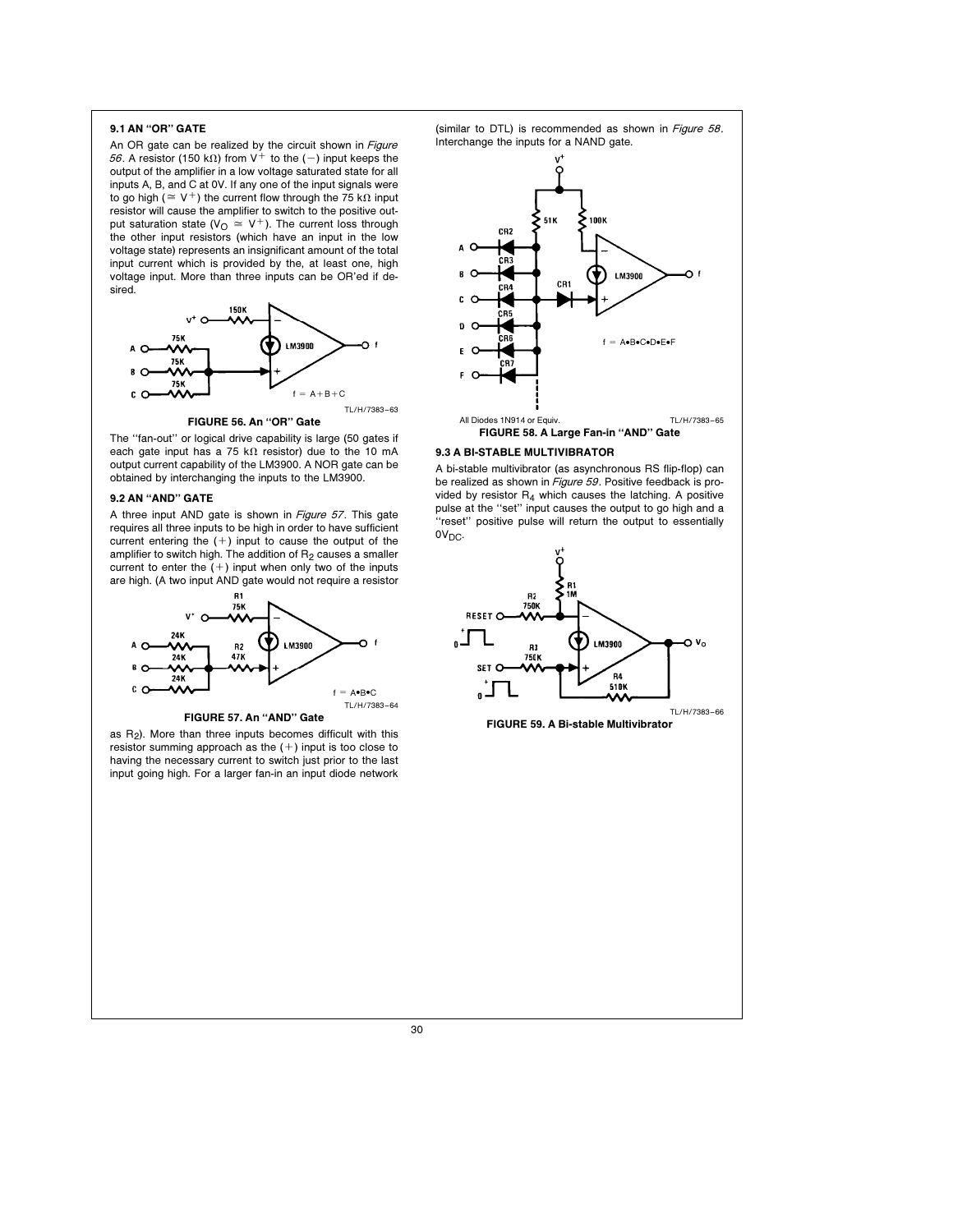# 9.4 TRIGGER FLIP FLOPS

Trigger flip flops are useful to divide an input frequency as each input pulse will cause the output of a trigger flip flop to change state. Again, due to the absence of a clocking signal input, this is for an asynchronous logic application. A circuit which uses only one amplifier is shown in Figure 60. Steering of the differentiated positive input trigger is provided by the diode CR2. For a low output voltage state, CR2 shunts the trigger away from the  $(-)$  input and resistor  $R_3$  couples this positive input trigger to the  $(+)$  input terminal. This causes the output to switch high. The high voltage output state now keeps CR2 OFF and the smaller value of  $(R_5 +$  $R_6$ ) compared with  $R_3$  causes a larger positive input trigger

to be coupled to the  $(-)$  input which causes the output to switch to the low voltage state.

A second trigger flip flop can be made which consists of two amplifiers and also provides a complementary output. This connection is shown in Figure 61.

#### 9.5 MONOSTABLE MULTIVIBRATORS (ONE-SHOTS)

Monostable multivibrators can be made using one or two of the amplifiers of the LM3900. In addition, the output can be designed to be either high or low in the quiescent state. Further, to increase the usefulness, a one-shot can be designed which triggers at a particular DC input voltage level to serve the dual role of providing first a comparator and then a pulse generator.

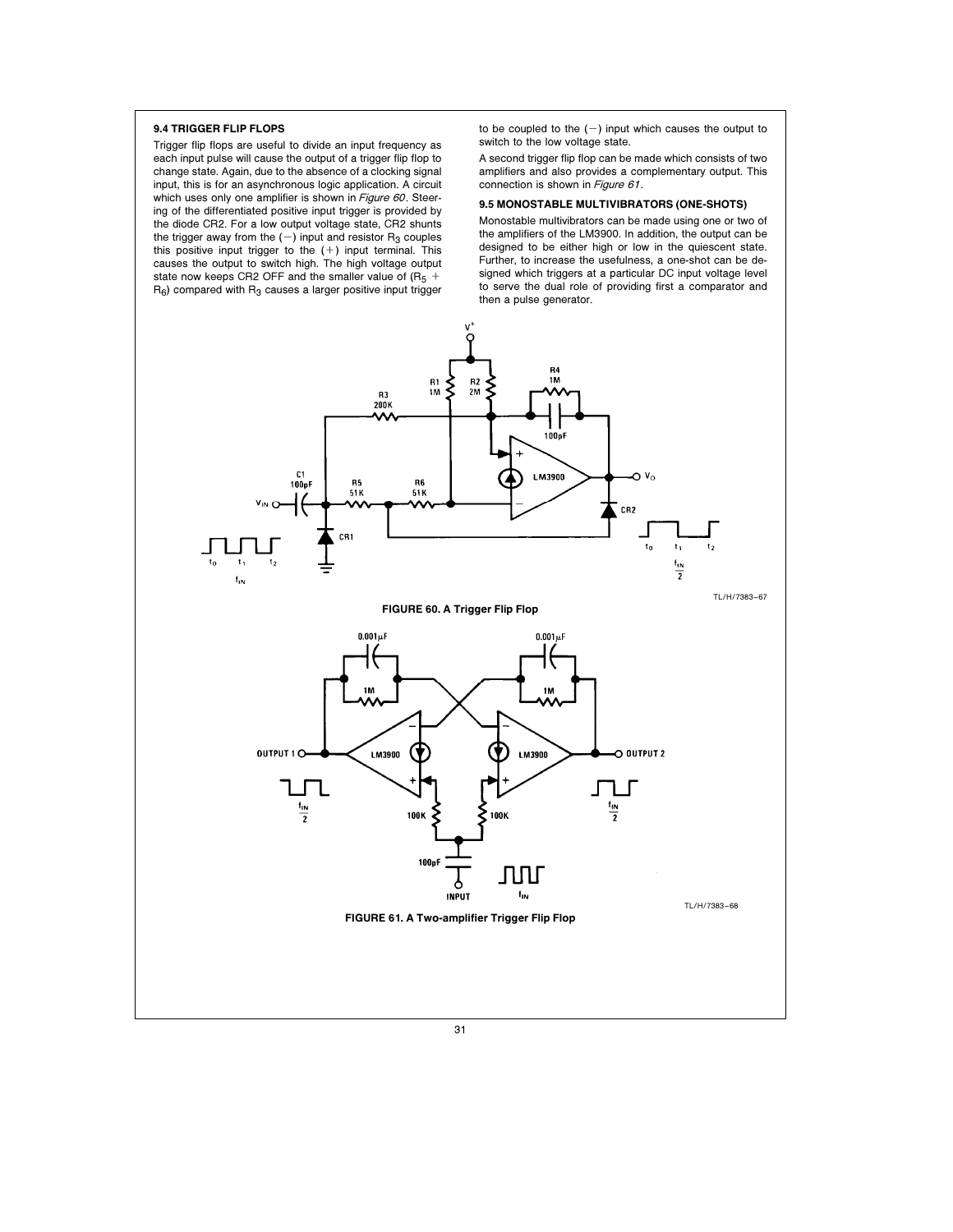

FIGURE 62. A One-shot Multivibrator

# 9.5.1 A TWO-AMPLIFIER ONE-SHOT

A circuit for a two-amplifier one-shot is shown in Figure 62. As the resistor,  $R_2$ , from  $V^+$  to the  $(-)$  input is smaller than  $R_5$  (from V<sup>+</sup> to the (+) input), amplifier 2 will be biased to a low-voltage output in the quiescent state. As a result, no current is supplied to the  $(-)$  input of amplifier 1 (via R<sub>3</sub>) which causes the output of this amplifier to be in the high voltage state. Capacitor  $C_1$  therefore has essentially the full V<sup>+</sup> supply voltage across it (V<sup>+</sup> -2 V<sub>BE</sub>). Now when a differentiated trigger (due to  $C_2$ ) causes amplifier 1 to be driven ON (output voltage drops to essentially zero volts) this negative transient is coupled (via  $C_1$ ) to the (-) input of amplifier 2 which causes the output of this amplifier to be driven high (to positive saturation). This condition remains while C<sub>1</sub> discharges via  $(R_1)$  from approximately V<sup>+</sup> to approximately  $V^+/2$ . This time interval is the pulse width (PW). After  $C_1$  no longer diverts sufficient current of  $R_2$ away from the  $(-)$  input of amplifier 2 (i.e.,  $C_1$  is discharged to approximately  $V^+/2$  V) the stable DC state is restoredamplifier 2 output low and amplifier 1 output high.

This circuit can be rapidly re-triggered due to the action of the diode,  $CR<sub>1</sub>$ . This re-charges  $C<sub>1</sub>$  as amplifier 1 drives full output current capability (approximately 10 mA) through  $C_1$ , CR<sub>1</sub> and into the saturated  $(-)$  input of amplifier 2 to ground. The only time limit is the 10 mA available from amplifier 1 and the value of  $C_1$ . If a rapid reset is not required,  $CR<sub>1</sub>$  can be omitted.



#### 9.5.2 A COMBINATION ONE-SHOT/COMPARATOR **CIRCUIT**

In many applications a pulse is required if a DC input signal exceeds a predetermined value. This exists in free-running oscillators where after a particular output level has been reached a reset pulse must be generated to recycle the oscillator. This double function is provided with the circuit of Figure 63. The resistors  $R_5$  and  $R_6$  of amplifier 1 provide the inputs to a comparator and, as shown, an input signal,  $V_{\text{IN}}$ , is compared with the supply voltage,  $V^+$ . The output voltage of amplifier 1 is normally in a high voltage state and will fall and initiate the generation of the output pulse when  $V_{IN}$ is  $R_6/R_5$  V<sup>+</sup> or approximately 80% of V<sup>+</sup>. To keep V<sub>IN</sub> from disturbing the pulse generation it is required that  $V_{IN}$ fall to less than the trip voltage prior to the termination of the output pulse. This is the case when this circuit is used to generate a reset pulse and therefore this causes no problems.

# 9.5.3 A ONE-AMPLIFIER ONE-SHOT (POSITIVE PULSE)

A one-shot circuit can be realized using only one amplifier as shown in Figure 64.

The resistor  $R_2$  keeps the output in the low voltage state. A differentiated positive trigger causes the output to switch to the high voltage state and resistor  $R_5$  latches this state. The capacitor, C1, charges from essentially ground to approximately  $V^+/4$  where the circuit latches back to the quiescent state. The diode,  $CR<sub>1</sub>$ , is used to allow a rapid re-triggering.



FIGURE 64. A One-amplifier One-shot (Positive Output)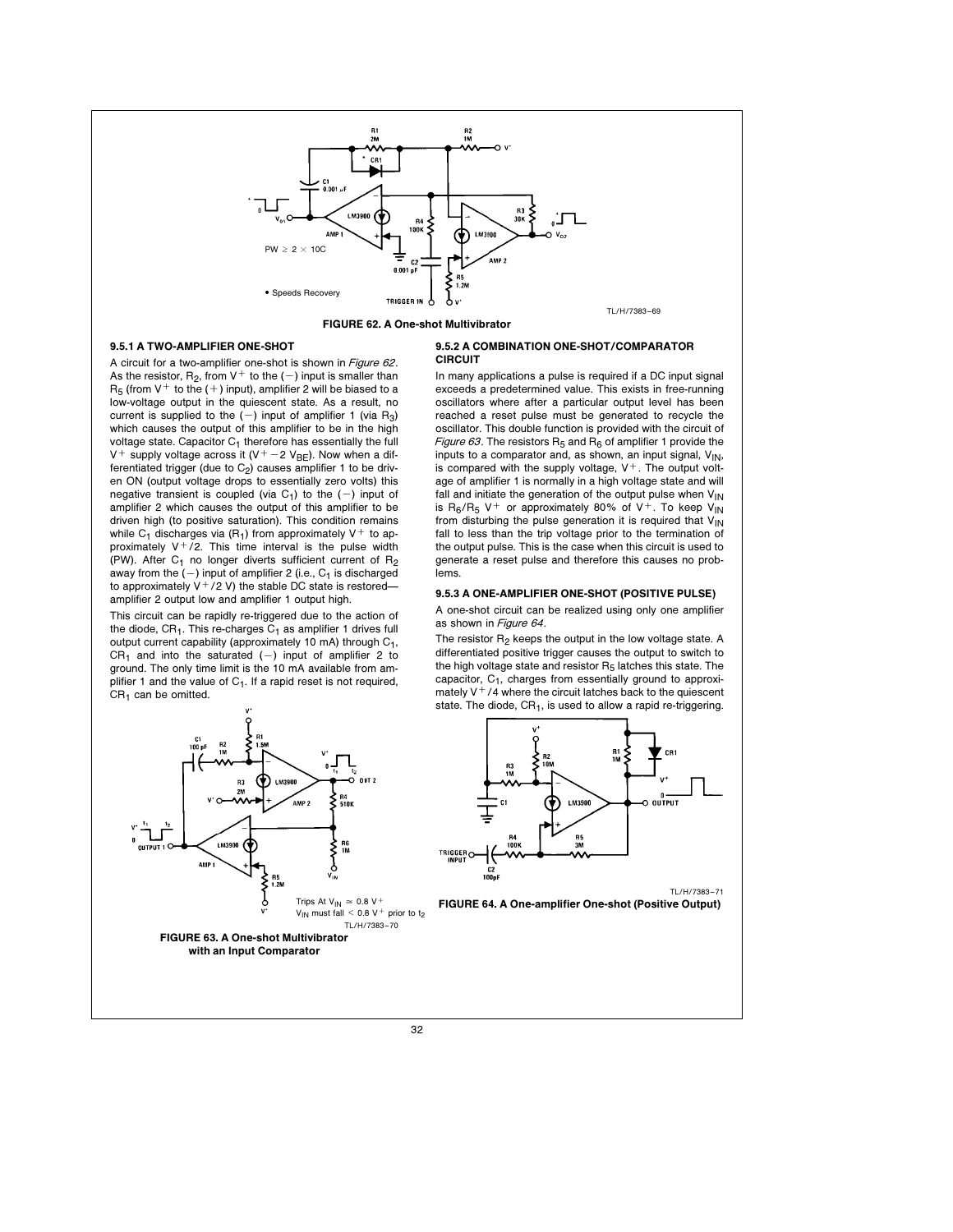#### 9.5.4 A ONE-AMPLIFIER ONE-SHOT (NEGATIVE PULSE)

A one-amplifier one-shot multivibrator which has a quiescent state with the output high and which falls to zero volts for the pulse duration is shown in Figure 65.



#### FIGURE 65. A One-Amplifier One-Shot (Negative Output)

The sum of the currents through  $R_2$  and  $R_3$  keeps the  $(-)$ input at essentially ground. This causes  $V<sub>O</sub>$  to be in the high voltage state. A differentiated negative trigger waveform causes the output to switch to the low voltage state. The large voltage across  $C_1$  now provides input current via  $R_1$  to keep the output low until  $C_1$  is discharged to approximately  $V^+/10$ . At this time the output switches to the stable high voltage state.

If the  $R_4C_2$  network is moved to the  $(-)$  input terminal, the circuit will trigger on a differentiated positive trigger waveform.

#### 9.6 COMPARATORS

The voltage comparator is a function required for most system operations and can easily be performed by the LM3900. Both an inverting and a non-inverting comparator can be obtained.

#### 9.6.1 A COMPARATOR FOR POSITIVE INPUT VOLTAGES

The circuit in Figure 66 is an inverting comparator. To insure proper operation, the reference voltage must be larger than



FIGURE 66. An Inverting Voltage Comparator

 $V_{BE}$ , but there is no upper limit as long as the input resistor is large enough to guarantee that the input current will not exceed 200  $\mu$ A.

# 9.6.2 A COMPARATOR FOR NEGATIVE INPUT VOLTAGES

Adding a common-mode biasing network to the comparator in Figure 66 makes it possible to compare voltages between zero and one volt as well as the comparison of rather large negative voltages, Figure 67. When working with negative voltages, the current supplied by the common-mode network must be large enough to satisfy both the current drain demands of the input voltages and the bias current requirement of the amplifier.



FIGURE 67. A Non-inverting Low-voltage Comparator

## 9.6.3 A POWER COMPARATOR

When used in conjunction with an external transistor, this power comparator will drive loads which require more current than the IC amplifier is capable of supplying. Figure 68 shows a non-inverting comparator which is capable of driving a 12V, 40 mA panel lamp.



FIGURE 68. A Non-inverting Power Comparator

#### 9.6.4 A MORE PRECISE COMPARATOR

A more precise comparator can be designed by using a second amplifier such that the input voltages of the same type of inputs are compared. The  $(-)$  input voltages of two amplifiers are naturally more closely matched initially and track well with temperature changes. The comparator of Figure 69 uses this concept.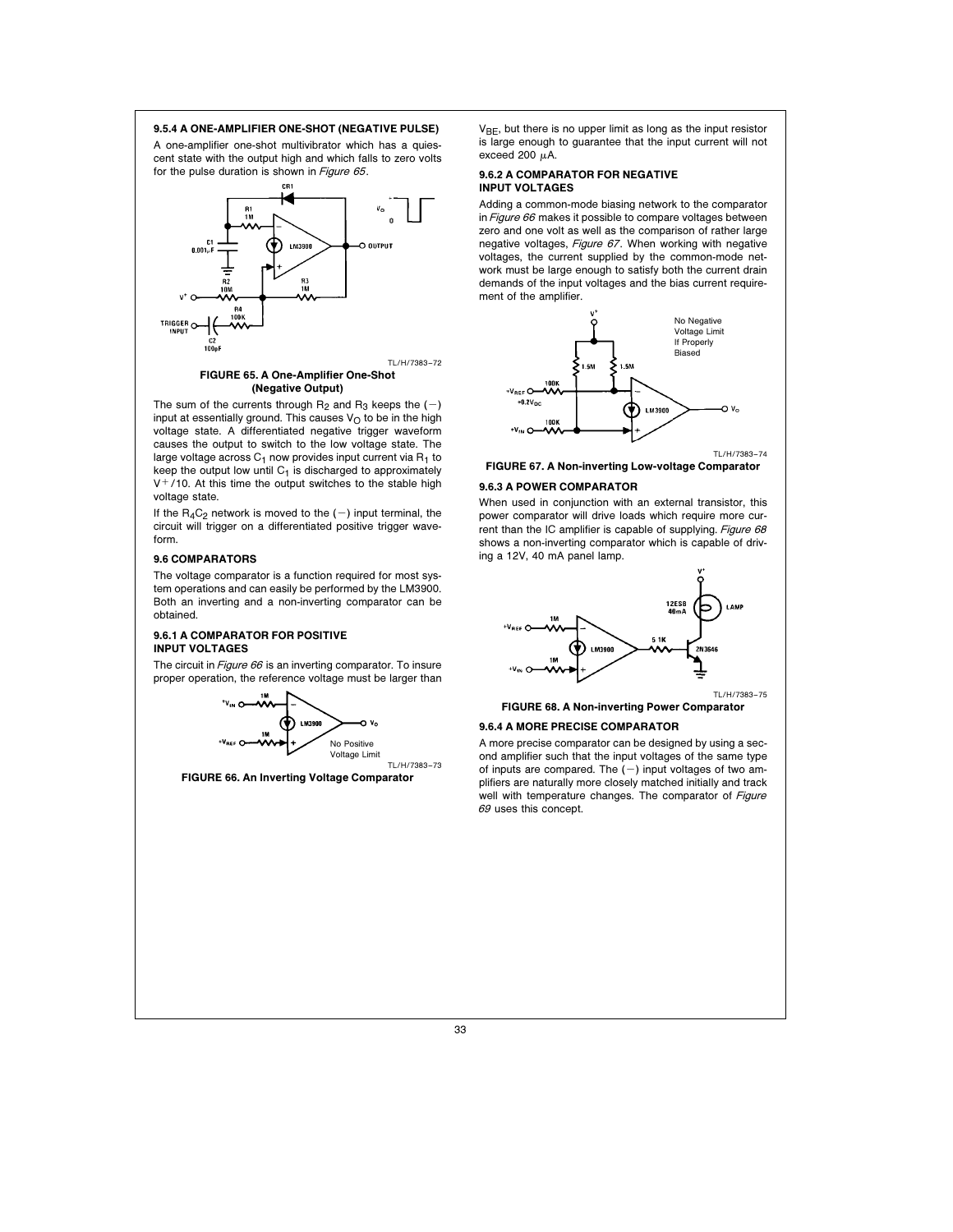



The current established by  $V_{REF}$  at the inverting input of amplifier 1 will cause transistor  $Q_1$  to adjust the value of  $V_A$ to supply this current. This value of  $V_A$  will cause an equal current to flow into the non-inverting input of amplifier 2. This current corresponds more exactly to the reference current of amplifier 1.

A differential input stage can also be added to the LM3900 (see section 10.16) and the resulting circuit can provide a precision comparator circuit.

# 9.7 SCHMITT TRIGGERS

Hysteresis may be designed into comparators which use the LM3900 as shown in Figure 70.

The lower switch point for the inverting Schmitt-Trigger is determined by the amount of current flowing into the positive input with the output voltage low. When the input current, I<sub>3</sub>, drops below the level required by the current mirror, the output will switch to the high limit. With  $V_O$  high, the current demanded by the mirror is increased by a fixed amount,  $I_2$ . As a result, the  $I_3$  required to switch the output increases this same amount. Therefore, the switch points are determined by selecting resistors which will establish the required currents at the desired input voltages. Reference current  $(I_1)$  and feedback current  $(I_2)$  are set by the following equation.

$$
I_1 = \frac{V^+ - \phi}{R_B}
$$

$$
I_2 = \frac{V_{\text{O MAX}} - \phi}{R_E}
$$

By adjusting the values of  $R_B$ ,  $R_F$ , and  $R_{IN}$ , the switching values of  $V_{IN}$  may be set to any levels desired. The non-inverting Schmitt Trigger works in the same way

except that the input voltage is applied to the  $(+)$  input. The range of  $V_{IN}$  may be very large when compared with the operating voltage of the amplifier. 10.0 Some Special Circuit

# Applications

This section contains various special circuits which did not fit the order of things or which are one-of-a-kind type of applications.

# 10.1 CURRENT SOURCES AND SINKS

The amplifiers of the LM3900 can be used in feedback loops which regulate the current in external PNP transistors to provide current sources or in external NPN transistors to provide current sinks. These can be multiple sources or single sources which are fixed in value or made voltage variable.

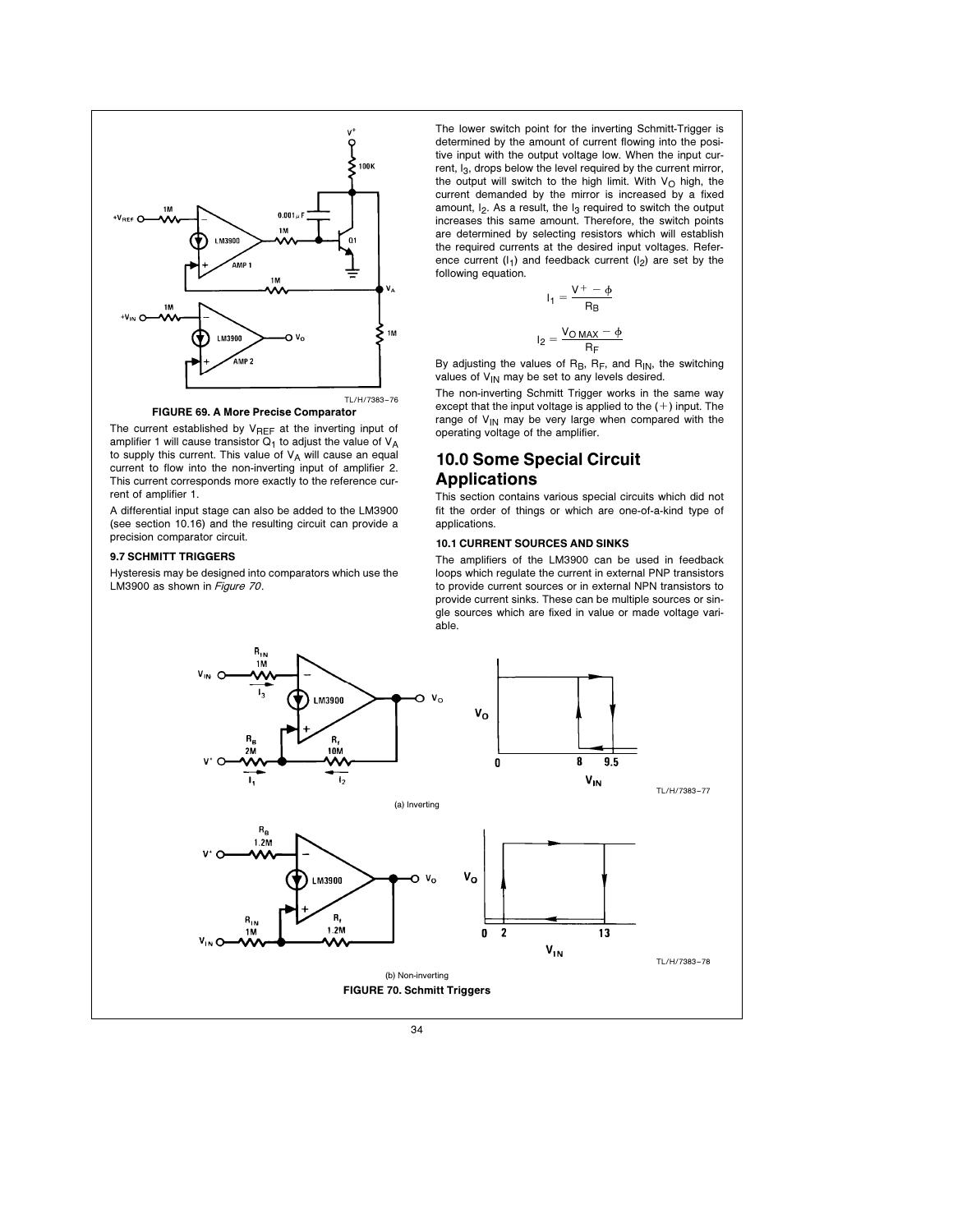# 10.1.1 A FIXED CURRENT SOURCE

A multiple fixed current source is provided by the circuit of Figure 71. A reference voltage (1  $V_{DC}$ ) is established across resistor  $R_3$  by the resistive divider ( $R_3$  and  $R_4$ ). Negative feedback is used to cause the voltage drop across  $R_1$  to also be 1  $V_{DC}$ . This controls the emitter current of transistor  $Q_1$  and if we neglect the small current diverted into the  $(-)$ input via the 1M input resistor (13.5  $\mu$ A) and the base current of  $Q_1$  and  $Q_2$  (an additional 2% loss if the  $\beta$  of these transistors is 100), essentially this same current is available out of the collector of  $Q_1$ .

Larger input resistors can be used to reduce current loss and a Darlington connection can be used to reduce errors due to the  $\beta$  of  $Q_1$ .



#### FIGURE 71. Fixed Current Sources

The resistor,  $R_2$ , can be used to scale the collector current of  $Q_2$  either above or below the 1 mA reference value.

#### 10.1.2 A VOLTAGE VARIABLE CURRENT SOURCE

A voltage variable current source is shown in Figure 72. The transconductance is  $-(1/R_2)$  as the voltage gain from the input terminal to the emitter of  $Q_1$  is  $-1$ . For a  $V_{IN} = 0$  V<sub>DC</sub> the output current is essentially zero mA DC. The resistors  $R_1$  and  $R_6$  guarantee that the amplifier can turn OFF transistor  $Q<sub>1</sub>$ .



Two current sinks are shown in Figure 73. The circuit of Figure 73(a) requires only one resistor and supplies an output current which is directly proportional to this R value. A negative temperature coefficient will result due to the 0.5 V<sub>DC</sub> reference being the base-emitter junction voltage of the  $(-)$  input transistor. If this temperature coefficient is objectionable, the circuit of Figure 73(b) can be employed.



FIGURE 73. Fixed Current Sinks

#### 10.1.4 A VOLTAGE VARIABLE CURRENT SINK

A voltage variable current sink is shown in Figure <sup>74</sup>. The output current is 1 mA per volt of  $V_{IN}$  (as  $R_5 = 1 k\Omega$  and the gain is  $+1$ ). This circuit provides approximately 0 mA output current for  $V_{IN} = 0 V_{DC}$ .



10.2 OPERATION FROM  $\pm$  15 V<sub>DC</sub> POWER SUPPLIES

If the ground pin (no. 7) is returned to a negative voltage and some changes are made in the biasing circuits, the LM3900 can be operated from  $\pm 15$  V<sub>DC</sub> power supplies.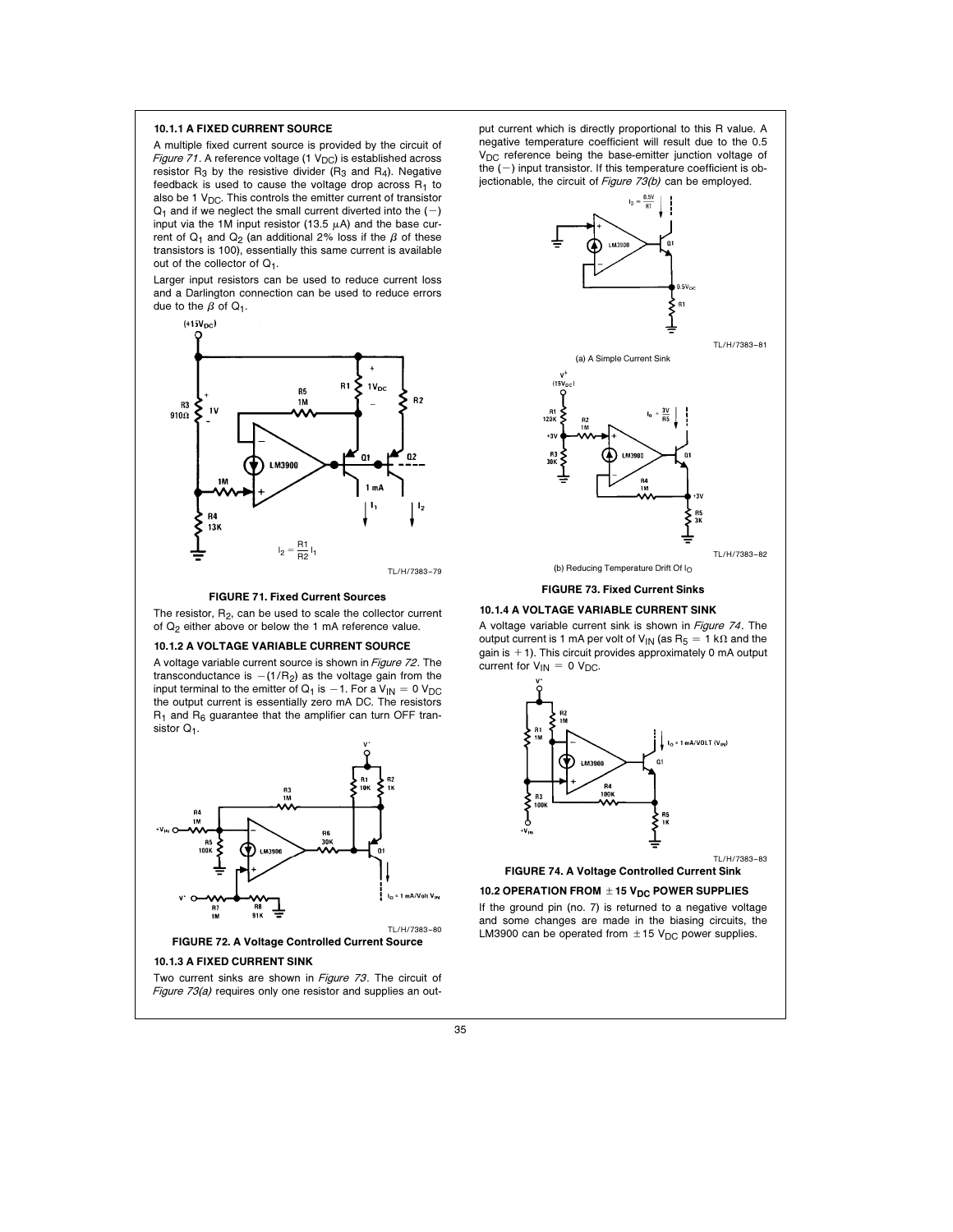## 10.2.1 AN AC AMPLIFIER OPERATING WITH  $\pm$  15 V<sub>DC</sub> POWER SUPPLIES

An AC coupled amplifier is shown in Figure 75. The biasing resistor, R<sub>B</sub>, is now returned to ground and both inputs bias at one V<sub>BE</sub> above the  $-V_{FE}$  voltage (approximately -15  $V_{DC}$ ).





FIGURE 75. An AC Amplifier Operating With  $\pm$  15 V<sub>DC</sub>

With  $R_f = R_B$ ,  $V_O$  will bias at approximately 0  $V_{DC}$  to allow a maximum output voltage swing. As pin 7 is common to all four of the amplifiers which are in the same package, the other amplifiers are also biased for operation off of  $\pm 15$ V<sub>DC</sub>.

# 10.2.2 A DC AMPLIFIER OPERATING WITH  $\pm$  15 V<sub>DC</sub> POWER SUPPLIES

Biasing a DC amplifier is more difficult and requires that the  $±$  power supplies be complementary tracking (i.e.,  $|+V_{\text{CC}}| = |-V_{\text{EE}}|$ ). The operation of this biasing can be understood if we start by first considering the amplifier without including the feedback resistors, as shown in Figure 76. If  $R_1 = R_2 = R_3 + R_4 = 1$  M $\Omega$  and  $|+V_{\text{CC}}| = |-V_{\text{EE}}|$ ,



FIGURE 76. DC Biasing for  $\pm$  15 V<sub>DC</sub> Operation

then the current, I, will bias  $V_{\text{IN}}$  at zero volts DC (resistor  $\mathsf{R}_4$ can be used to adjust this). The diode,  $CR<sub>1</sub>$ , has been added for temperature compensation of this biasing. Now, if we include these biasing resistors, we have a DC amplifier with the input biased at approximately zero volts. If feedback resistors are added around this biased amplifier we get the schematic shown in Figure 77.



TL/H/7383 –86

FIGURE 77. A DC Amplifier Operating with  $\pm$  15 V<sub>DC</sub> This is a standard inverting DC amplifier connection. The  $(+)$  input is "effectively" at ground and the biasing shown in Figure 76 is used to take care of DC levels at the inputs.

# 10.3 TACHOMETERS

Many pulse averaging tachometers can be built using the LM3900. Inputs can be voltage pulses, current pulses or the differentiated transitions of squarewaves. The DC output voltage can be made to increase with increasing input frequency, can be made proportional to twice the input frequency (frequency doubling for reduced output ripple), and can also be made proportional to either the sum or the difference between two input frequencies. Due to the small bias current and the high gain of the LM3900, the transfer function is linear between the saturation states of the amplifier.

# 10.3.1 A BASIC TACHOMETER

If an RC averaging network is added from the output to the  $(-)$  input, the basic tachometer of Figure 78 results. Current pulse inputs will provide the desired transfer function shown on the figure. Each input current pulse causes a small change in the output voltage. Neglecting the effects of R we have

$$
\Delta V_O \cong \frac{I \Delta t}{C}
$$

The inclusion of R gives a discharge path so the output voltage does not continue to integrate, but rather provides the time dependency which is necessary to average the input pulses. If an additional signal source is simply placed in parallel with the one shown, the output becomes proportional to the sum of these input frequencies. If this additional source were applied to the  $(-)$  input, the output voltage would be proportional to the difference between these input frequencies. Voltage pulses can be converted to current pulses by using an input resistor. A series isolating diode should be used if a signal is applied to the  $(-)$  input to prevent loading during the low voltage state of this input signal.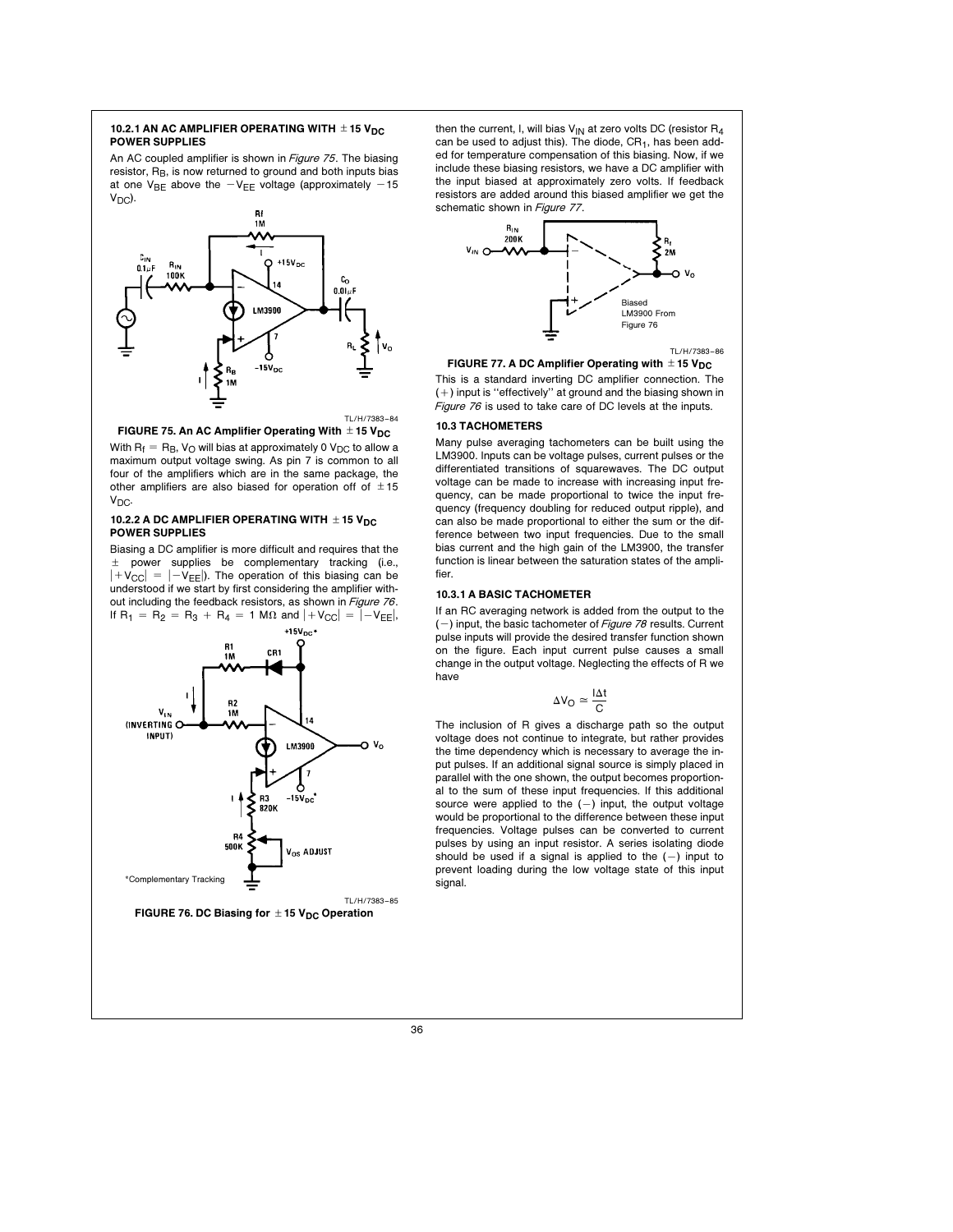

# FIGURE 78. A Basic Tachometer

#### 10.3.2 EXTENDING V<sub>OUT</sub> (MINIMUM) TO GROUND

The output voltage of the circuit of Figure 78 does not go to ground level but has a minimum value which is equal to the  $V_{BE}$  of the (-) input (0.5 V<sub>DC</sub>). If it is desired that the output voltage go exactly to ground, the circuit of Figure 79 can be used. Now with  $V_{IN} = 0$   $V_{DC}$ ,  $V_{O} = 0$   $V_{DC}$  due to the addition of the common-mode biasing resistors (180 k $\Omega$ ).





The diode,  $CR<sub>1</sub>$ , allows the output to go below  $V_{CE}$   $SAT$  of the output, if desired (a load is required to provide a DC path for the biasing current flow via the R of the averaging network).

#### 10.3.3 A FREQUENCY DOUBLING TACHOMETER

To reduce the ripple on the DC output voltage, the circuit of Figure 80 can be used to effectively double the input frequency. Input pulses are not required, a squarewave is all that is needed. The operation of the circuit is to average the charge and discharge transient currents of the input capacitor,  $C_{IN}$ . The resistor,  $R_{IN}$ , is used to convert the voltage pulses to current pulses and to limit the surge currents (to approximately 200  $\mu$ A peak-or less if operating at high temperatures).

When the input voltage goes high, the charging current of  $C_{1N}$ ,  $C_{HG}$  enters the  $(+)$  input, is mirrored about ground and is drawn from the RC averaging network into the  $(-)$  input terminal. When the input voltage goes back to ground, the

discharge current of C<sub>IN</sub>, I<sub>DISCHARGE</sub> will also be drawn from the RC averaging network via the now conducting diode,  $CR<sub>1</sub>$ . This full wave action causes two current pulses to be drawn through the RC averaging network for each cycle of the input frequency.



FIGURE 80. A Frequency Doubling Tachometer

# 10.4 A SQUARING AMPLIFIER

A squaring amplifier which incorporates symmetrical hysteresis above and below the zero output state (for noise immunity) is often needed to amplify the low level signals which are provided by variable reluctance transducers. In addition, a high frequency roll-off (low pass characteristic) is desirable both to reduce the natural voltage buildup at high frequencies and to also filter high frequency input noise disturbances. A simple circuit which accomplishes this function is shown in Figure 81. The input voltage is converted to



#### FIGURE 81. A Squaring Amplifier with Hysteresis

input currents by using the input resistors,  $R_{IN}$ . Commonmode biasing is provided by  $R_{B1}$  and  $R_{B2}$ . Finally positive feedback (hysteresis) is provided by Rf. The large source resistance,  $R_{IN}$ , provides a low pass filter due to the "Millereffect'' input capacitance of the amplifier (approximately 0.002  $\mu$ F). The amount of hysteresis and the symmetry about the zero volt input are controlled by the positive feedback resistor,  $R_f$ , and  $R_{B1}$  and  $R_{B2}$ . With the values shown in Figure 81 the trip voltages are approximately  $\pm 150$  mV centered about the zero output voltage state of the transducer (at low frequencies where the low pass filter is not attenuating the input signal).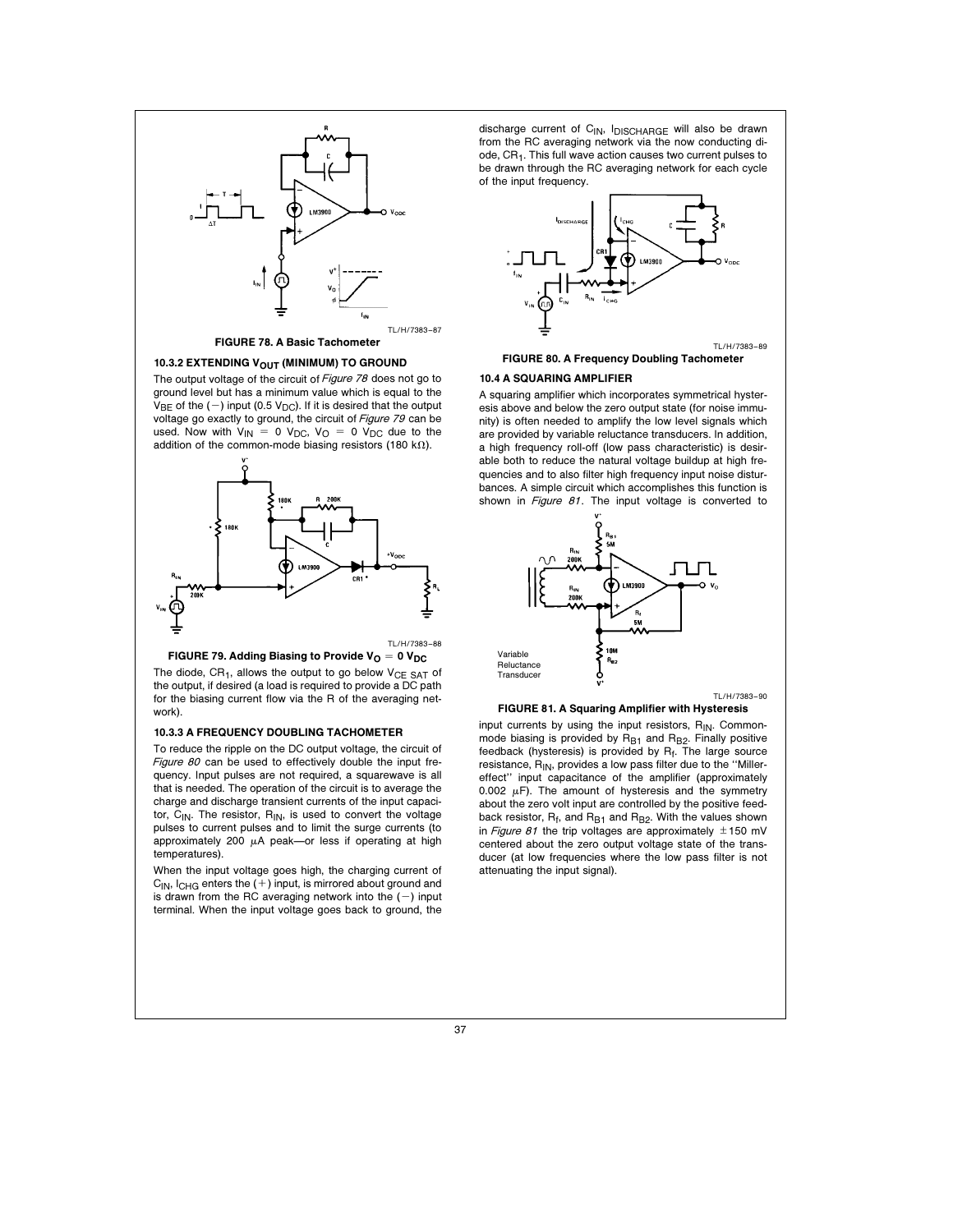#### 10.5 A DIFFERENTIATOR

An input differentiating capacitor can cause the input of the LM3900 to swing below ground and actuate the input clamp circuit. Again, common-mode biasing can be used to prevent this negative swing at the input terminals of the LM3900. The schematic of a differentiator circuit is shown in Figure 82. Common-mode biasing is provided by  $R_{B1}$  and



FIGURE 82. A Differentiator Circuit

 $R_{B2}$ . The feedback resistor,  $R_f$ , is one-half the value of  $R_{IN}$ so the gain is 1/2. The output voltage will bias at  $V^+/2$ which thereby allows both a positive and a negative swing above and below this bias point. The resistor,  $R_{IN}$ , keeps the negative swing isolated from the  $(-)$  input terminal and therefore both inputs remain biased at  $V_{BE}$ .

#### 10.6 A DIFFERENCE INTEGRATOR

A difference integrator is the basis of many of the sweep circuits which can be realized using the LM3900 operating on only a single power supply voltage. This circuit can also be used to provide the time integral of the difference between two input waveforms. The schematic of the difference integrator is shown in Figure 83.



# FIGURE 83. A Difference Integrator

This is a useful component for DC feedback loops as both the comparison to a reference and the integration take place in one amplifier.

#### 10.7 A LOW DRIFT SAMPLE AND HOLD CIRCUIT

In sample and hold applications a very low input biasing current is required. This is usually achieved by using a FET transistor or a special low input current IC op amp. The existence of many matched amplifiers in the same package allows the LM3900 to provide some interesting low ''equivalent'' input biasing current applications.

## 10.7.1 REDUCING THE ''EFFECTIVE'' INPUT BIASING CURRENT

One amplifier can be used to bias one or more additional amplifiers as shown in Figure 84.





The input terminal of Amp. 1 will only need to supply the signal current if the DC biasing current,  $I_{B1}$ , is accurately supplied via  $R_1$ . The adjustment,  $R_3$ , allows a zeroing of "I<sub>B</sub> effective" but simply omitting R<sub>3</sub> and letting  $R_1 = R_2$  (and relying on amplifier symmetry) can cause IB "effective" to be less than  $I_B/10$  (3 nA). This is useful in circuit applications such as sample and hold, where small values of  $I_B$ ''effective'' are desirable.

#### 10.7.2 A LOW DRIFT RAMP AND HOLD CIRCUIT

The input current reduction technique of the previous section allows a relatively simple ramp and hold circuit to be built which can be ramped up or down or allowed to remain at any desired output DC level in a ''hold'' mode. This is shown in *Figure 85*. If both inputs are at 0  $V_{DC}$  the circuit is in a hold mode. Raising either input will cause the DC output voltage to ramp either up or down depending on which one goes positive. The slope is a function of the magnitude of the input voltage and additional inputs can be placed in parallel, if desired, to increase the input control variables.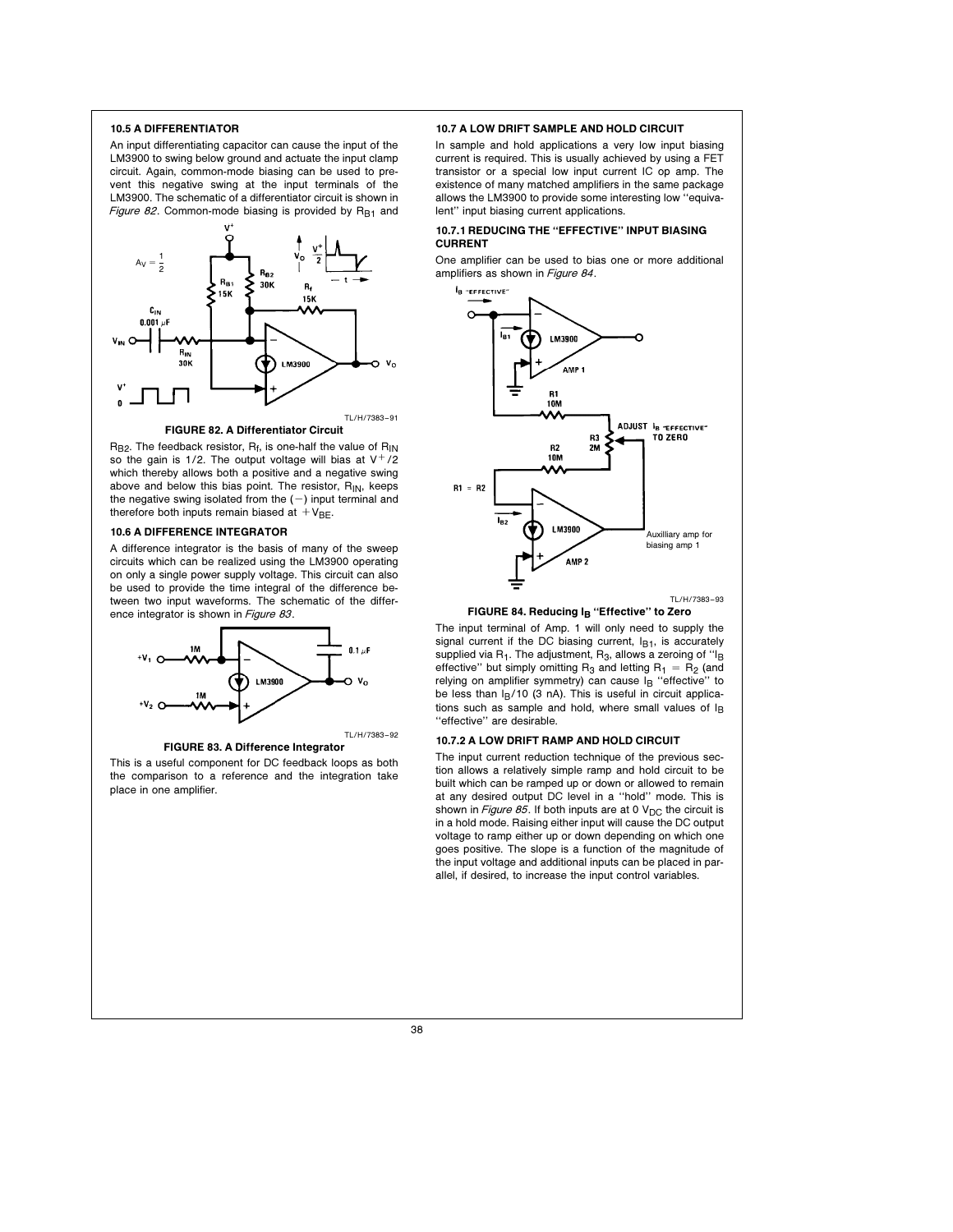

10.7.3 SAMPLE-HOLD AND COMPARE WITH NEW  $+V_{IN}$ 

An example of using the circuit of the previous section is shown in *Figure 86* where clamping transistors, Q<sub>1</sub> and Q<sub>2</sub>,<br>put the circuit in a hold mode when they are driven ON. When OFF the output voltage of Amp. 1 can ramp either up or down as needed to guarantee that the output voltage of Amp. 1 is equal to the DC input voltage which is applied to Amp. 3. Resistor R<sub>1</sub> provides a fixed "down" ramp current which is balanced or controlled via the comparator, Amp. 3, and the resistor  $R_4$ . When  $Q_1$  and  $Q_2$  are OFF a feedback loop guarantees that  $V_{01}$  (from Amp. 1) is equal to  $+V_{IN}$  (to Amp. 3). Amplifier 2 is used to supply the input biasing current to Amp. 1.

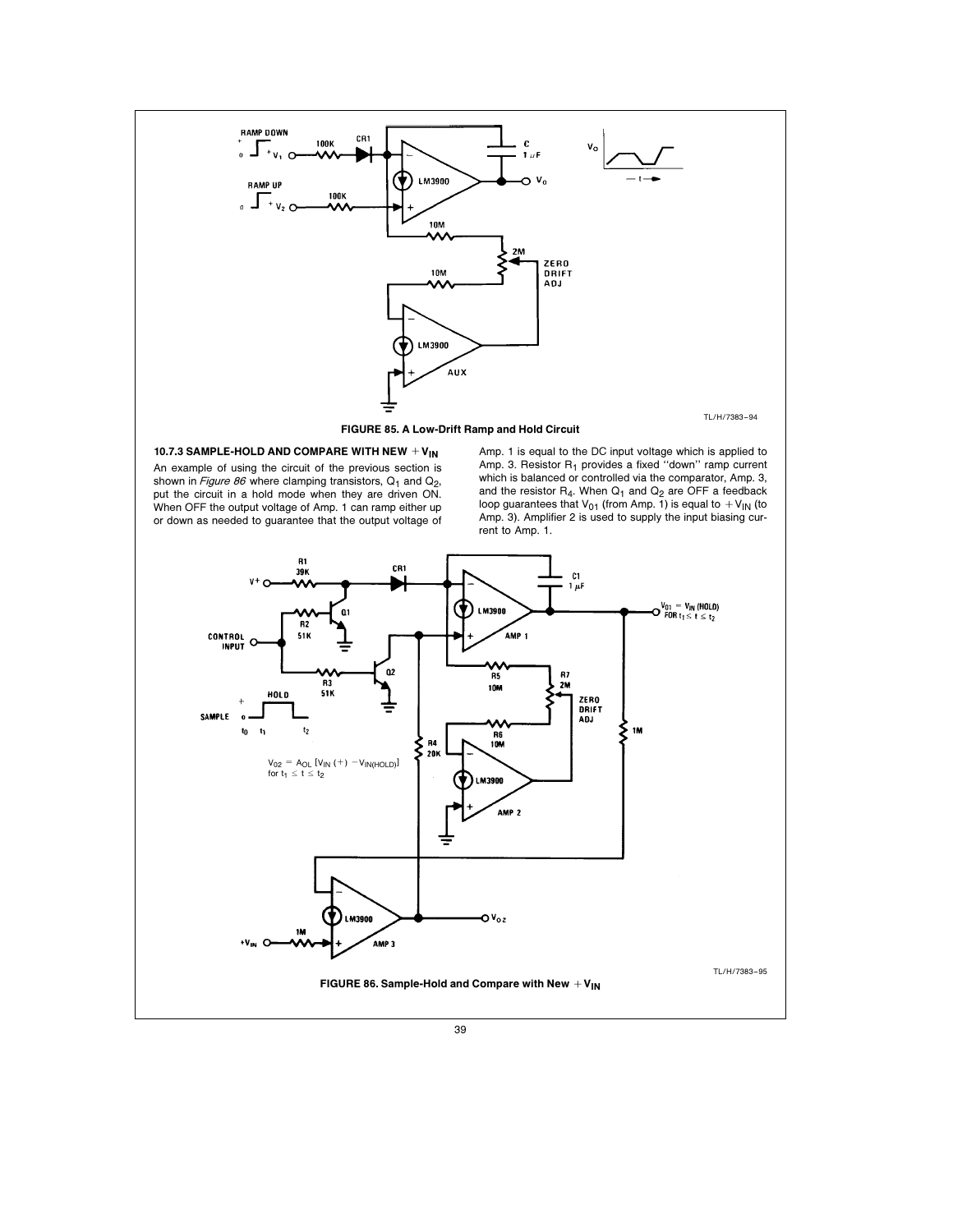The stored voltage appears at the output,  $V_{01}$  of Amp. 1, and as Amp. 3 is active, a continued comparison is made between  $V_{01}$  and  $V_{IN}$  and the output of Amp. 3 fully switches based on this comparison. A second loop could force  $V_{IN}$  to be maintained at the stored value ( $V_{01}$ ) by making use of  $V_{02}$  as an error signal for this second loop. Therefore, a control system could be manually controlled to bring it to a particular operating condition; then, by exercising the hold control, the system would maintain this operating condition due to the analog memory provided by  $V_{01}$ .

# 10.8 AUDIO MIXER OR CHANNEL SELECTOR

The multiple amplifiers of the LM3900 can be used for audio mixing (many amplifiers simultaneously providing signals which are added to generate a composite output signal) or for channel selection (only one channel enabled at a time).

Three amplifiers are shown being summed into a fourth amplifier in Figure 87.

If a power amplifier were available, all four amplifiers could feed the single input of the power amplifier. For audio mixing all amplifiers are simultaneously active. Particular amplifiers can be gated OFF by making use of DC control signals which are applied to the  $(+)$  inputs to provide a channel select feature. As shown on Figure 87, Amp. 3 is active (as sw 3 is closed) and Amps. 1 and 2 are driven to positive output voltage saturation by the 5.1M which is applied to the  $(+)$  inputs. The DC output voltage bias level of the active amplifier is approximately  $0.8$  V<sub>DC</sub> and could be raised if larger signal levels were to be accommodated. Frequency shaping networks can be added either to the individual amplifiers or to the common amplifier, as desired. Switching transients may need to be filtered at the DC control points if the output amplifier is active during the switching intervals.

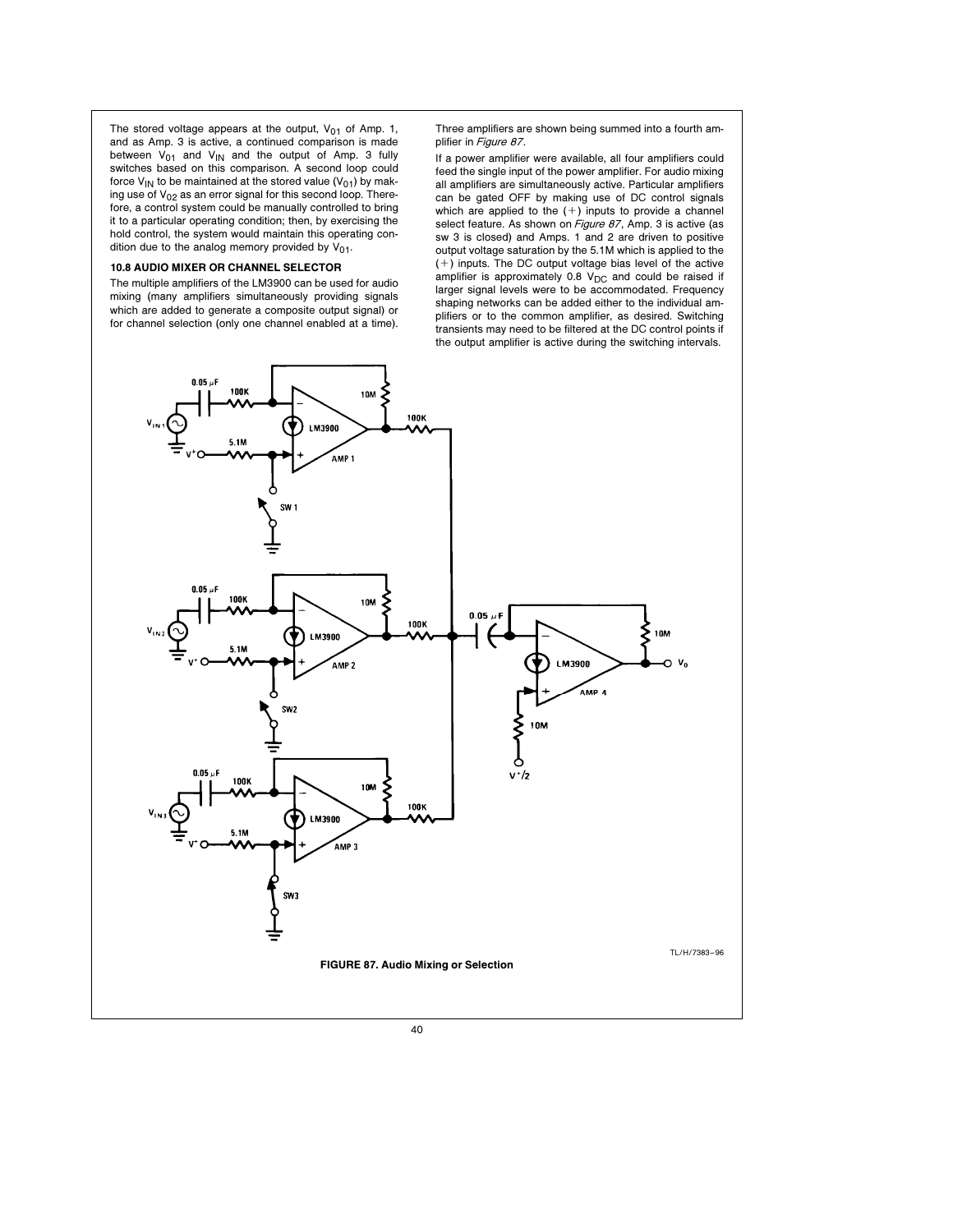## 10.9 A LOW FREQUENCY MIXER

The diode which exists at the  $(+)$  input can be used for nonlinear signal processing. An example of this is a mixer which allows two input frequencies to produce a sum and difference frequency (in addition to other high frequency components). Using the amplifier of the LM3900, gain and filtering can also be accomplished with the same circuit in addition to the high input impedance and low output impedance advantages. The schematic of Figure 88 shows a mixer with a gain of 10 and a low pass single pole filter (1M and 150 pF feedback elements) with a corner frequency of 1 kHz. With one signal larger in amplitude, to serve as the local oscillator input  $(V_1)$ , the transconductance of the input diode is gated at this rate (f<sub>1</sub>). A small signal ( $V_2$ ) can now be added at the second input and the difference frequency is filtered from the composite resulting waveform and is made available at the output. Relatively high frequencies can be applied at the inputs as long as the desired difference frequency is within the bandwidth capabilities of the amplifier and the RC low pass filter.



#### FIGURE 88. A Low Frequency Mixer

#### 10.10 A PEAK DETECTOR

A peak detector is often used to rapidly charge a capacitor to the peak value of an input waveform. The voltage drop across the rectifying diode is placed within the feedback loop of an op amp to prevent voltage losses and temperature drifts in the output voltage. The LM3900 can be used as a peak detector as shown in Figure 89. The feedback resistor,  $R_f$ , is kept small (1 M $\Omega$ ) so that the 30 nA base current will cause only a +30 mV error in  $V<sub>O</sub>$ . This feedback resis-

tor is constantly loading C in addition to the current drawn by the circuitry which samples  $V_O$ . These loading effects must be considered when selecting a value for C.

The biasing resistor,  $R_B$ , allows a minimum DC voltage to exist across the capacitor and the input resistor,  $R_{IN}$ , can be selected to provide gain to the input signal.



#### FIGURE 89. A Peak Detector

## 10.11 POWER CIRCUITS

The amplifier of the LM3900 will source a maximum current of approximately 10 mA and will sink maximum currents of approximately 80 mA (if overdriven at the  $(-)$  input). If the output is driven to a saturated state to reduce device dissipation, some interesting power circuits can be realized. These maximum values of current are typical values for the unit operating at 25°C and therefore have to be de-rated for reliable operation. For fully switched operation, amplifiers can be paralleled to increase current capability.

#### 10.11.1 LAMP AND/OR RELAY DRIVERS ( $\leq 30$  mA)

Low power lamps and relays (as reed relays) can be directly controlled by making use of the larger value of sink current than source current. A schematic is shown in Figure 90 where the input resistor, R, is selected such that  $V_{IN}$  supplies at least 0.1 mA of input current.



FIGURE 90. Sinking 20 to 30 mA Loads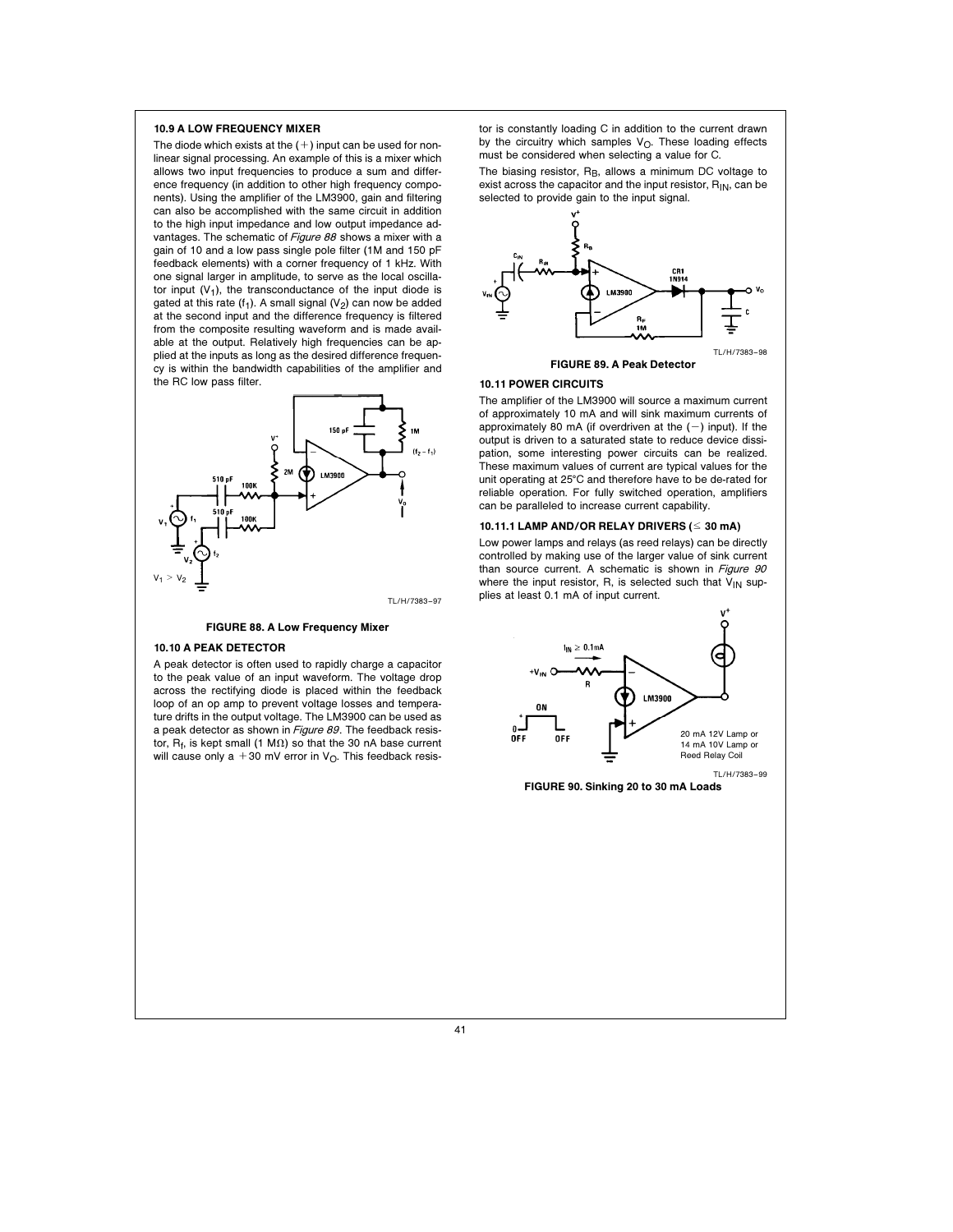

FIGURE 91. Boosting to 300 mA Loads

# 10.11.2 LAMP AND/OR RELAY DRIVERS ( $\leq 300$  mA)

To increase the power capability, an external transistor can be added as shown in Figure 91. The resistors  $R_1$  and  $R_2$ hold  $Q_1$  OFF when the output of the LM3900 is high. The resistor,  $R_2$ , limits the base drive when  $Q_1$  goes ON. It is required that pin 14 tie to the same power supply as the emitter of  $Q_1$  to guarantee that  $Q_1$  can be held OFF. If an inductive load is used, such as a relay coil, a backswing diode should be added to prevent large inductive voltage kicks during the switching interval, ON to OFF.

## 10.11.3 POSITIVE FEEDBACK OSCILLATORS

If the LM3900 is biased into the active region and a resonant circuit is connected from the output to the  $(+)$  input, a positive feedback oscillator results. A driver for a piezoelectric transducer (a warning type of noise maker) is shown in Figure 92. The resistors  $R_1$  and  $R_2$  bias the output voltage at  $V^+/2$  and keep the amplifier active. Large currents can be entered into the  $(+)$  input and negative currents (or currents out of this terminal) are provided by the epi-substrate diode of the IC fabrication.





When one of the amplifiers is operated in this large negative input current mode, the other amplifiers will be disturbed due to interaction. Multiple sounds may be generated as a result of using two or more transducers in various combinations, but this has not been investigated. Other two-terminal RC, RLC or piezoelectric resonators can be connected in this circuit to produce an oscillator.

# 10.12 HIGH VOLTAGE OPERATION

The amplifiers of the LM3900 can drive an external high voltage NPN transistor to provide a larger output voltage swing (as for an electrostatic CRT deflection system) or to operate off of an existing high voltage power supply (as the  $+98$  V<sub>DC</sub> rectified line). Examples of both types of circuits are presented in this section.

# 10.12.1 A HIGH VOLTAGE INVERTING AMPLIFIER

An inverting amplifier with an ouput voltage swing from essentially 0 V<sub>DC</sub> to +300 V<sub>DC</sub> is shown in Figure 93. The transistor,  $Q_1$ , must be a high breakdown device as it will have the full HV supply across it. The biasing resistor  $R_3$  is used to center the transfer characteristic and the gain is the ratio of  $R_2$  to  $R_1$ . The load resistor,  $R_L$ , can be increased, if desired, to reduce the HV current drain.

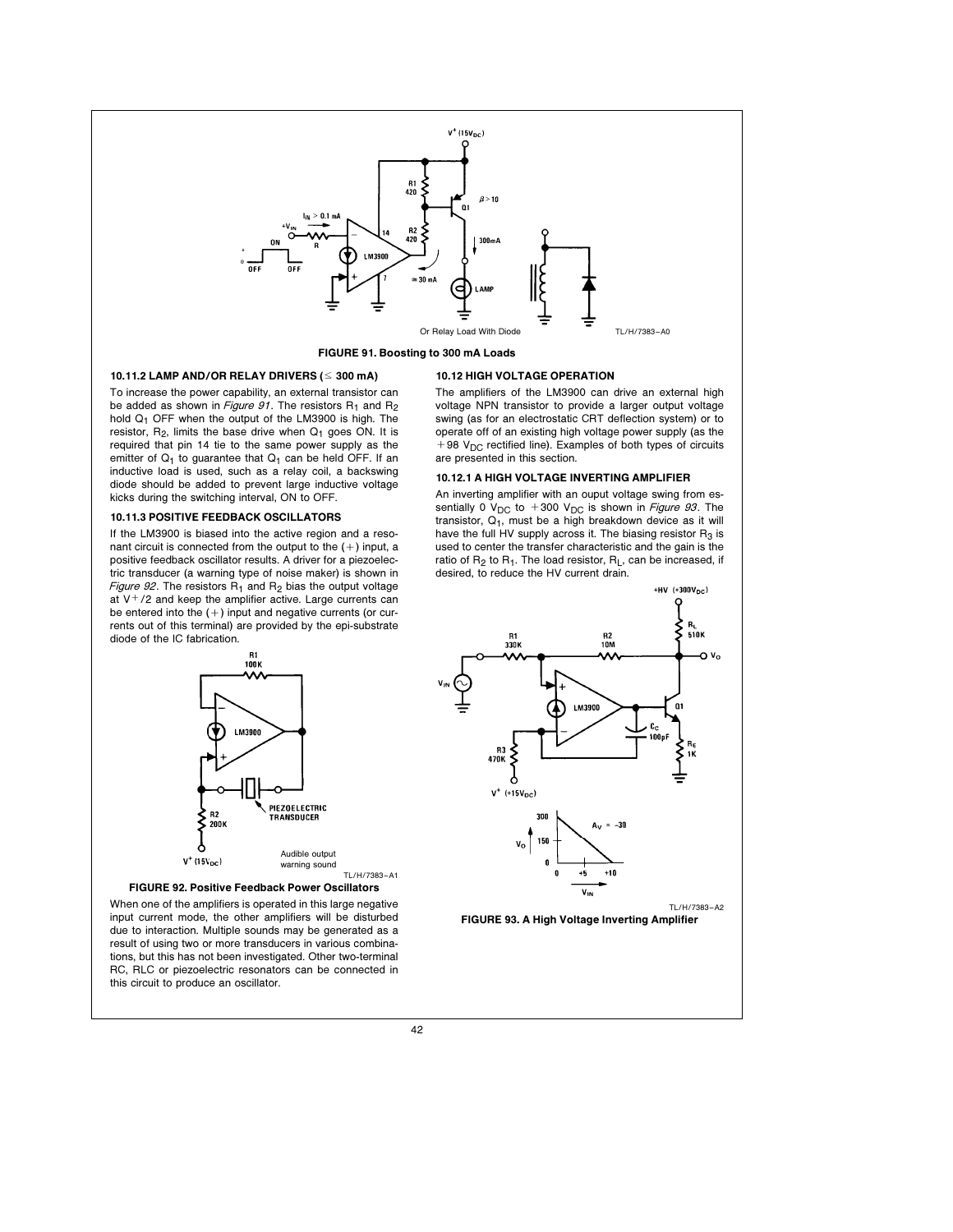

# 10.12.2 A HIGH VOLTAGE NON-INVERTING AMPLIFIER

A high voltage non-inverting amplifier is shown in Figure 94. Common-mode biasing resistors  $(R_2)$  are used to allow  $V_{1N}$ to go to 0  $V_{DC}$ . The output voltage,  $V_{O}$ , will not actually go to zero due to R<sub>E</sub>, but should go to approximately 0.3 V<sub>DC</sub>.<br>Again, the gain is 30 and a range of the input voltage of from<br>0 to + 10 V<sub>DC</sub> will cause the output voltage to range from approximately 0 to  $+300$  V<sub>DC</sub>.

# 10.12.3 A LINE OPERATED AUDIO AMPLIFIER

An audio amplifier which operates off a +98  $V_{DC}$  power supply (the rectified line voltage) is often used in consumer products. The external high voltage transistor,  $Q_1$  of Figure 95, is biased and controlled by the LM3900. The magnitude of the DC biasing voltage which appears across the emitter resistor of  $Q_1$  is controlled by the resistor which is placed from the  $(-)$  input to ground.

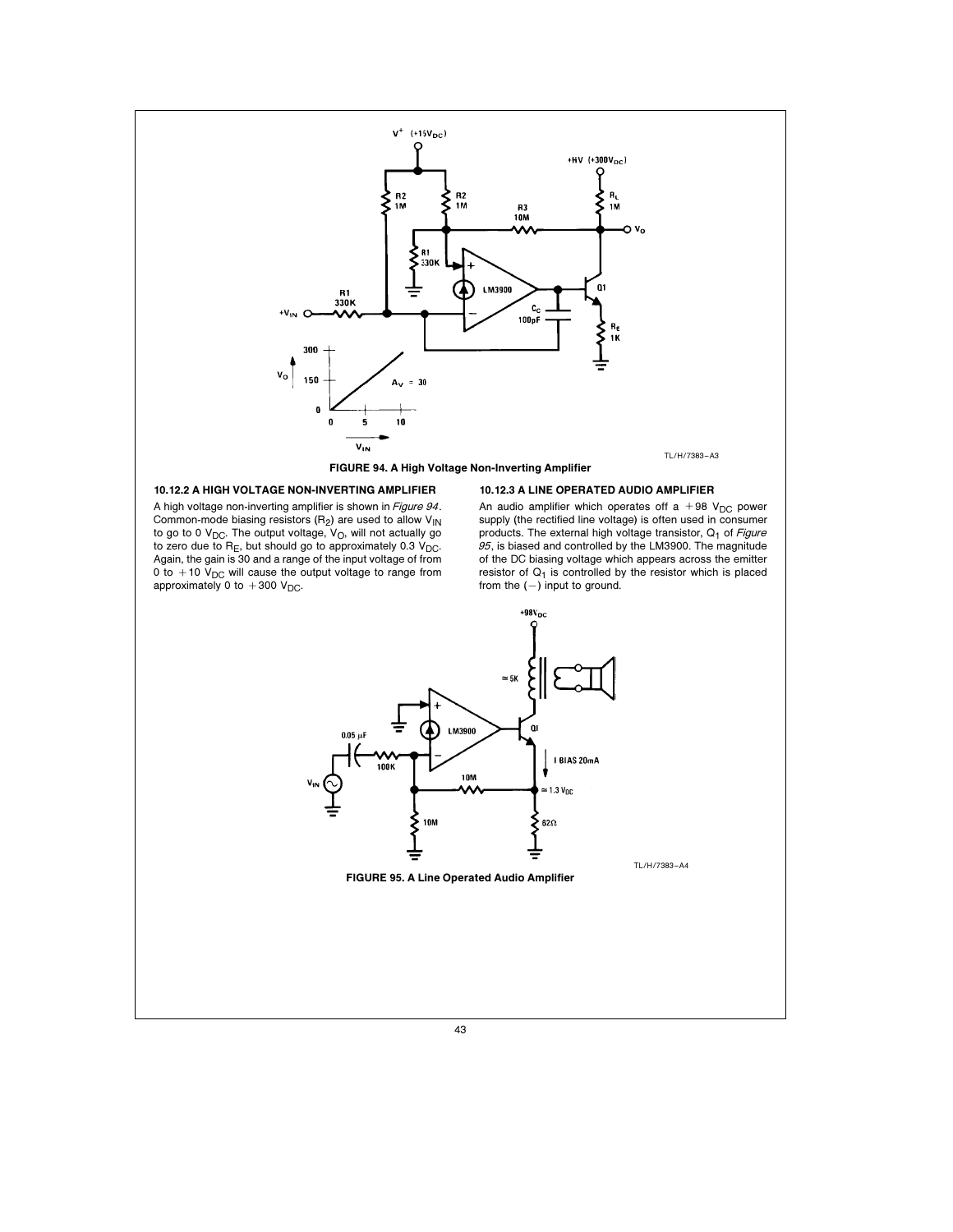# 10.13 TEMPERATURE SENSING

The LM3900 can be used to monitor the junction temperature of the monolithic chip as shown in Figure 96(a). Amp. 1 will generate an output voltage which can be designed to undergo a large negative temperature change by design of  $R_1$  and  $R_2$ . The second amplifier compares this temperature dependent voltage with the power supply voltage and goes high at a designed maximum T<sub>j</sub> of the IC.

For remote sensing, an NPN transistor, Q<sub>1</sub> of Figure 96(b), is connected as an N V<sub>BE</sub> generator (with R<sub>3</sub> and R<sub>5</sub>) and<br>biased via R<sub>1</sub> from the power supply voltage, V<sup>+</sup>. The LM3900 again compares this temperature dependent voltage with the supply voltage and can be designed to have  $\mathtt{V}_\mathsf{O}$  go high at a maximum temperature of the remote temperature sensor, Q<sub>1</sub>.

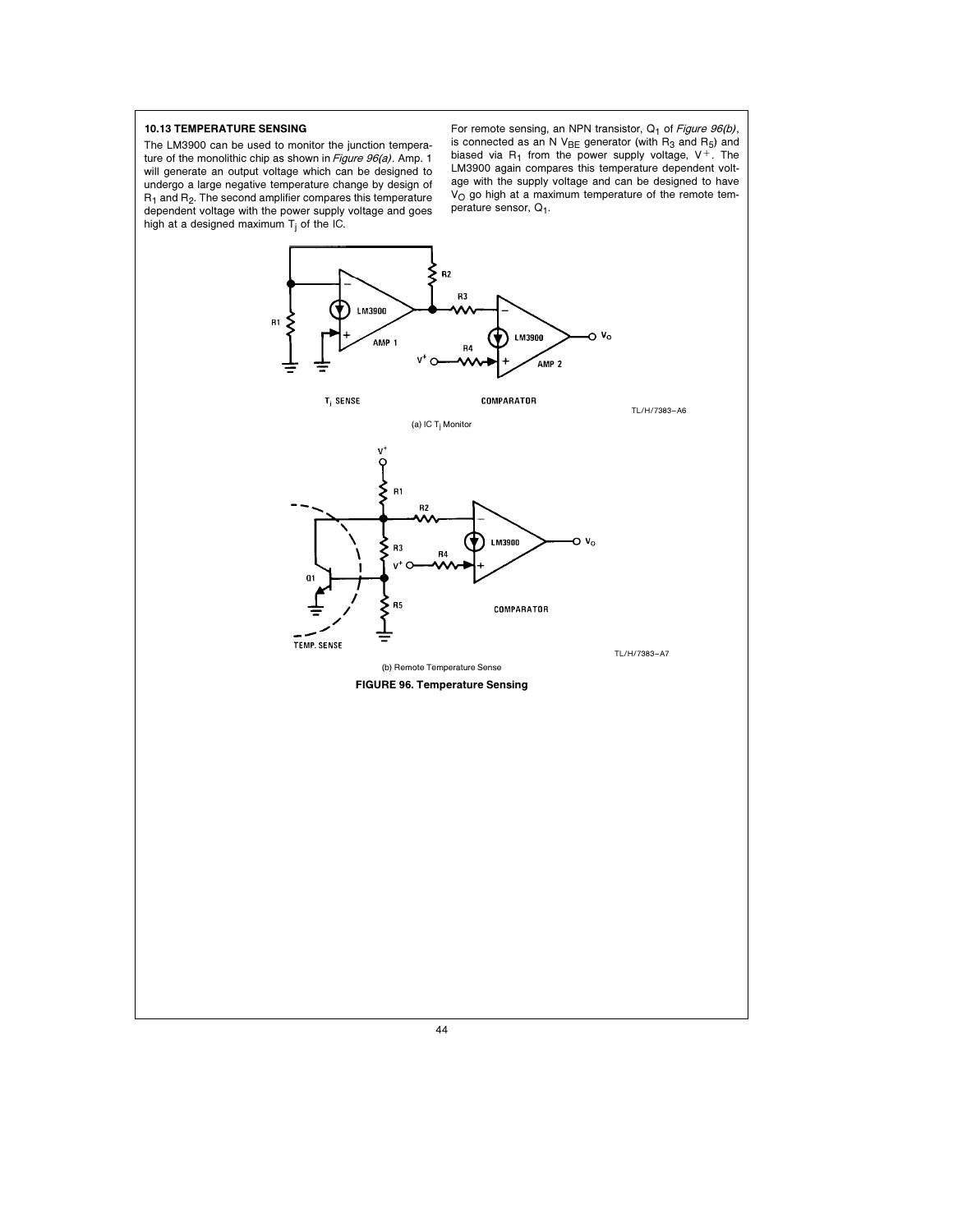

FIGURE 97. A ''Programmable Unijunction''

# 10.14 A ''PROGRAMMABLE UNIJUNCTION''

If a diode is added to the Schmitt Trigger, a ''programmable unijunction" function can be obtained as shown in Figure 97. For a low input voltage, the output voltage of the LM3900 is high and CRI is OFF. When the input voltage rises to the high trip voltage, the output falls to essentially 0V and CRI goes ON to discharge the input capacitor, C. The low trip voltage must be larger than approximately 1V to guarantee that the forward drop of CRI added to the output voltage of the LM3900 will be less than the low trip voltage. The discharge current can be increased by using smaller values for  $R_2$  to provide pull-down currents larger than the 1.3 mA bias current source. The trip voltages of the Schmitt Trigger are designed as shown in section 9.7.

# 10.15 ADDING A DIFFERENTIAL INPUT STAGE

A differential amplifier can be added to the input of the LM3900 as shown in Figure 98. This will increase the gain and reduce the offset voltage. Frequency compensation can be added as shown. The  $BV_{EBO}$  limit of the input transistors must not be exceeded during a large differential input condition, or diodes and input limiting resistors should be added to restrict the input voltage which is applied to the bases of  $Q_1$  and  $Q_2$  to  $\pm V_D$ .

The input common-mode voltage range does not go exactly to ground as a few tenths of a volt are needed to guarantee that  $Q_1$  or  $Q_2$  will not saturate and cause a phase change (and a resulting latch-up). The input currents will be small, but could be reduced further, if desired, by using FETS for  $Q_1$  and  $Q_2$ . This circuit can also be operated off of  $\pm 15$  V<sub>DC</sub> supplies.



FIGURE 98. Adding a Differential Input Stage